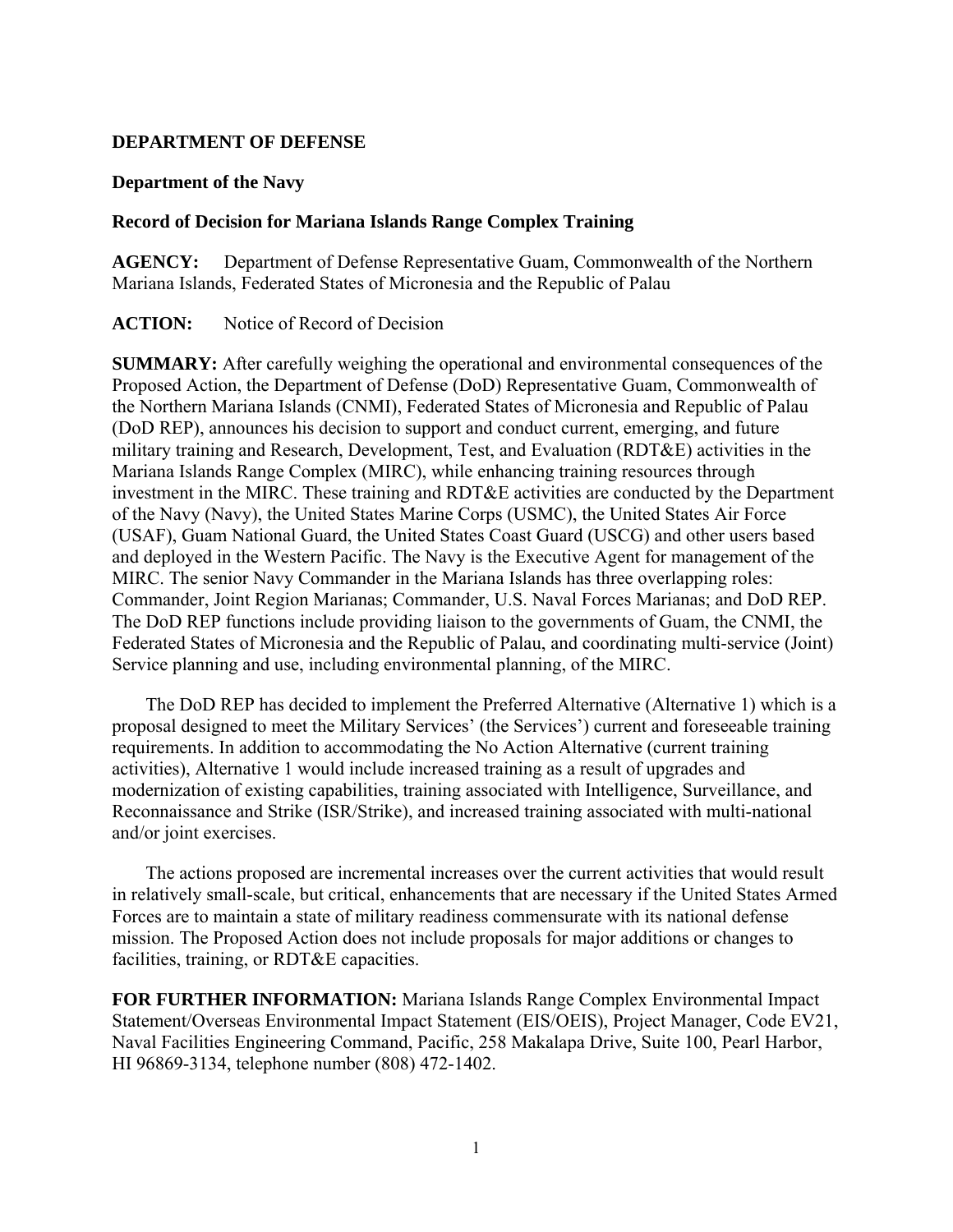**INTRODUCTORY STATEMENT:** Pursuant to section 4321 et seq. of Title 42 of the U.S. Code (section 101 et seq. of the National Environmental Policy Act of 1969 [NEPA]); the regulations of the President's Council on Environmental Quality (CEQ) that implement NEPA procedures (40 Code of Federal Regulations [CFR] Parts 1500-1508); DoD Instruction 4715.9, *Environmental Planning and Analysis*; and the applicable Service environmental regulations that implement these laws and regulations, the DoD REP announces his decision to support and conduct current, emerging, and future training and RDT&E activities in the MIRC, as necessary to achieve and sustain Service readiness, including the Services' training; DoD or other federal agency RDT&E activities; and investment in range resources and range infrastructure, all in furtherance of the Services' statutory obligations under Title 10 of the U.S. Code governing the roles and responsibilities of the Services. The National Marine Fisheries Service (NMFS), the U.S. Department of the Interior (DOI), the U.S. Department of Agriculture Wildlife Services (USDA-WS), the Federal Aviation Administration (FAA), the United States Army (Army), the USMC, the USAF and the USCG were invited as cooperating agencies. The NMFS, DOI (Office of Insular Affairs), FAA, USMC and USAF are cooperating agencies.

The Proposed Action focuses on critical enhancements of the MIRC to increase training capabilities (especially in the undersea and air warfare areas) that are necessary if the Services are to maintain a state of military readiness commensurate with the national defense mission. The Proposed Action does not involve an expansion of the existing MIRC boundaries. The Proposed Action does not involve relocations of Army, Navy, USMC, USAF, or USCG personnel or assets, carrier berthing capability, or deployment of strategic missile defense assets to the MIRC. The Proposed Action concentrates on the sustainable development and improvement of existing training capabilities in the MIRC and will not include any new or permanent military construction projects. The Services considered applicable Executive Orders, including an analysis of the environmental effects of its actions outside the United States or its territories under the provisions of Executive Order 12114 (*Environmental Effects Abroad of Major Federal Actions*) and the requirements of Executive Order 12898 (*Federal Actions to Address Environmental Justice in Minority Populations and Low Income Populations*).

Actions analyzed in the Final Environmental Impact Statement/Overseas Environmental Impact Statement are required to enable the Services to meet their statutory responsibilities under sections 5013 and 5062 of Title 10 of the U.S. Code to organize, train, equip, and maintain combat-ready forces and to successfully fulfill its current and future global mission of winning wars, deterring aggression, and maintaining freedom of the seas.

The Proposed Action will be accomplished as set out in Alternative 1, described in the Final EIS/OEIS as the Preferred Alternative. Alternative 1 (Preferred Alternative) is a proposal designed to meet the Services' current and foreseeable training requirements. In addition to accommodating the No Action Alternative (current training activities), Alternative 1 would support and conduct current, emerging, and future training and RDT&E activities in the MIRC, while enhancing training resources through investment in the ranges. Alternative 1 includes increased training as a result of upgrades and modernization of existing capabilities; training associated with ISR/Strike; and increased levels of multi-national and/or joint exercises.

Range modifications and upgrades resulting in increased training include development and deployment of new Portable Underwater Tracking Range capabilities, development of a laser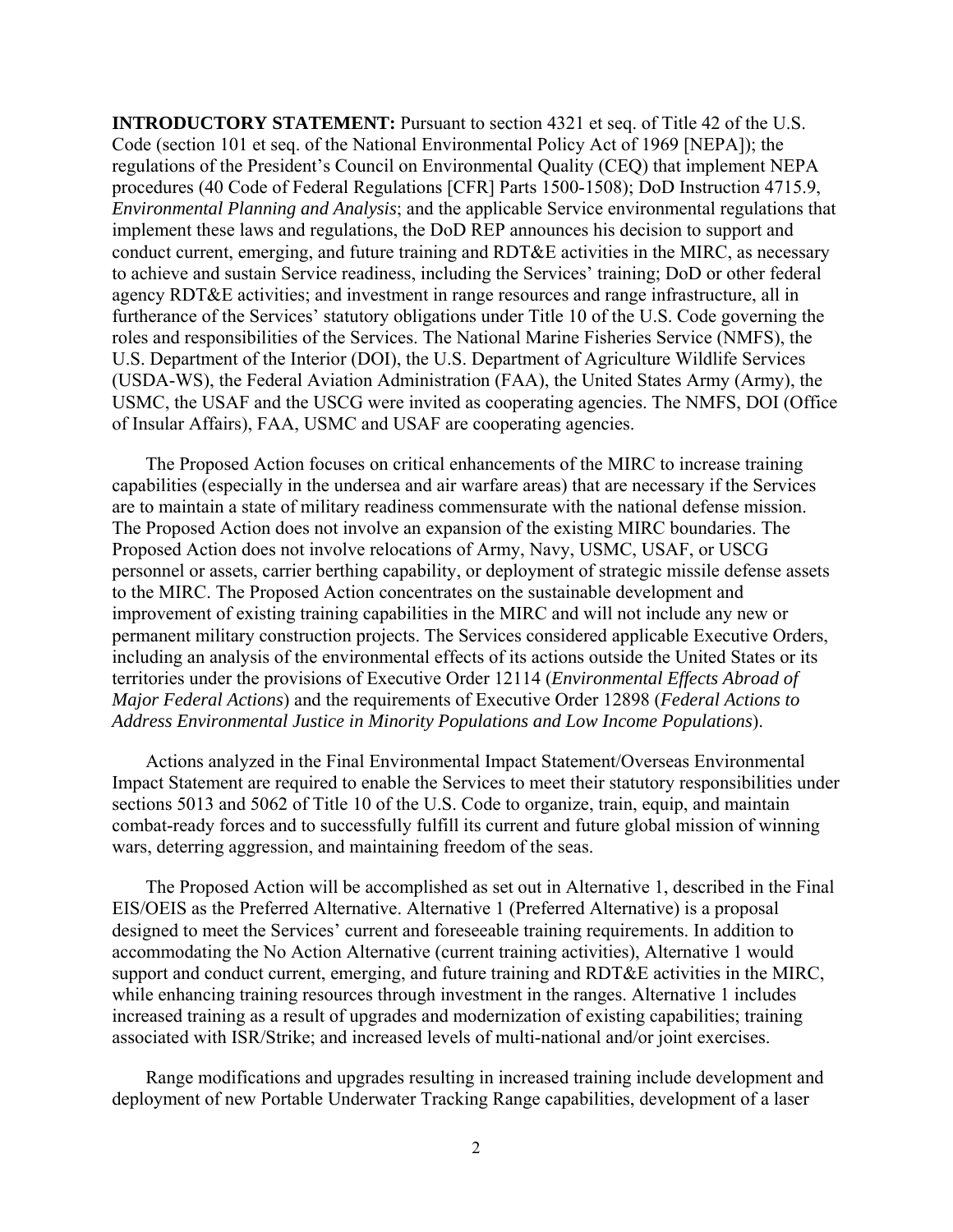certified range area in Warning Area 517 (W-517), small arms range capability improvements, and Military Operations in Urban Terrain training facility improvements. The establishment of a Danger Zone and restricted area around Farallon de Medinilla is required to restrict all private and commercial vessels from entering the area during the conduct of hazardous training activity. This safety zone provides an additional measure of safety for the public during hazardous training activities involving the island. A ten nautical mile (16 kilometer) zone around Farallon de Medinilla will be established in accordance with 33 CFR § 334.1. The creation of the Danger Zone does not affect the continued implementation of the current restricted access as indicated in the lease agreement; therefore, no trespassing is permitted on the island or nearshore waters and reef at any time. Public access to Farallon de Medinilla will remain strictly prohibited and there are no commercial or recreational activities on or near the island. In addition to increasing training levels, these increased capabilities will allow increased multi-national and/or joint exercises. Alternative 1 (Preferred Alternative) also includes the training associated with the establishment of the ISR/Strike program at Andersen Air Force Base (AFB). The ISR/Strike program initiative will host rotationally deployed F-22 aircraft, permanently deployed air lift and refueling aircraft, and the RQ-4 Global Hawk Unmanned Aerial Vehicle.

Implementation of the Preferred Alternative could begin immediately. Because of the Services' Title 10 requirements to organize, train, equip, and maintain combat-ready forces, ongoing training and RDT&E activities within the MIRC will continue at current levels in the event that the Preferred Alternative is not implemented.

# **OVERVIEW OF THE FINAL EIS/OEIS FOR THE MARIANA ISLANDS RANGE COMPLEX:**

**1. Today's Services:** The DoD is in charge of the USAF, Army, Navy, and USMC. The Department of Homeland Security is in charge of the USCG. The mission of the DoD is to provide the military forces needed to deter war and to protect the security of our country. They engage in war-fighting, humanitarian aid, peacekeeping, disaster relief, and homeland security.

**2. Why the Military Trains:** The U.S. military is maintained to ensure the freedom and safety of all Americans, both at home and abroad. In order to do so, Title 10 of the U.S Code requires the Services to maintain, train, and equip combat-ready forces capable of winning wars, deterring aggression, and maintaining freedom of the seas. Modern war and security operations are complex. Modern weaponry has brought both unprecedented opportunity and innumerable challenges to the Services. Smart weapons, used properly, are very accurate and actually allow the Services to accomplish their mission with greater precision and far less destruction than in past conflicts. But these modern smart weapons are very complex to use. U.S. military personnel must train regularly with them to understand their capabilities, limitations, and operation. Modern military actions require teamwork between hundreds or thousands of people, and their various equipment, vehicles, ships, and aircraft, all working individually and as a coordinated unit to achieve success. Military training addresses all aspects of the team, from the individual to joint and coalition teamwork. To do this, the Services employ a building block approach to training. Training doctrine and procedures are based on operational requirements for deployment of forces. Training proceeds on a continuum, from teaching basic and specialized individual military skills, to intermediate skills or small unit training, to advanced, integrated training events, culminating in Joint exercises or pre-deployment certification events.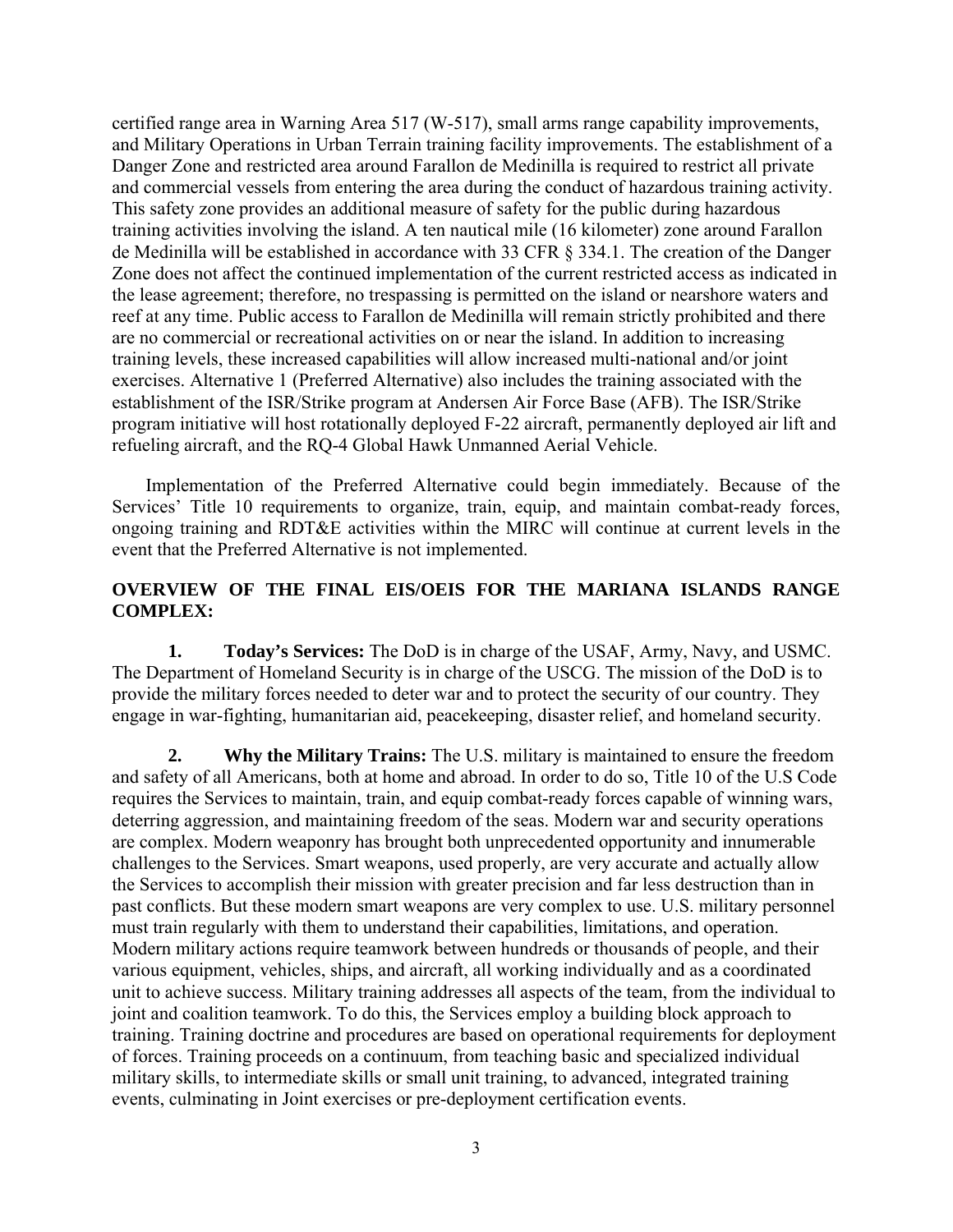In order to provide the experience so important to success and survival, training must be as realistic as possible. The military often employs simulators and synthetic training to provide early skill repetition and enhance teamwork, but live training in a realistic environment is vital to success. This requires sufficient land, sea, and airspace to maneuver tactically; realistic targets and objectives; simulated opposition that creates a realistic enemy; and instrumentation to objectively monitor the events and learn to correct errors.

One of the Navy's critical training requirements to support its mission involves the ability of the Navy to move Strike Groups (a combination of ships, submarines, and aircraft) into areas from which they may carry out sustained operations while simultaneously protecting themselves from many threats, including those posed by submarines and mines. In recent decades, many nations have increased their submarine warfare capabilities in an effort to thwart surface ships and their ability to carry out strike missions. Accordingly, one of the Navy's key training objectives involves holding adversary submarines at risk by maintaining the ability to destroy them, if and when required, at a time and place of the Navy's choosing. Fundamental to this objective is the knowledge at all times of where such submarines are operating and an understanding of their intentions and capabilities as evidenced by their actions. A critical component of anti-submarine warfare training is the Portable Underwater Tracking Range. This is an instrumented range that allows near real-time tracking and feedback to all participants. The tracking range provides for both a shallow water and deep water operating environment, with a variety of bottom slope and sound velocity profiles similar to potential contingency operating areas.

In addition to training for anti-submarine warfare, Strike Groups train to defend themselves from air threats and surface threats. Long-range weapons of increasing precision and lethality pose a threat to Strike Group personnel. The threat situation is evolving rapidly which requires flexibility during training cycles to train Strike Groups on how to counter them. Simultaneously, research and development of new weapons and sensors is required prior to deploying them with Strike Groups. These systems may either be defensive or offensive in nature.

The time period leading up to actual hostilities is one of the most difficult and strenuous periods for Strike Groups to prepare for during training. During training, Strike Groups must develop a proficiency in reducing the risk to themselves should an adversary submarine engage in an unexpected hostile act. Strike Groups counter this challenge by using active sonar to detect, identify, and classify a submarine and its actions to gain an understanding of its intentions. The Strike Group must also maintain contact and ensure that the movements of the Strike Group vessels do not place them in a position where the adversary submarine could harm them. As modern diesel-electric submarines of potential adversaries have become exceedingly quiet and increasingly difficult to detect by passive means, realistic and repetitive anti-submarine warfare training with active sonar is necessary for U.S. forces to be confident and knowledgeable in the Navy's plans, tactics, and procedures to perform and survive in situations leading up to hostilities as well as actual combat.

Today's active sonar systems are generally categorized into three areas: low-, mid-, and high-frequency. Active sonar training as analyzed in the MIRC Final EIS/OEIS employs two frequency ranges: mid- and high- frequency. Mid- and high-frequency systems are integrated into Strike Groups as part of the ships, submarines, and aircraft comprising each Strike Group. The analysis of mid-frequency and high-frequency active sonar is a critical component of the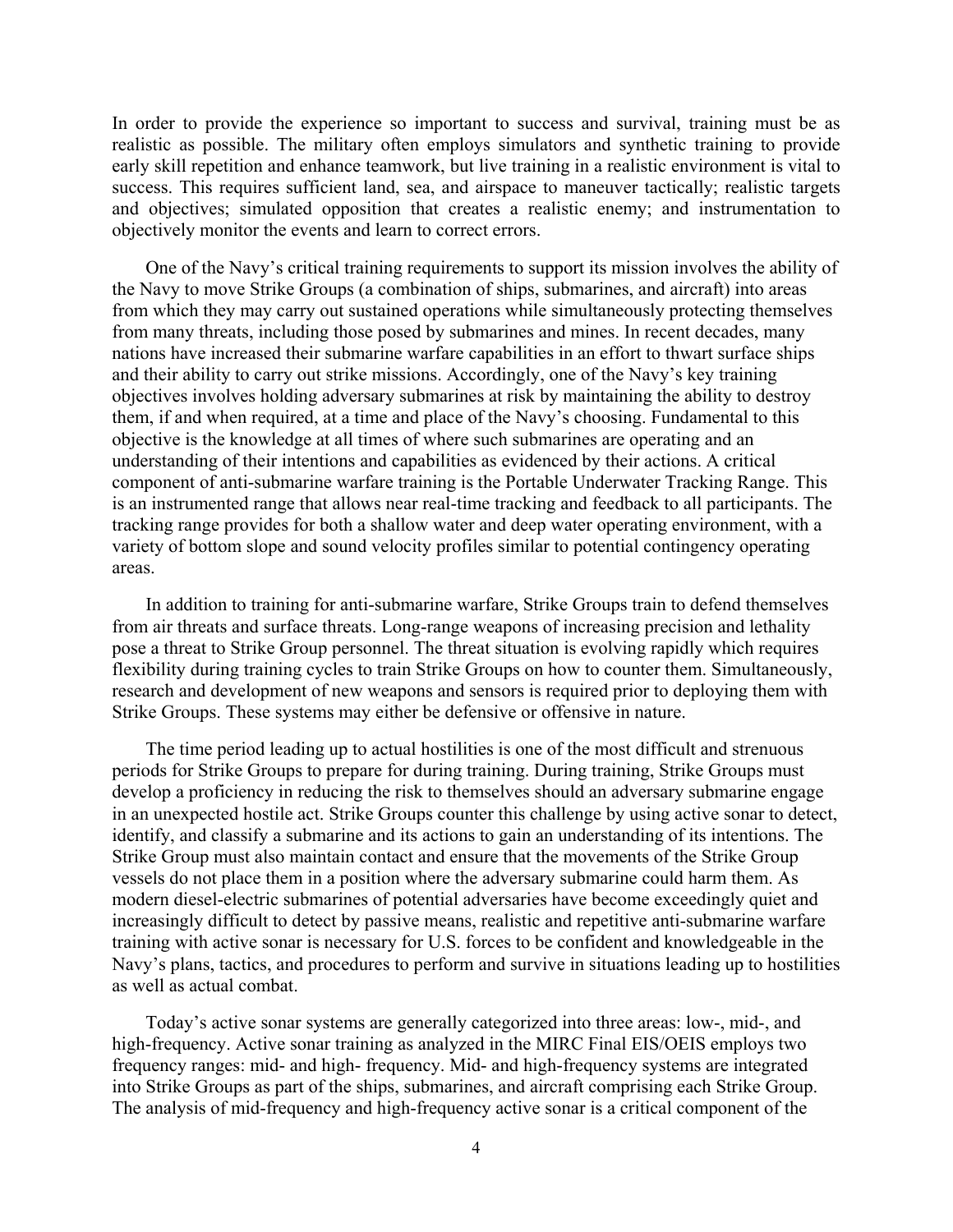MIRC Final EIS/OEIS. The Navy's Surveillance Towed Array Sensor System (SURTASS) lowfrequency active sonar was developed and is deployed separately from the Strike Group because of physical limits on its mobility and the limited number of available units. The Navy has analyzed SURTASS low-frequency active sonar in a Final and Supplemental EIS/OEIS(s) and its operation is covered by associated environmental documentation.

Range complexes provide a controlled and safe environment with threat-representative targets that enable military forces to conduct realistic combat-like training as they undergo all phases of the graduated buildup needed for combat-ready deployment. Ranges and operating areas provide the space necessary to conduct controlled and safe training scenarios representative of those that the military would have to face in actual combat. The range complexes are designed to provide the most realistic training in the most relevant environments, replicating to the best extent possible the operational stresses of warfare. The integration of undersea ranges, with land training areas, safety landing fields, and amphibious landing sites are critical to this realism, allowing execution of multidimensional exercises in complex scenarios. They also provide instrumentation that captures the performance of tactics and equipment in order to provide the feedback and assessment that is essential for constructive criticism of personnel and equipment. The live-fire phase of training facilitates assessment of the military's ability to place weapons on target with the required level of precision while under a stressful environment. Realistic live training will remain the cornerstone of readiness.

# **3. The Strategic Importance of the Existing MIRC**

The MIRC is characterized by a unique combination of attributes that make it a strategically important range complex for the Services. These attributes include location within U.S. territory, live-fire ranges on the islands of Guam, Tinian, and Farallon de Medinilla, expansive airspace, surface sea space, and underwater sea space, authorized use of multiple types of live and inert ordnance on Farallon de Medinilla, support for all Navy warfare areas (Primary Mission Areas) and numerous other Service roles, missions, and tactical tasks, support to homeported Navy, Army, USCG, and USAF units based at military installations on Guam and CNMI, training support for deployed forces, Western Pacific (WestPac) Theater training venue for Special Warfare forces, ability to conduct Joint and combined force exercises, and rehearsal area for WestPac contingencies. Due to Guam and CNMI's strategic location and DoD's ongoing reassessment of the WestPac military alignment, there has been a dramatic increase in the importance of the MIRC as a training venue and its capabilities to support required military training.

# **4. Structuring the Analysis in the MIRC Final EIS/OEIS of Service Training Activities**

**a. Geographic Scope:** The Final EIS/OEIS analyzes the training of U.S. military forces in the onshore, nearshore, and offshore areas in and adjacent to the islands of Guam and the CNMI. The MIRC consists of existing multiple training areas of land, sea space (nearshore and offshore), undersea space, and airspace. For the purposes of this EIS/OEIS, the MIRC and the Study Area are the same geographical areas.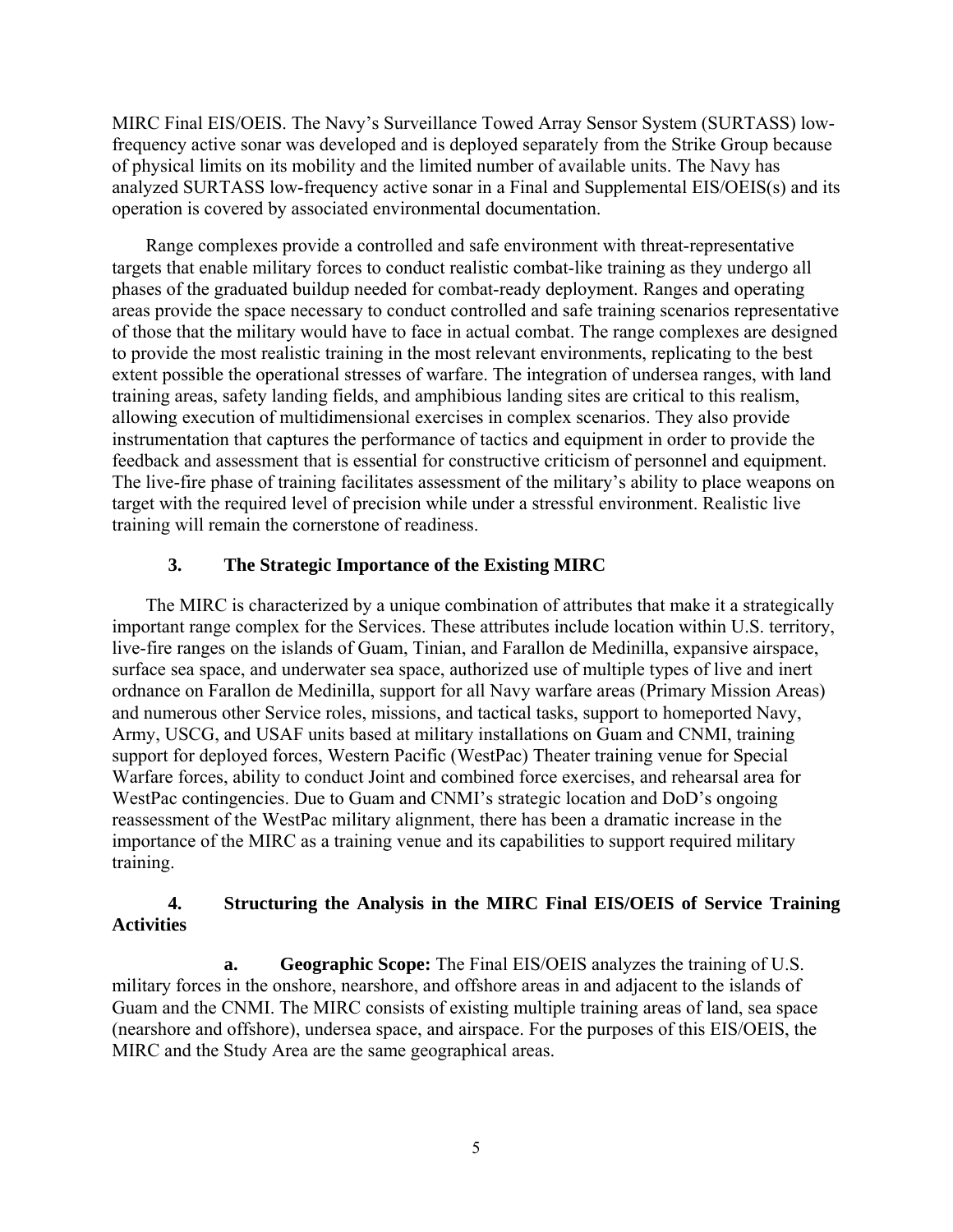Guam and the CNMI are political subdivisions of the United States. Guam was annexed to the United States as a result of the Treaty of Paris of 1898. Since that time, Guam has been administered as a territory of the United States. The CNMI, also a fully integrated political subdivision of the United States, was integrated into the United States as a result of *The Covenant to Establish a Commonwealth of the Northern Mariana Islands in Political Union with the United States of America*, approved and effective March 24, 1976. Though no territory within the sovereign states of the Federated States of Micronesia is included within the MIRC Study Area and range complex, the range complex includes waters outside the territorial seas surrounding the Federated States of Micronesia.

The MIRC consists of three primary components: ocean surface and undersea areas, airspace, and training land areas.

**(1) Surface/Undersea Areas**. Within the MIRC Study Area are surface and undersea areas routinely used by the military for a variety of activities; these areas include the following:

**i. W-517.** This 14,000 square nautical mile (48,019 square) kilometer) area is a polygon-shaped area of water space under W-517 used by Navy ships for unit-level training; it begins approximately 50 nautical miles (93 kilometers) south-southwest of Guam. Warning Area 517 is contained within the following coordinates: 13° 10"N/144° 30"E, 13° 10"N/144° 42"E, 12° 50"N/144° 45"E, 11° 00"N/144° 45"E, 11° 00"N/143° 00"E, 11° 45"N/143° 00"E, 12° 50"N/144° 30"E.

**ii. Offshore.** Agat Bay, Tipalao Cove, Dadi Beach, and Piti Mine Neutralization Area are nearshore training areas off of Naval Base Guam-Main Base, and are located within federally owned coastal waters on Guam. Agat Bay, Tipalao Cove, and Dadi Beach are to the east of Main Base. Piti Mine Neutralization Area is just north of the Apra Harbor Glass Breakwater. These areas are utilized for military littoral and unit-level training activities.

**iii. Outer Apra Harbor.** Outer Apra Harbor supports commercial operations as well as Navy activities and unit-level training. Outer Apra Harbor is a deep-water port that can accommodate the Navy's largest vessels. Outer Apra Harbor provides access to areas which support Navy activities and training within the harbor, including Kilo Wharf, Gab Gab Beach, Reserve Craft Beach, Sumay Cove Channel and Basin, San Luis Beach, and Inner Apra Harbor.

**iv. Inner Apra Harbor.** Inner Apra Harbor is part of Naval Base Guam-Main Base. Wharves and mooring buoys support Navy shipping, and the basin supports small craft and diver training.

**(2) Airspace.** The MIRC Study Area includes airspace used either exclusively by the military, or shared with civilian and commercial aircraft. Some of this airspace is Special Use Airspace, which is military airspace designated by the FAA as Warning Areas, Restricted Areas, and Air Traffic Control Assigned Airspace (ATCAA). Airspace in the MIRC Study Area includes: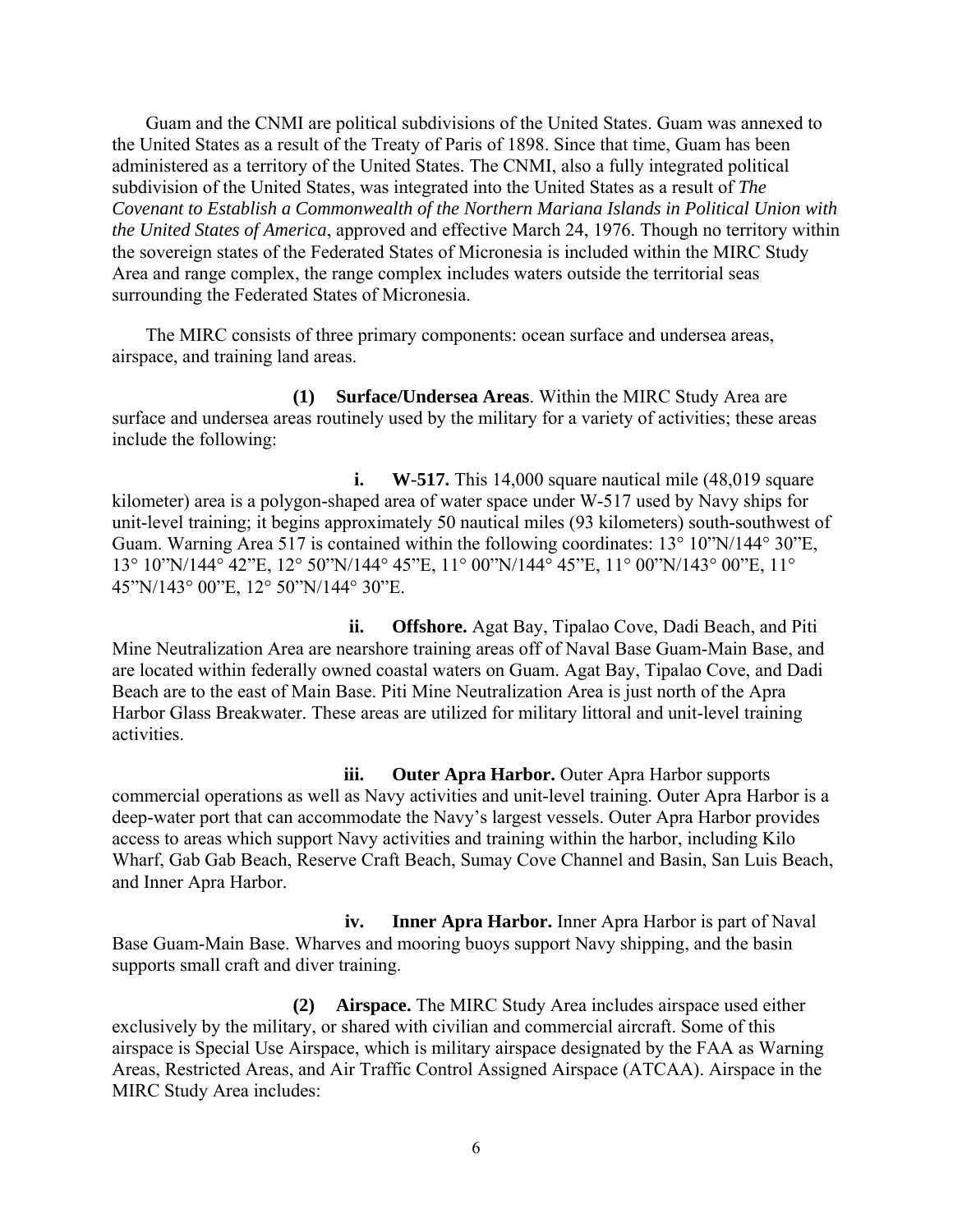**i. W-517**. W-517 is an irregular-shaped polygon comprising 14,000 square nautical miles (48,019 square kilometers) of airspace that begins south of Guam and extends south-southwest in waters and airspace for a distance of approximately 80 to 100 nautical miles (148 to 185 kilometers), from the ocean surface up to unlimited altitude.

**ii. Restricted Area 7201 (R-7201).** R-7201 is a 28 square nautical mile (96 square kilometer) circular area over Farallon de Medinilla that extends out in a 3 nautical mile (10 kilometer) radius from Farallon de Medinilla from the surface to unlimited altitude.

**iii. ATCAA***.* Open-ocean ATCAAs within the MIRC Study Area are utilized for military training, from unit-level training to major joint exercises. ATCAAs 1 through 3 (3A, 3B, 3C), and 5 and 6 have been preassigned in agreements with the FAA and 36<sup>th</sup> Operational Group. The seven ATCAAs encompass 63,000 square nautical miles (216,084) square kilometers) of area from south of Guam to north-northeast of Farallon de Medinilla, from the surface to flight level(FL) 300, FL390 to FL430, or surface to unlimited. ATCAAs are activated for short periods to cover the period of training activities. Commander, Joint Region Marianas coordinates all ATCAA requests with the FAA and 36<sup>th</sup> Operational Group. Other ATCAAs may be configured and requested contingent on agreement with the FAA and coordination with COMNAVMAR and 36<sup>th</sup> Operational Group.

Airspace associated with military airfields and landing areas, such as Andersen tower and landing patterns, are not included in this analysis.

**(3) Land Ranges.** The land areas of the MIRC include DoD training areas and facilities located on Farallon de Medinilla, Tinian, Saipan, and Guam, and non-DoD training venues (areas where the military trains, but does not control or administer the land use) on Rota and Saipan.

**i. Farallon de Medinilla.** Farallon de Medinilla is an island comprising approximately 182 acres (74 hectares) of land leased by DoD from CNMI. Farallon de Medinilla is an uninstrumented range and supports live and inert bombing, shore bombardment, missile strikes, and strafing.

**ii. Tinian Military Lease Area.** The Tinian Military Lease Area encompasses 15,400 acres (6,232 hectares) on the island of Tinian, leased by DoD from CNMI. Training on Tinian is conducted on two parcels within the Military Lease Area: the Exclusive Military Use Area encompassing 7,600 acres (3,076 hectares) on the northern third of Tinian, and the Lease Back Area encompassing 7,800 acres (3,157 hectares) and the middle third of Tinian. The Military Lease Area supports small unit-level training through large field exercises and expeditionary warfare training.

**iii. Saipan.** The Saipan Army Reserve Center contains an armory and administrative and maintenance facilities. Land navigation training is conducted on non-DoD lands with coordination between the Army Reserve Unit, Saipan and the CNMI government. The Army Reserve Unit has access to the CNMI Public Safety Small Arms Range Complex on non-DoD lands. The Navy has access to approximately 100 acres (40 hectares) of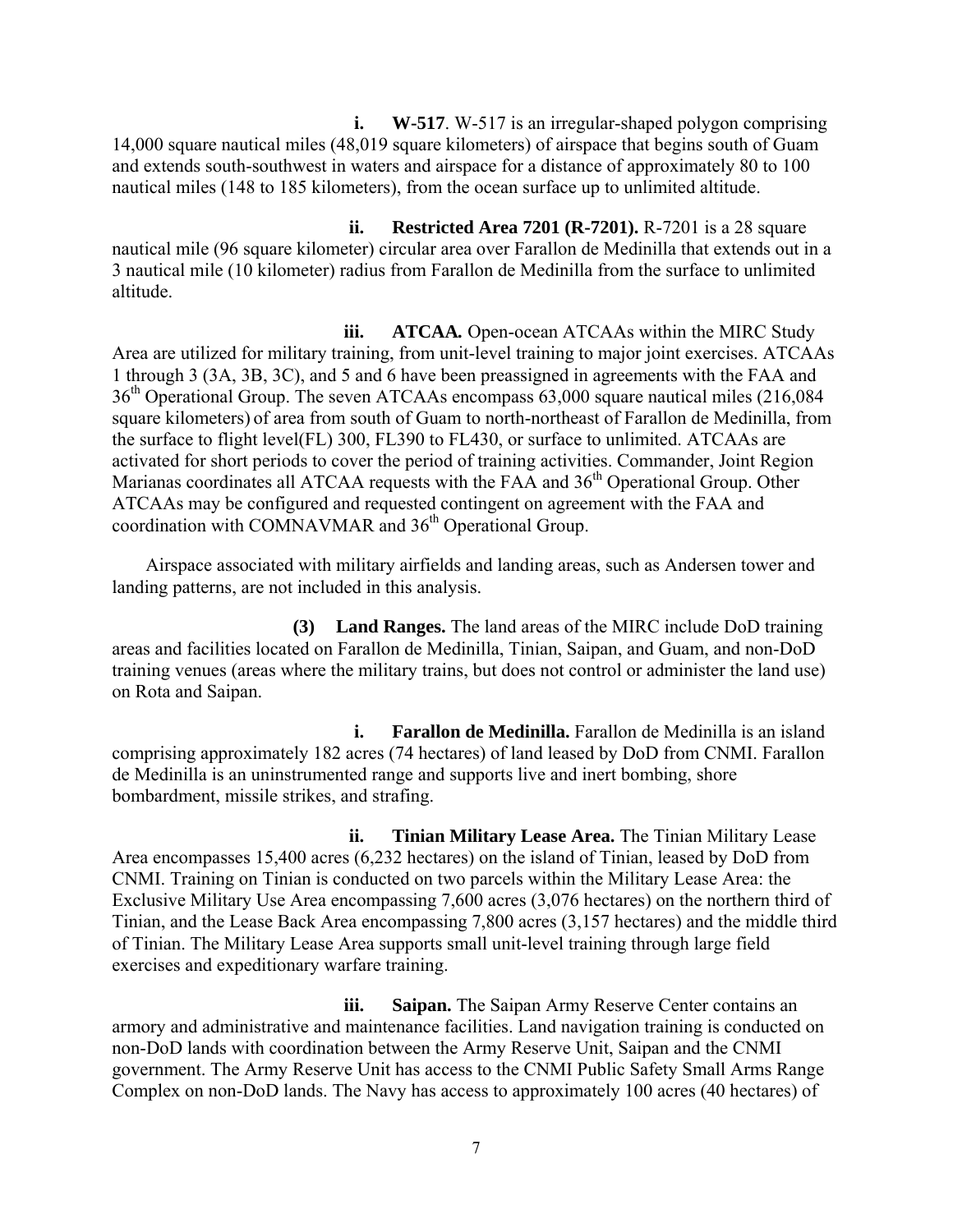Port Authority area including wharf space which supports Visit, Board, Search and Seizure, Anti-Terrorism/Force Protection, and Naval Special Warfare training activities.

**iv. Rota.** Rota is the southernmost island of CNMI and provides non-DoD training facilities supporting special warfare training.

**v. Guam.** Land-based ranges and training facilities support unit-level training, special warfare training, small arms qualifications, field exercises, and expeditionary warfare activities including Training in Urban Environment Exercise.

**b. Procedural History and Public Involvement:** The MIRC EIS/OEIS public involvement process began with the publishing of a Notice of Intent to prepare an EIS. The Notice of Intent initiated a public scoping period, and was published in the *Federal Register* on June 1, 2007. The Notice of Intent wa*s* published in two local newspapers: the *Pacific Daily News* (Guam) on June 4, 16, 17, and 18, 2007 and the *Saipan Tribune* (Saipan/Tinian) on June 4, 19, 20, and 21, 2007. The scoping period lasted 45 days, concluding on July 16, 2007. Three scoping meetings were held on June 20, 21, and 22, 2007, one on each of the islands of Guam, Saipan, and Tinian.

The Notice of Availability/Notice of Public Hearing for the MIRC Draft EIS/OEIS was published in the *Federal Register* on Friday, January 30, 2009. The DoD REP also placed a combined Notice of Availability/Notice of Public Hearing in both the *Pacific Daily News* and the *Saipan Tribune*, and in an additional newspaper, the *Daily Marianas Variety* (Guam, Saipan, Tinian, Rota, the Federated States of Micronesia). On March 23, 2009, the DoD REP published a Notice of Public Hearing in the *Federal Register* to extend the initial public comment period from 45 days to 60 days, until March 31, 2009. The *Federal Register* notice included supplemental information, including the original and extended comment periods, ways to comment, and locations of the information repositories. On March 20, 2009, an ad announcing the extension of the MIRC Draft EIS/OEIS comment period was placed in the previously mentioned three newspapers.

The Final EIS/OEIS addressed all public comments received on the Draft EIS/OEIS. Where appropriate, the analysis incorporates issues identified by public comments. During the public review process for the Draft EIS/OEIS, 762 comments were received; 101 from federal agencies, 420 from state agencies, 80 from non-government organizations, and 161 from individuals.

Responses included corrections of data inaccuracies, clarifications regarding analytical approaches, inclusion of additional data or analyses, and modification of the way in which the Proposed Action and Alternatives were presented. No comments received on the Draft EIS/OEIS required significant revisions to be made in the Final EIS/OEIS; however, revisions were made to amplify information previously provided. These changes included expanded descriptions of the proposed Farallon de Medinilla Surface Danger Zone and Restricted Area, additional detail added to resource sections, additional analysis of greenhouse gas emissions and the related cumulative effects discussion, and revision of mitigation measures. Inclusion of the additional analyses and details did not result in an increase of any harassment estimates, nor did they change the conclusions in any of the resource areas analyzed. The Notice of Availability of the Final EIS/OEIS was published in the *Federal Register* on June 4, 2010 (Federal Register, Vol.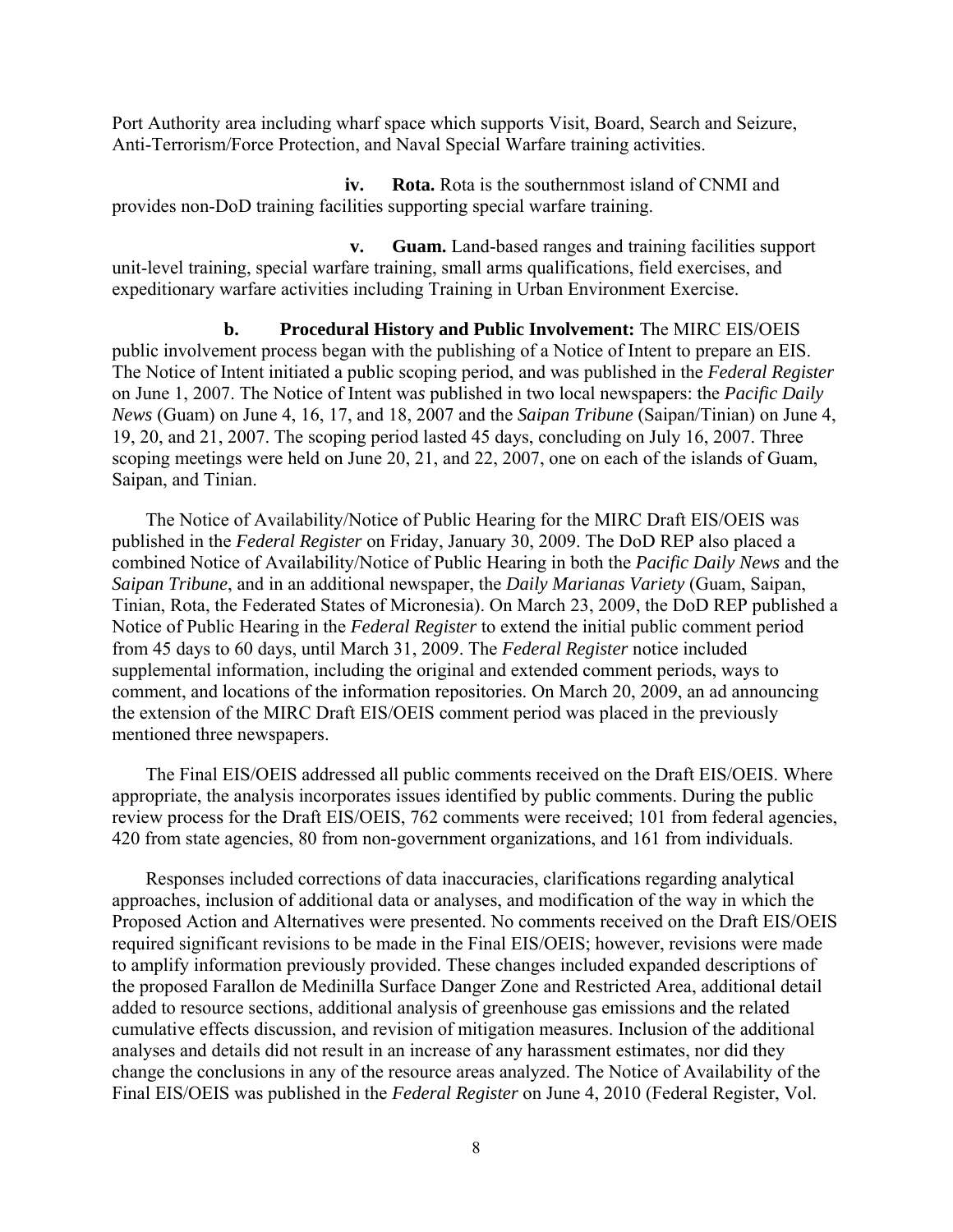75, No. 107), and in three newspapers. The MIRC Final EIS/OEIS was made available for general review at five public libraries in the Study Area and at the project website www.MarianasRangeComplexEIS.com. Finally, the Final EIS/OEIS was distributed to those individuals, agencies, and organizations who asked to be notified during the public comment period, as well as members of Congress, state and territorial governors and officials from the region encompassed in the MIRC Study Area.

**ADDITIONAL BACKGROUND AND ISSUES:** Understanding the relationship between this EIS/OEIS and other DoD environmental planning efforts is important for understanding what is analyzed in the MIRC EIS/OEIS.

**1. The Tactical Training Theater Assessment Planning Program (TAP):** In 2002, the Navy initiated the Tactical Training Theater Assessment Program to serve as the overarching training area sustainment program. TAP focuses specifically on the sustainability of range complexes, operating areas, and special use airspace that support the Fleet Response Training Plan. TAP represents the first time the Navy has managed its training areas on a range complex-wide basis. TAP provides environmental planning documentation that assesses the potential for environmental effects associated with certain activities and actions conducted within a range complex. The MIRC EIS/OEIS is a TAP document.

**2. The Final Overseas EIS/OEIS for Surveillance Towed Array Sensor System (SURTASS) Low Frequency Active Sonar and Final Supplemental EIS for SURTASS Low Frequency Active Sonar:** The Final EIS/OEIS for the MIRC incorporates by reference the Final Overseas EIS/OEIS and Final Supplemental EIS/OEIS for SURTASS low-frequency active sonar. Analysis of the SURTASS low-frequency active sonar system was previously presented in a series of documents and addressed by National Oceanic and Atmospheric Administration and NMFS (NOAA/NMFS) in consideration of applicable regulations including the potential for synergistic and cumulative effects. The MIRC Final EIS/OEIS does not include an analysis for the use of low-frequency active, but does recognize the potential for a cumulative effect with the use of a combination of SURTASS low-frequency active sonar and high-frequency active and mid-frequency active sonar for training. The MIRC is within the SURTASS low-frequency active operating areas covered by the current SURTASS low-frequency active Final Rule western Pacific mission site area number 4, and excludes nearshore waters around shorelines. The website for SURTASS low-frequency active and the associated Environmental Impact Analysis is located at http://www.surtass-lfa-eis.com

**3. Final EIS, Establishment and Operation of an Intelligence, Surveillance, and Reconnaissance and Strike Capability, Andersen AFB, Guam:** The USAF has established the *ISR/Strike program* at Andersen AFB, Guam. ISR/Strike will be implemented in phases over a planning horizon of Fiscal Years 2007–2016. Aircraft operations and training out of Andersen AFB ultimately will increase by 45 percent over the current level. Environmental impacts associated with ISR/Strike have been analyzed in the *2006 Establishment and Operation of an Intelligence, Surveillance and Reconnaissance/Strike, Andersen Air Force Base, EIS*. There will be increased activity on all the current training areas supporting USAF training activities: W-517, ATCAAs, and Farallon de Medinilla/R-7201. The ISR/Strike EIS analyzed environmental impacts related to the infrastructure improvements required. The MIRC EIS/OEIS analyzes the impacts of the increased training resulting from the ISR/Strike implementation.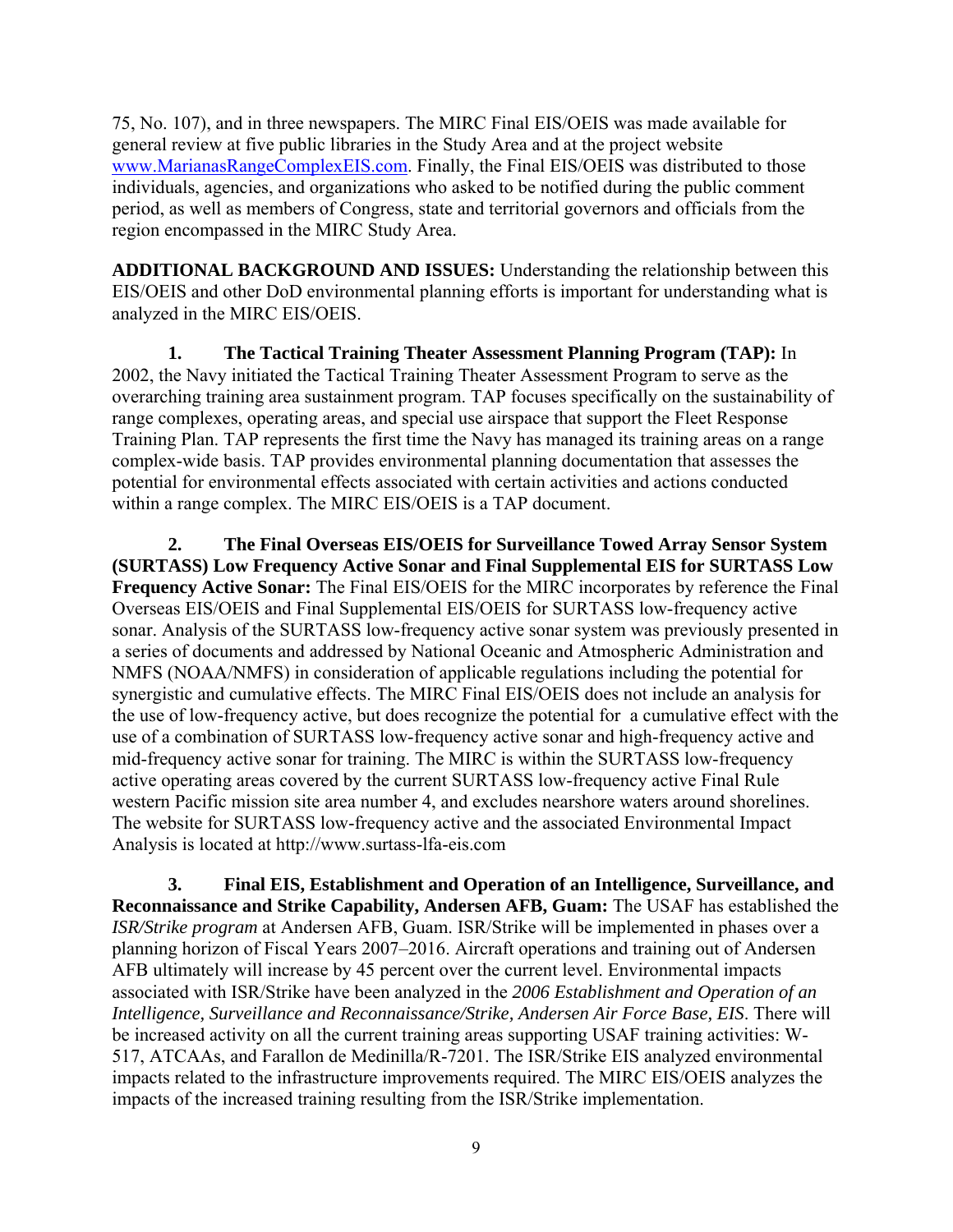**4. Draft EIS/OEIS Guam and CNMI Military Relocation, Relocating Marines from Okinawa, Visiting Aircraft Carrier Berthing, and Army Air and Missile Defense Task Force:** The Proposed Action for the Relocation EIS/OEIS is a multi-Service project involving components of the USMC, Navy, and Army. Facilities construction and improvements would be necessary to accommodate the three major elements of the Proposed Action. The three main components of the Proposed Action are (1) USMC: develop and construct facilities and infrastructure to support approximately 8,600 Marines and their 9,000 dependents relocated from Okinawa to Guam and develop and construct facilities and infrastructure to support training and operations on Guam and Tinian (CNMI) for the relocated Marines; (2) Navy: construct a new deep-draft wharf with shoreside infrastructure improvements creating the capability in Apra Harbor, Guam to support a transient nuclear powered aircraft carrier; (3) Army: develop facilities and infrastructure on Guam to support relocating approximately 600 military personnel and their 900 dependents to establish and operate an Army Air and Missile Defense Task Force. The MIRC EIS/OEIS focuses on the achievement of service readiness activities while the analyses of the Guam and CNMI Military Relocation EIS/OEIS actions focus on the relocation of forces to the Marianas with its associated infrastructure and military construction requirements. This EIS is available at the website www.guambuildupeis.us

**5.** *Andersen Air Force Base Cargo Parachute Drop Zone, Environmental Assessment, December 2000:* The Air Force proposed to develop a cargo drop zone at Northwest Field, Andersen Air Force Base, Guam. The dimensions of the drop zone were proposed to be 4,500 by 2,400 feet (1,372 by 732 meters) or 248 acres (100 hectares). The proposed development site consisted of paved surfaces (aviation runways and taxiways) and secondary limestone forest consisting of trees, brush and open weedy areas. Developing the proposed drop zone would require clearing about 150 to 180 acres (61 to 73 hectares) so that dropped cargo and the parachutes are not damaged by trees and high brush. Andersen Air Force Base is within the MIRC EIS/OEIS Study Area.

**6.** *Military Operations in Urban Terrain Training at Andersen South, AAFB GUAM Environmental Assessment January 2003***.** The Marine Corps required realistic urban training areas in Asia and the Western Pacific, where there was not currently any large Military Operations in Urban Terrain facility. The proposed facility would provide a site for use by Marine units of various sizes and types with the Marine Expeditionary Force based on Okinawa as the primary user. The Proposed Action was to develop parts of Andersen South as a facility for conducting Military Operations in Urban Terrain training, along with basic infantry skills training, maneuver exercises, and aviation and related training. Basic Urban Skills Training would be the primary focus but would include continuation of ongoing training activities which include bivouacs, land navigation, field maneuvers, offensive and defensive tactics, platoon size training in an urban environment, helicopter operations, logistical operations and night vision goggle training.

**7.** *Beddown of Training and Support Initiatives at Northwest Field, Environmental Assessment, Andersen Air Force Base, Guam, June 2006:* The Proposed Action for the Beddown of Training and Support Initiatives at Northwest Field Environmental Assessment was to remove deployment restrictions for one of the Rapid Engineer Deployable Heavy Operations Repair Squadron Engineer Squadrons at Andersen Air Force Base, Guam by relocation of the engineering squadron, its Silver Flag training program, its Commando Warrior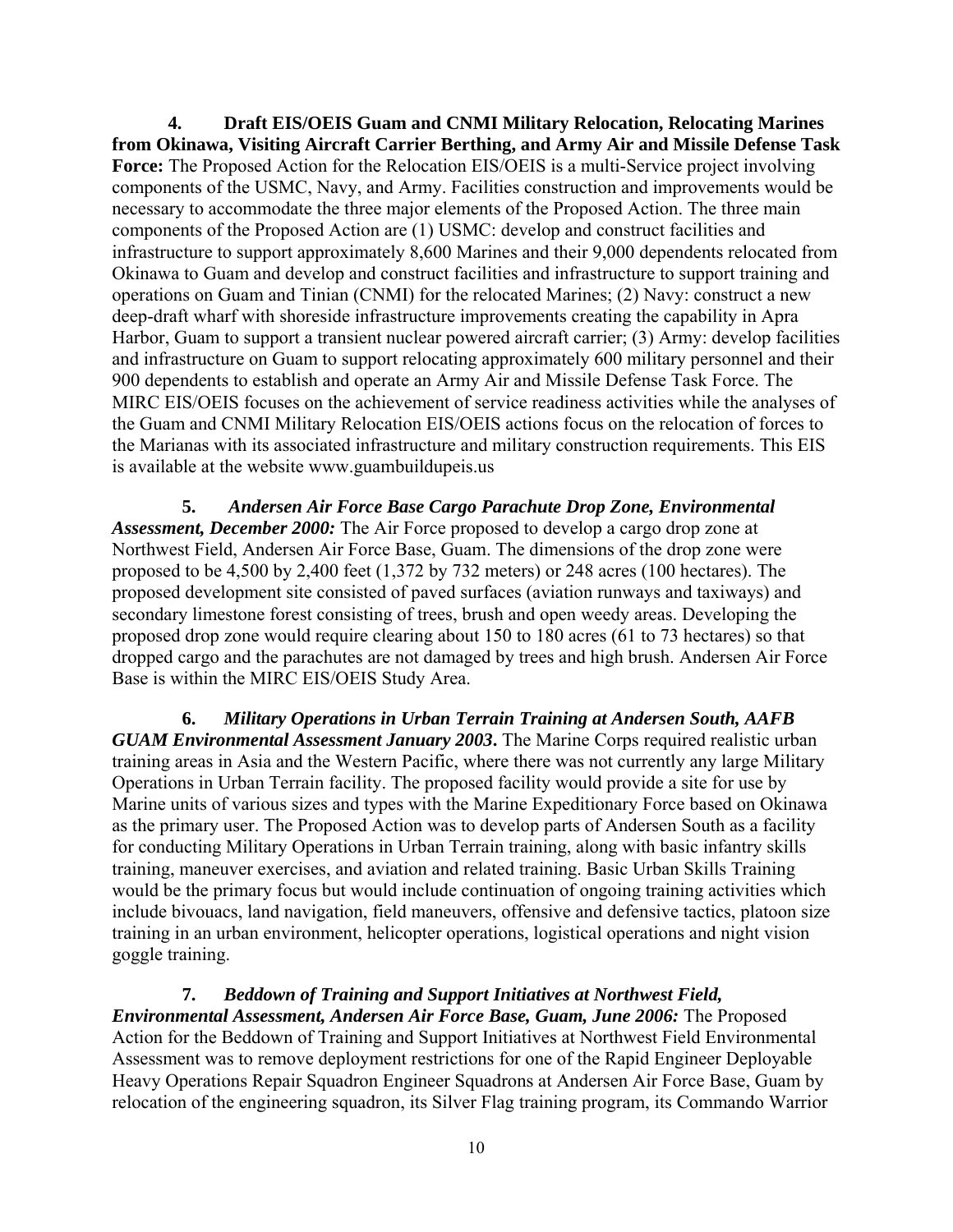training program and a Combat Communications Squadron (and associated training program) to the Northwest Field area of Andersen AFB, Guam from other installations in the Pacific region. Andersen Air Force Base is within the MIRC EIS/OEIS Study Area.

**PURPOSE AND NEED:** The purpose of the Proposed Action is to achieve and maintain Service readiness using the MIRC to support and conduct current, emerging, and future training and RDT&E activities, while enhancing training resources through investment in the ranges.

The need for the Proposed Action is to enable the Services to meet their statutory responsibility to organize, train, equip, and maintain combat-ready forces and to successfully fulfill their current and future global mission of winning wars, deterring aggression, and maintaining freedom of the seas. Activities involving RDT&E are an integral part of this readiness mandate.

**ALTERNATIVES CONSIDERED:** The Services identified a reasonable range of alternatives, based on criteria set out in the Final EIS/OEIS, which would satisfy its purpose and need. Three alternatives were analyzed in the Final EIS/OEIS: (1) The No Action Alternative, (2) Alternative 1, which is current activities in the No Action Alternative plus increased training supported by modernization and upgrade/modification to existing capabilities, training associated with ISR/Strike capabilities, and multi-national and/or joint exercises; and (3) Alternative 2, which includes Alternative 1 activities plus additional naval exercises. Alternative 1 is identified in the Final EIS/OEIS as the Preferred Alternative. Based on the analysis in the Final EIS/OEIS, the No-Action Alternative and Alternative 1 (with implementation of the associated mitigation measures) are considered the Environmentally Preferred Alternatives due to implemented and proposed mitigation measures which provide environmental protections despite the additional training activity.

**1. Alternatives Eliminated From Further Consideration:** In developing a reasonable range of alternatives, the Services eliminated five alternatives from further consideration: (a) alternative range complex locations; (b) conduct simulated training exclusively; (c) concentrating the level of current training in the MIRC to fewer sites; (d) reduction in activity types and activity levels; and (e) maintaining the level of current training in the MIRC with implementation of spatial and temporal mitigation.

**a. Alternative Range Complex Locations:** Consideration of alternative locations for training presently conducted in the MIRC was rejected from further analysis because it does not meet the criteria set forth for the purpose and need of the Proposed Action. The MIRC is the only capable and efficient training location within the territory of the United States in the Western Pacific for Services homeported, deployed to, or returning from regions in the Western Pacific and the Indian Ocean. It is neither reasonable, practicable, or appropriate to seek alternative locations for training conducted in the MIRC. This alternative, therefore, was eliminated from further consideration in the EIS/OEIS.

**b. Conduct Simulated Training Exclusively:** Training by the Services includes extensive use of computer-simulated virtual training environments, and conducting command and control exercises with assigned role play and modeling versus actual operational forces (constructive training) where possible. These training methods have substantial value in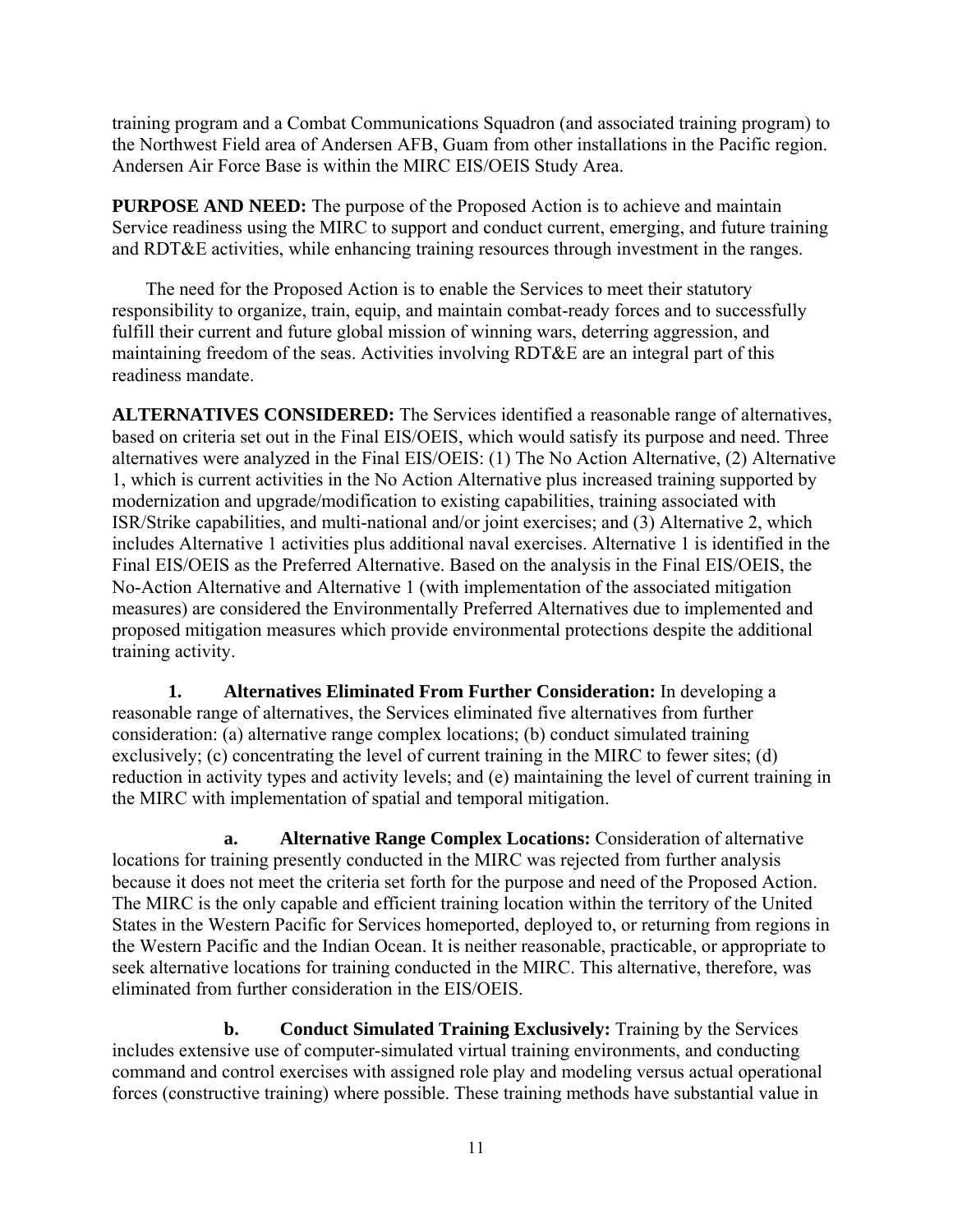achieving limited training objectives. Computer technologies provide excellent tools for implementing a successful, integrated training program while reducing the risk and expense typically associated with live military training. However, virtual and constructive training are an adjunct to, not a substitute for, live training, including live-fire training. Unlike live training, these methods do not provide the requisite level of realism necessary to attain combat readiness, and cannot replicate the high-stress environment encountered during an actual combat situation.

The Services continue to research new ways to provide realistic training through simulation, but simulation cannot replicate the dynamics of the natural environment, especially the unanticipated. This alternative substitution of simulation for live training fails to meet the purpose and need for the Proposed Action and was therefore eliminated from detailed study.

**c. Concentrating the Level of Current Training in the MIRC to Fewer Sites:** During scoping, an alternative to decrease the training venues within the MIRC and increase the level of training activities in those venues was suggested. A concentration of training at fewer locations would not support the same amount of training, would jeopardize the quality of training, and would raise significant safety concerns. For these reasons, this alternative has been eliminated from further consideration in the EIS/OEIS.

**d. Reduction in Activity Types and Activity Levels:** As part of the Public Hearing Process, comments were received asking for consideration of an additional alternative that involved a reduction in activity types and levels to ensure that decision-makers are fully informed and are presented with a full range of alternatives. Activity levels were analyzed for the three alternatives analyzed in the EIS. The alternatives presented in the Final EIS analyzed different activity types (No Action with the fewest and Alternative 2 with the most). The Final EIS/OEIS appropriately limited its analysis to reasonable alternatives that meet the purpose of and need for the Proposed Action. A reduction in activities could lead to the purpose and need not being met. For these reasons, this alternative was eliminated from further consideration in the EIS/OEIS.

**e. Maintaining the Level of Current Training in the MIRC With Implementation of Spatial and Temporal Mitigation:** An alternative with mitigations based on geographical or temporal restrictions could severely limit the flexibility required for meeting training requirements and is not consistent with the purpose of and need for the Proposed Action. For these reasons, this alternative was eliminated from further consideration in the EIS/OEIS.

**2. No Action Alternative – Current Training within the MIRC:** For proposals involving changes to on-going activities, CEQ guidance describes "no action" as "'no change' from management direction or level of intensity" and "continuing with the present course of action until the action is changed." Consequently, the No Action Alternative is a baseline against which the impacts of the Proposed Action are compared. The purpose of including a No Action Alternative in environmental impact analyses is to ensure that agencies compare the potential impacts of the proposed federal action to the known impacts of maintaining the status quo. The No Action Alternative is representative of baseline conditions, where the action presented represents a regular and historical level of activity on the MIRC to support training activities and exercises.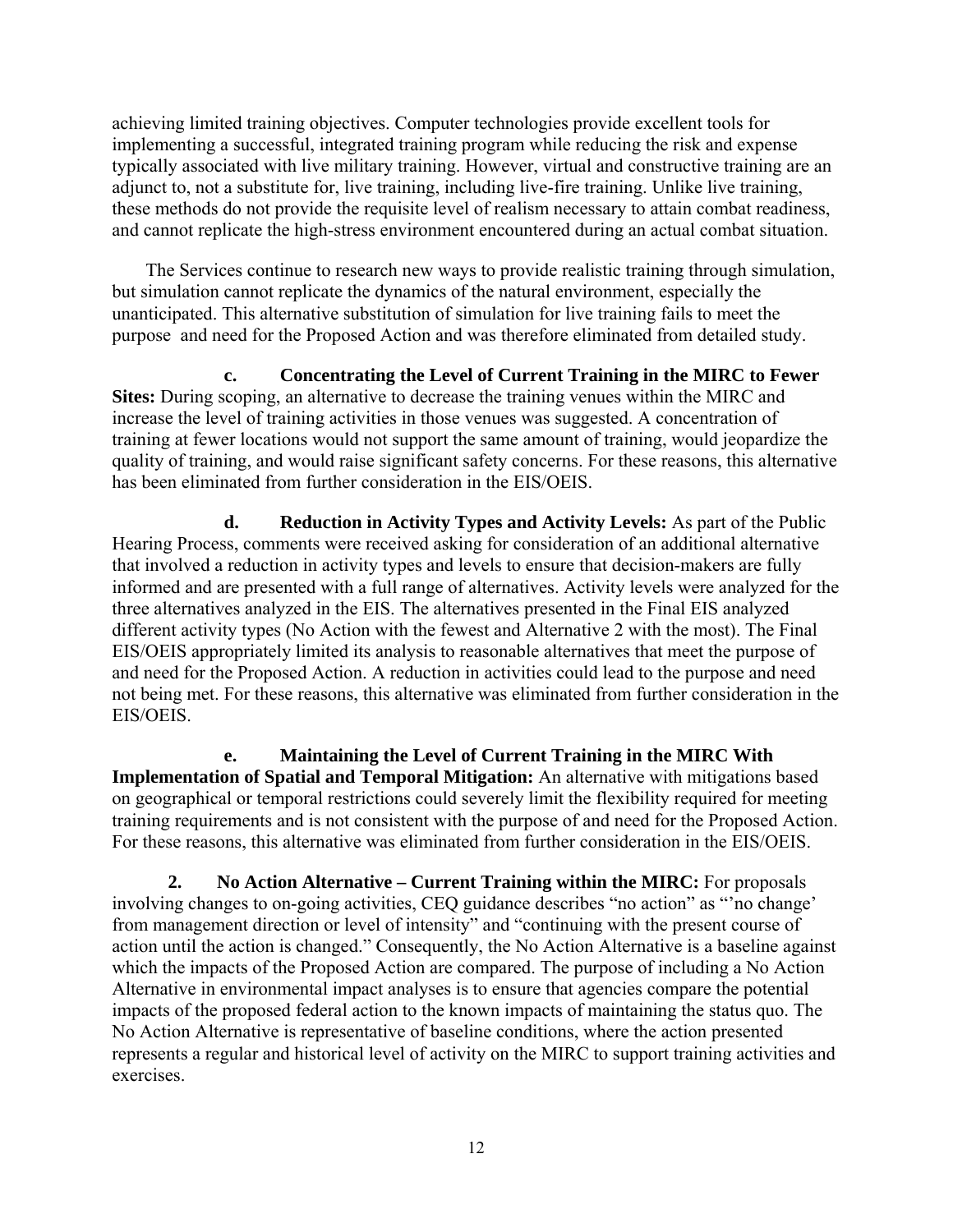**3. Alternative 1, The Preferred Alternative – Current Training, Increased Training Supported by Modernization and Upgrades/Modifications to Existing Capabilities, Training Associated with ISR/Strike, and Increased Training Associated with Multi-National and/or Joint Exercises:** Alternative 1 (Preferred Alternative) is a proposal designed to meet the Services' current and foreseeable training requirements. In addition to accommodating the No Action Alternative (current training activities), Alternative 1 would include increased training as a result of upgrades and modernization of existing capabilities, training associated with ISR/Strike, and increased training associated with multi-national and/or joint exercises.

Range modifications and upgrades resulting in increased training include development and deployment of new Portable Underwater Tracking Range capabilities, development of a laser certified range area in W-517, small arms range capability improvements, and Military Operations in Urban Terrain training facility improvements.The establishment of a Danger Zone and restricted area around Farallon de Medinilla is required to restrict all private and commercial vessels from entering the area during the conduct of hazardous training activity. This safety zone provides an additional measure of safety for the public during hazardous training activities involving the island. A ten nautical mile (16 kilometers) zone around Farallon de Medinilla will be established in accordance with 33 CFR § 334.1. The creation of the Danger Zone does not affect the continued implementation of the current restricted access as indicated in the lease agreement; and therefore no trespassing is permitted on the island or nearshore waters and reef at any time. Public access to Farallon de Medinilla will remain strictly prohibited and there are no commercial or recreational activities on or near the island. In addition to increasing training levels, these increased capabilities will result in increased multi-national and/or joint exercises.

# **a. Actions Associated with the Preferred Alternative:**

# **(1) Modernization and Upgrades of Training Areas:**

**i. Anti-Submarine Warfare Portable Underwater Tracking Range Pingers and Transponders:** Anti-submarine warfare describes the entire spectrum of platforms, tactics, and weapon systems used to identify, track and neutralize submarine threats to combatant and non-combatant maritime forces. A critical component of anti-submarine warfare training is the Portable Underwater Tracking Range. This is an instrumented range that allows near real-time tracking and feedback to all participants. The tracking range should provide for both a shallow water and deep water operating environment, with a variety of bottom slope and sound velocity profiles similar to potential contingency operating areas. Guam homeported submarine crews, as well as crews of transient submarines, require anti-submarine warfare training events to maintain qualifications and proficiency. A MIRC instrumented anti-submarine warfare Portable Underwater Tracking Range, target support services, and assigned torpedo retriever craft would meet support requirements for Torpedo Exercise and Tracking Exercise activities in the MIRC in support of submarines and other deployed anti-submarine warfare forces.

MK-84 range pingers are used in association with the Portable Underwater Tracking Range. Portable Underwater Tracking Range transponders are anchored to the seafloor and track up to four MK-84 range pingers. Portable Underwater Tracking Range Baseline 1 consists of 10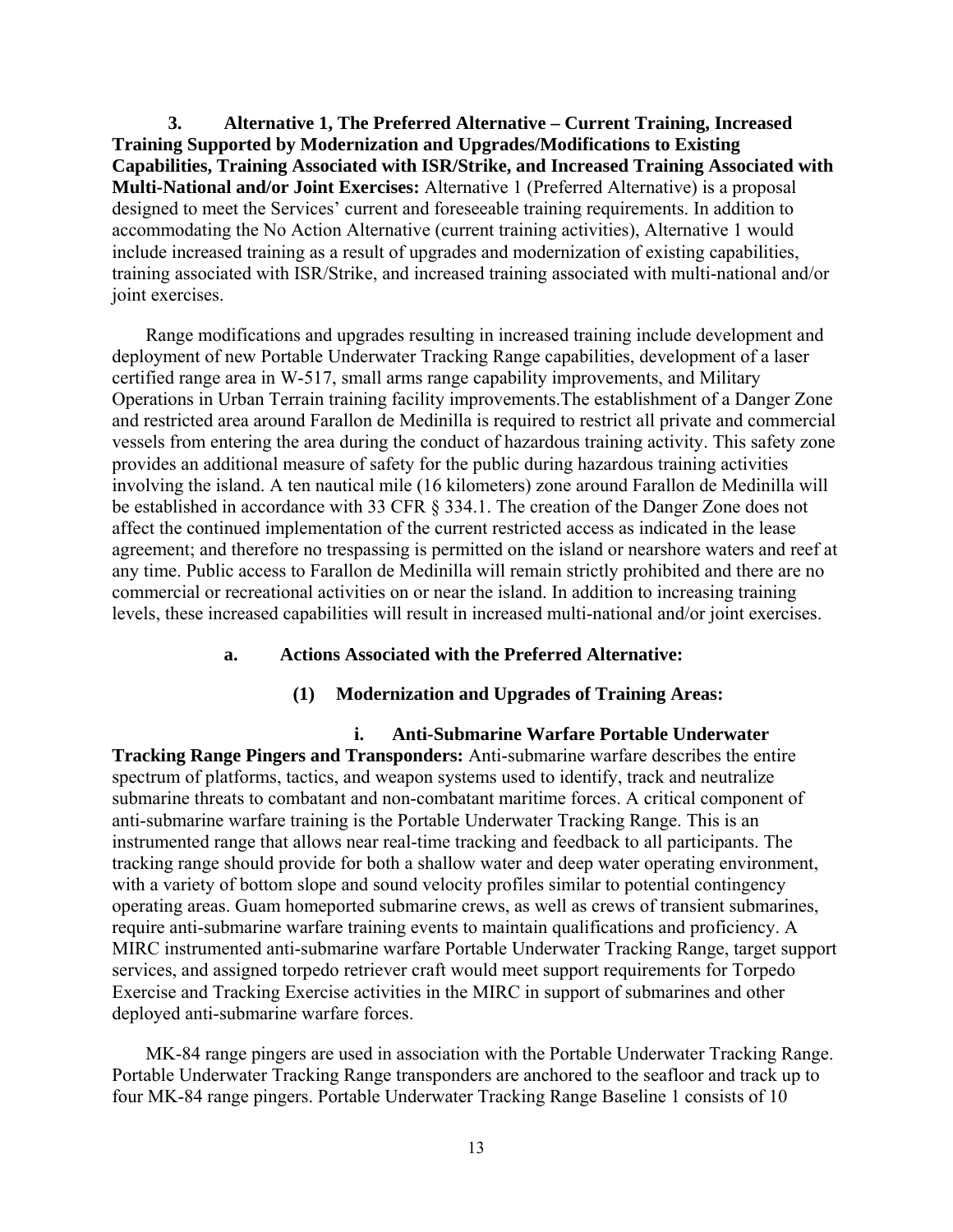transponders with three held in reserve, and is deployable from 400 meters to 3,500 meters depth. Signals from the transponders are uplinked to range control for processing.

**ii. Military Operations in Urban Terrain:** Military Operations in Urban Terrain training is conducted within a facility that replicates an urban area, to the extent practicable. The urban area includes a central urban infrastructure of buildings, blocks, and streets; an outlying suburban residential area; and outlying facilities. Suburban area structures should represent a local noncombatant populace and infrastructure. The existing Military Operations in Urban Terrain facilities will be maintained and remodeled as necessary to support training requirements of units stationed at or deployed to the MIRC. In addition, modular and temporary facilities may be assembled to support Military Operations in Urban Terrain exercises.

**iii. Air-to-Surface Missile Exercise and Bombing Exercise** 

**in W-517:** Missile Exercises are authorized in W-517; however, in support of HSC-25, a permanent Laser Hazard Area and Missile Hazard Area is required to support Missile Exercise unit level training requirements. The laser range location and schedule will be established and coordinated with the Joint Region Marianas Area Training Office and Guam FAA. Bombing Exercises are authorized in W-517; however, in support of USAF requirements for live fire Bombing Exercise, Area Training and USAF have developed range safety and mitigation procedures for support of Joint Direct Attack Munitions in W-517.

**(2) Farallon de Medinilla:** Under implementation of Alternative 1, a 10 nautical mile (19 kilometer) surface Danger Zone would be established to restrict all private and commercial vessels from entering the area during the conduct of hazardous training activity. The proposed Danger Zone would designate a surface safety zone of 10 nautical mile (19 kilometer) radius surrounding Farallon de Medinilla. This safety zone provides an additional measure of safety for the public during hazardous training activities involving the island. The surface Danger Zone is proposed as a surface safety exclusion area to be established in accordance with 33 CFR § 334.1. The U.S. Army Corps of Engineers may promulgate regulations restricting commercial, public, and private vessels from entering the restricted safety zone to minimize danger from the hazardous activity in the area.

**(3) ISR/Strike:** The MIRC EIS/OEIS analyzes the impacts of the increased training resulting from the establishment of the ISR/Strike program implementation.

**(4) Major Exercises:** Training would increase to include additional major exercises involving multiple strike groups and expeditionary task forces. Major exercises provide multi-Service and multi-national participation in realistic maritime and expeditionary training that is designed to replicate the types of operations and challenges that could be faced during real-world contingency operations.

**4. Alternative 2 – Current Training; Increased Training Supported By Modernization and Upgrades/Modifications to Existing Capabilities, Training Associated with ISR/Strike, Increased Multi-National and/or Joint Exercises, and Additional Naval Exercises:** Alternative 2 includes all the actions proposed for MIRC in Alternative 1 and increased training activity associated with major at-sea exercises as described in the Final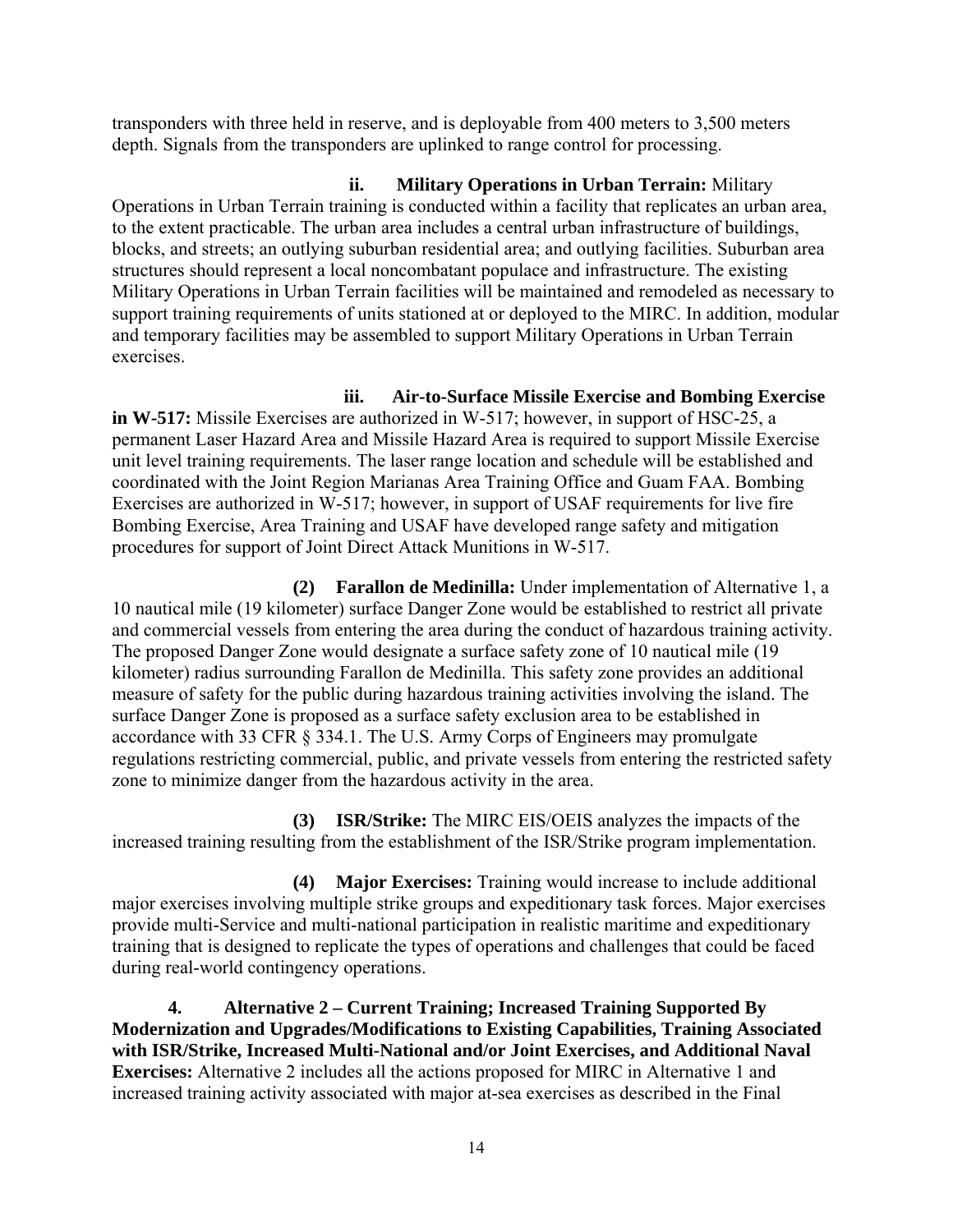EIS/OEIS. Additional major at-sea exercises would provide additional ships and personnel maritime training including additional use of active sonar that would improve the level of joint operating skill and teamwork between the Navy, Joint Forces, and Partner Nations.

**ENVIRONMENTAL IMPACTS OF THE PREFERRED ALTERNATIVE:** The Navy analyzed the potential impacts of the Proposed Action in terms of the following resource areas: (1) geology, soils, and bathymetry, (2) hazardous materials, (3) water quality, (4) air quality, (5) airborne noise, (6) marine communities, (7) marine mammals, (8) sea turtles, (9) fish and essential fish habitat (EFH), (10) seabirds and shorebirds, (11) terrestrial biological resources within the land training areas within the MIRC, (12) land use, (13) cultural resources, (14) transportation, (15) demographics, (16) regional economy, (17) recreation, (18) environmental justice and protection of children, and (19) public health and safety.

The Navy used a screening process to identify aspects of the Proposed Action that could act as stressors to resources. Navy subject matter experts deconstructed the warfare areas and training exercises included in the Proposed Action to identify specific activities that could act as stressors. Public and agency scoping comments, previous environmental analyses, previous agency consultations, laws, regulations, Executive Orders and resource-specific information were also evaluated. This process was used to focus the information presented and analyzed in the affected environment and environmental consequences sections of the Final EIS/OEIS. Examples of potential stressors identified through the screening process include: vessel movements, aircraft overflights, explosives, non-explosive practice munitions, high explosive ordnance, sonar, hazardous materials, sonobuoys, weapons firing, vehicle and troop movements, land-based movements, and building modification.

The potential for environmental impacts throughout the MIRC Study Area associated with each alternative were analyzed and documented in the Final EIS/OEIS. This Record of Decision summarizes the potential impacts associated with implementation of the Preferred Alternative. Implementation of the Preferred Alternative would have no significant impact on geologic resources, bathymetry, sediments, or soil, water quality, air quality, hazardous materials, airborne noise, marine communities, land use, transportation, regional economy, demographics, environmental justice, or public health and safety in territorial waters as a result of the analyzed stressors. Furthermore, the proposed activities would not cause significant harm in non-territorial waters as a result of the analyzed stressors. These resource areas would continue to be managed in accordance with applicable federal, territorial and commonwealth regulations, and DoD service guidelines. Mitigation measures are not necessary for these resource areas.

**1. Marine Mammals:** Thirty-two marine mammal species, stocks or populations have been confirmed or may have the potential to occur in the marine waters of the MIRC, including 29 cetaceans (whales, dolphins, and porpoises), two pinnipeds (Hawaiian monk seal and northern elephant seal), and one sirenian (dugong). Of these 32, there are approximately 22 that are regularly found in the area, four that are rare and six that are extralimital. The north Pacific right whale, Indo Pacific bottlenose dolphin, Hubbs beaked whale, dugong, Hawaiian monk seal and the northern elephant seal were designated as extralimital (a species that has occurred rarely in the past or may have only one or several documented sightings), therefore, those species were excluded from the analyses in the Final EIS/OEIS.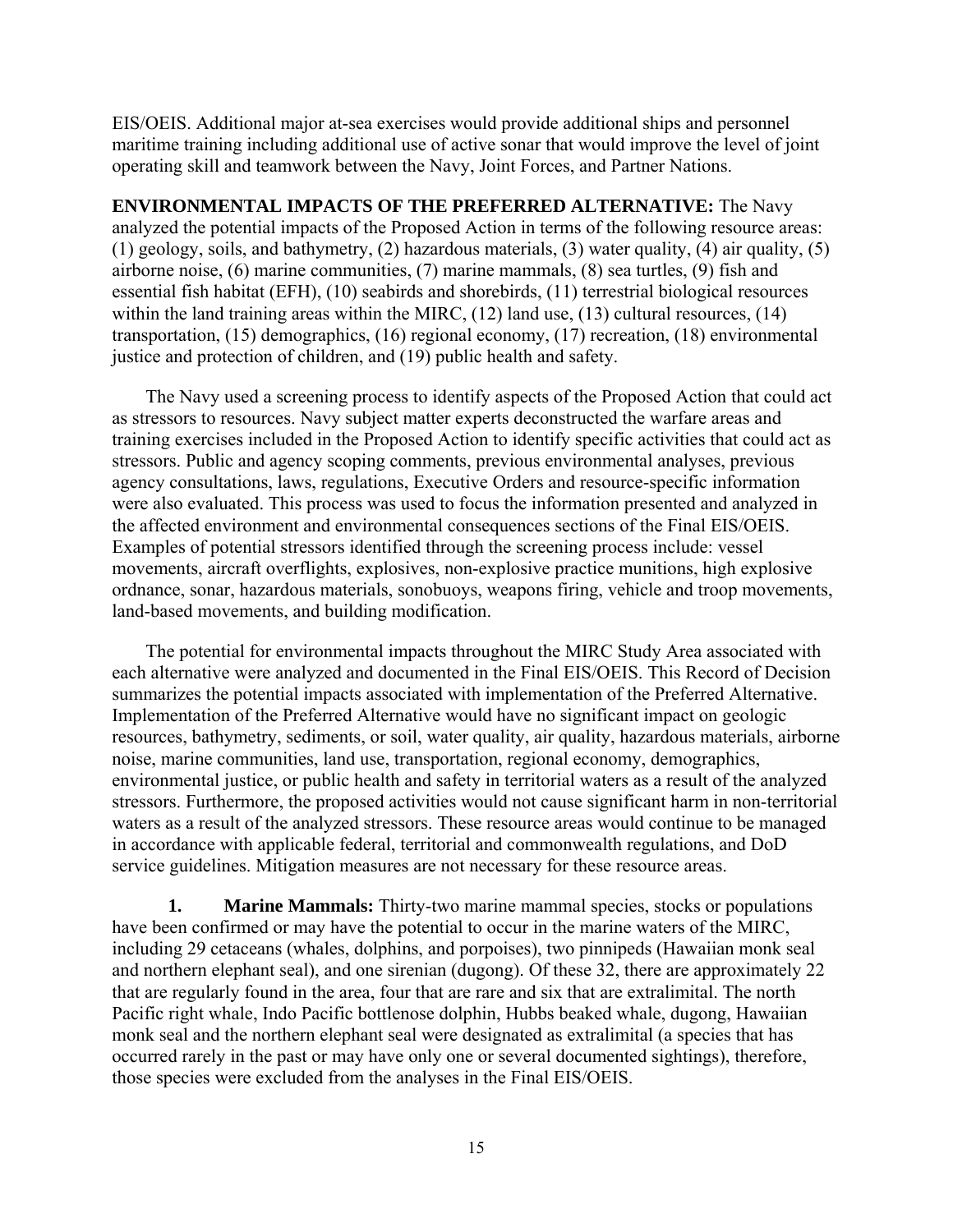**a. Framework for Assessing Marine Mammal Response to Anthropogenic Sound:** The Final EIS/OEIS employed separate criteria to assess physiological and behavioral effects on marine mammals from exposure to mid-frequency active and highfrequency active sonar. The approach to estimating potential physiological effects from antisubmarine warfare training within the MIRC on marine mammals used methods that were developed in cooperation with NMFS for the Navy's Undersea Warfare Training Range Draft EIS/OEIS, Undersea Warfare Exercise Programmatic Environmental Assessment/Overseas Environmental Assessment, the 2006 Supplement to the 2002 Rim of the Pacific Programmatic Environmental Assessment/Overseas Environmental Assessment, Composite Training Unit Exercise/Joint Task Force Exercise Environmental Assessment/Overseas Environmental Assessment, the Southern California Range Complex Final EIS/OEIS, and the Hawaii Range Complex Final EIS/OEIS. The approach to estimating potential behavioral effects of antisubmarine warfare training within the MIRC on marine mammals was adopted as a result of comments and recommendations received on these previous documents, as well as comments on the MIRC Draft EIS/OEIS.

 In the Final EIS/OEIS, the criteria employed in the MIRC Final EIS/OEIS was used to assist in ordering and evaluating the potential responses of marine mammals to sound. The framework includes the physics of sound propagation (physics component), the potential physiological responses associated with sound exposure (physiology component), the behavioral processes that might be affected (behavior component), and the life functions that may be immediately affected by changes in behavior at the time of exposure (Fig 3.7-1 in the Final EIS/OEIS). These are extended to longer term life functions and into population and species effects.

#### **(1) Mid-Frequency Active/High-Frequency Active Sonar**

**Physiological Effects Analysis:** The impact analysis in the Final EIS/OEIS used auditory tissues as indicators of both injurious and non-injurious physiological effects and supported the determination that permanent threshold shift (PTS) and temporary threshold shift (TTS) were the most appropriate biological indicators, respectively, of physiological effects that equate to the onset of injury (Level A harassment under the Marine Mammal Protection Act [MMPA]) and non-injurious behavioral disturbance (Level B harassment under the MMPA). Alternative views have challenged this determination, arguing that it is inconsistent with other types of observed or reported injury. Such observed or reported injuries, however, have not been linked directly to sound exposure and may result from other processes related to the behavior of the animal. The impact analysis as presented in the Final EIS/OEIS is consistent with the scientific literature. No scientific literature exists that demonstrates a direct mechanism by which injury will occur as a result of sound exposure levels less than those predicted to cause a PTS in a marine mammal.

The Final EIS/OEIS expressed the physiological effects thresholds in terms of the total received sound energy level (SEL), which is a measure of the flow of sound energy through an area, because marine and terrestrial mammal data show that, for continuous-type sounds of interest (e.g., mid-frequency active sonar pings), TTS and PTS are more closely related to the energy in the sound exposure than to the exposure sound pressure level (SPL). The SEL includes both the ping SPL and duration. Longer-duration mid-frequency active and high-frequency active sonar pings and/or higher-SPL pings will have a higher SEL. If an animal is exposed to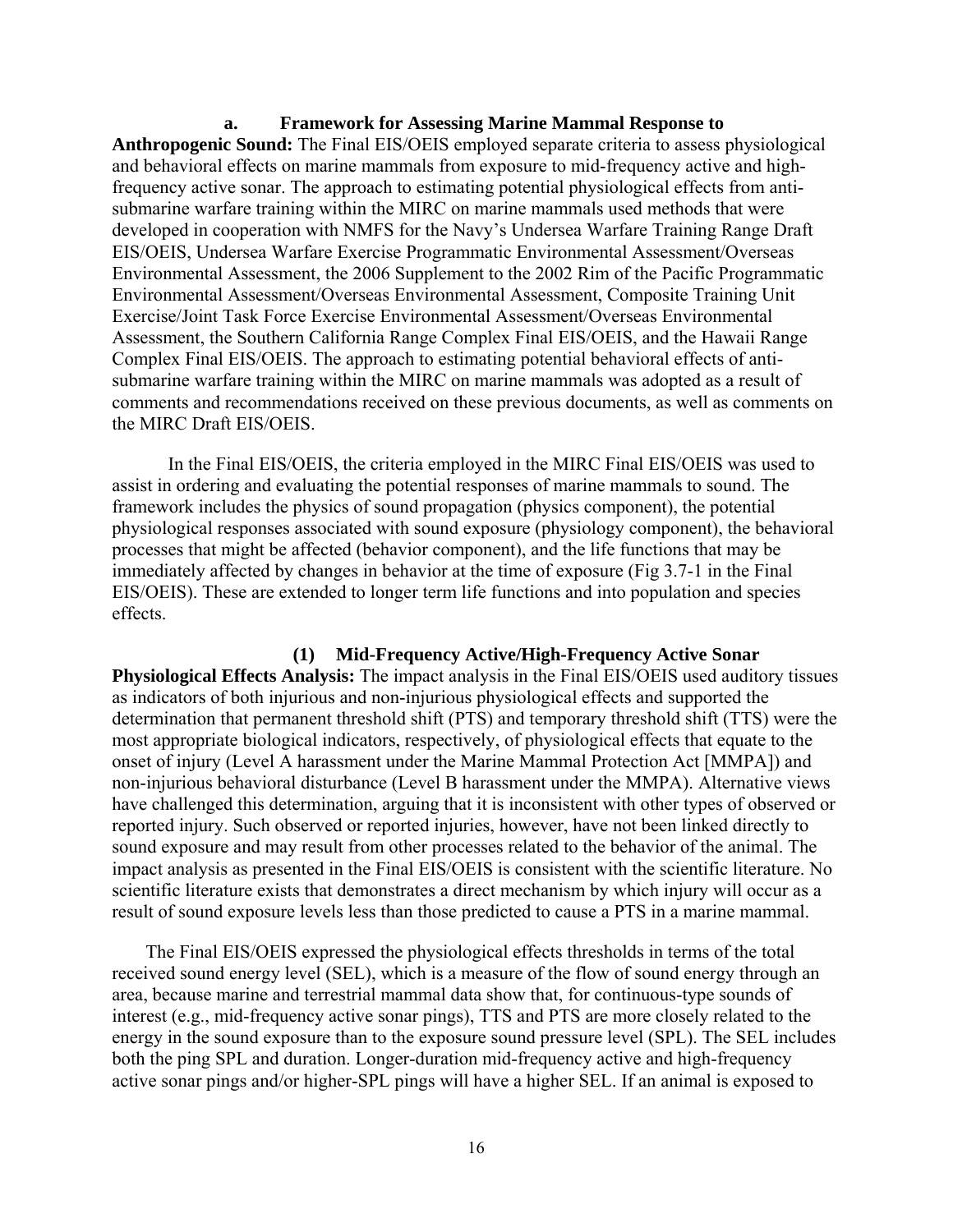multiple pings, the SEL in each individual ping is summed to calculate the total energy level. Therefore, the total received SEL depends on the SPL, duration, and number of pings received.

Because mammalian auditory threshold shift data show less effect from intermittent exposures than from continuous exposures with the same energy (Ward, 1997), basing the physiological effect thresholds on the total received SEL is a conservative approach for treating multiple pings that will likely overestimate any adverse effects; in reality, some recovery will occur between pings and lessen the effect of a particular exposure. In the Final EIS/OEIS, the sound exposure thresholds for TTS and PTS in cetacea are 195 dB re 1  $\mu$ Pa<sup>2</sup>-s received SEL for TTS and 215 dB re 1  $\mu$ Pa<sup>2</sup>-s received SEL for PTS.

The Navy considered criticism of its reliance on Navy studies of TTS in highly trained captive animals in the Navy's marine mammal program for its primary source of data for physiological effects. Contrary to this criticism, the Navy, with the full support of NMFS, relied on these studies because they are the most controlled studies of behavioral reactions to sound exposure available and provide the greatest amount of data. These studies recorded baseline behavior of the test subjects over many sessions so that behavioral alterations could be defined as a deviation from normal behavior. The sound exposure level received by each animal was recorded and quantified. The exposure signals used were close to the frequencies typically employed by mid-frequency active sonar. No other study provided the same degree of control or relevance to mid-frequency signal types as the TTS studies from which many of the behavioral response thresholds were derived.

The data from these studies are the best available scientific data both with respect to quality and quantity. Data from animals in the wild were utilized when sufficient information on animal behavior (both baseline and reactionary) and sound exposure levels existed. This is unfortunately a sparse amount of data. Utilization of other studies with inadequate control, observational periods, or ability to determine exposure levels of the animals would introduce a large amount of guesswork and estimation that weakens any numerical association between behavioral reactions and sound exposure. Furthermore, the limitations of the TTS studies referred to in the criticism were acknowledged in the original behavioral analysis. Please see Finneran, J.J. and Schlundt, C.E. (2004), "Effects of intense pure tones on the behavior of trained odontocetes" (Space and Warfare Naval Systems Center, San Diego, CA), in particular Final EIS/OEIS Section 3.7.3.1.1, which details the limitations of the data collection and analysis. NMFS is aware of these limitations yet still approves, as discussed below, the usage of the data at this time because of the quality and quantity of the data. As quality data continue to be collected on animals in the wild, the relevance of the behavioral data collected during the TTS studies will decrease and will eventually be replaced. However, at this time, they provide the best available data for assessing the relationship between behavioral reactions and sound exposure.

## **(2) Mid-Frequency Active/High-Frequency Active Sonar**

**Behavioral Effects Analysis:** The Final EIS/OEIS concluded that the necessary information (i.e., variable and context specific behavioral responses as well as causal factors of marine mammal stranding events associated with mid-frequency active sonar) to assess behavioral effects on each species from exposure to mid-frequency active and high-frequency active sonar is not yet complete due to the lack of empirical data, although ongoing research efforts will continue to develop the available body of data. The Final EIS/OEIS noted that the Navy has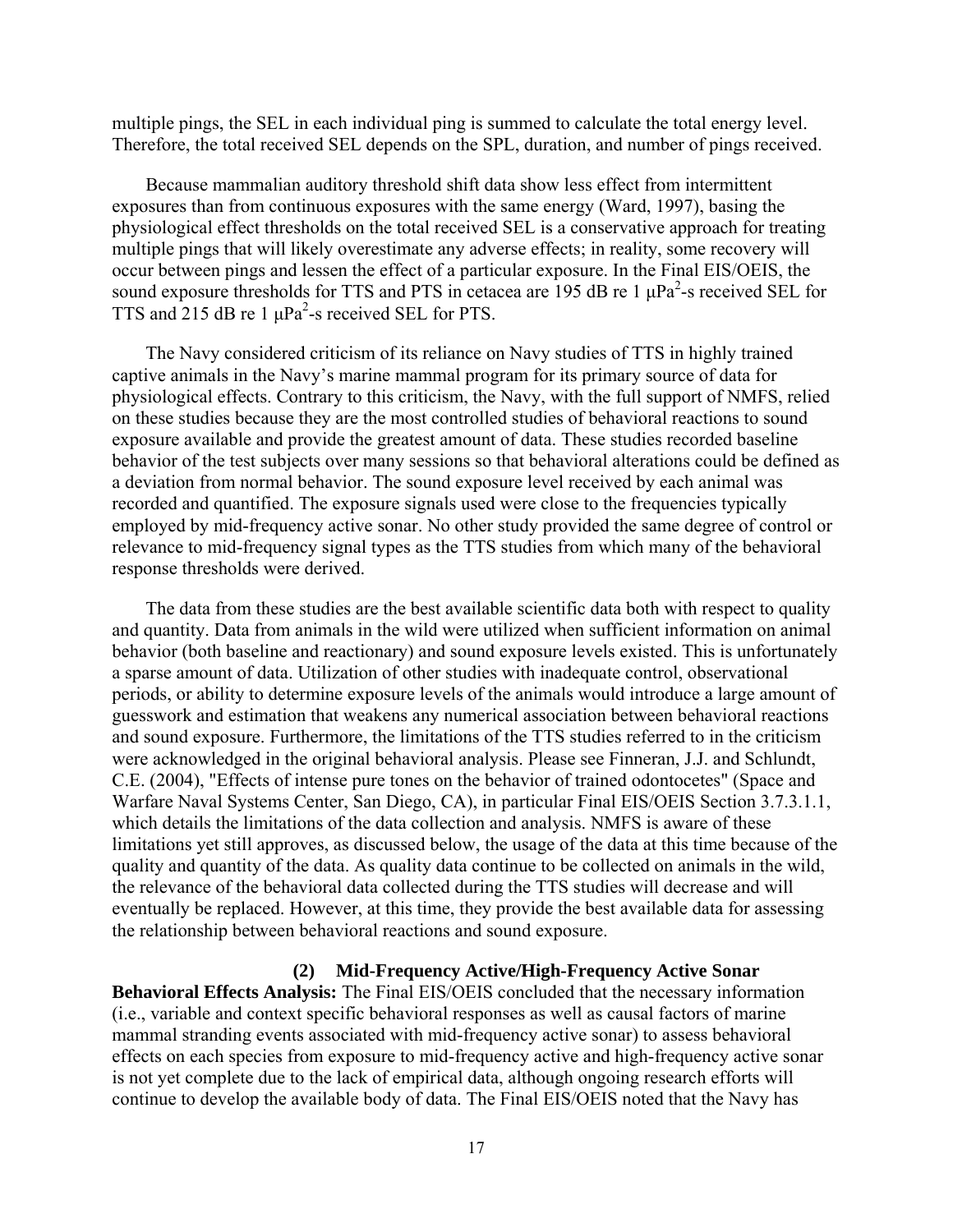funded, and will continue to fund, research efforts to develop these data, but such an undertaking will require years to complete. The present unavailability of such information is relevant to the ability to develop species-specific behavioral effects criteria. The science of understanding the effects of sound on marine mammals is dynamic. The analysis in the Final EIS/OEIS employed the best available science. The Navy is fully committed to the use of the best available science for evaluating the potential effects of training and testing activities.

In the Hawaii Range Complex Draft EIS/OEIS (U.S. Department of the Navy, 2007e), the Navy presented a dose methodology to assess the probability of Level B non-injurious, behavioral harassment from the effects of mid-frequency active and high-frequency active sonar on marine mammals. Following publication of the Draft EIS/OEIS, the Navy continued working with NMFS to refine the mathematically representative curve previously used, along with applicable input parameters, for the purpose of increasing the accuracy of the Navy's assessment. As the regulating and cooperating agency, NMFS presented two methods to six scientists (marine mammalogists and acousticians from within and outside the federal government) for an independent review (National Marine Fisheries Service, 2008). One of the methods was a normal curve fit to a "mean of means" calculated from the mean of: (1) the estimated mean received level produced by the reconstruction of the USS SHOUP event of May 2003, in which killer whales were exposed to mid-frequency active sonar (U.S. Department of the Navy, 2004b); (2) the mean of the five maximum received levels at which Nowacek et al. (2004) observed significantly different responses of right whales to an alert stimuli; and (3) the mean of the lowest received levels from the 3-kHz data that the Space and Naval Warfare Systems Center classified as altered behavior from Finneran and Schlundt (2004).

The second method was a derivation of a mathematical function used for assessing the percentage of a marine mammal<sup>1</sup> population experiencing the risk of harassment under the MMPA associated with the Navy's use of SURTASS low-frequency active sonar (U.S. Department of the Navy, 2001c). This function is appropriate for application in a number of contexts, including instances where there are limited data (Feller, 1968). This method is identified as "the risk function" in this document.

Two NMFS scientists, one from the NMFS Office of Science and Technology and one from the Office of Protected Resources, summarized the reviews of the six scientists, and developed a recommendation. The NMFS Office of Protected Resources decided to use two risk functions, one for odontocetes and pinnipeds and one for mysticetes, with applicable input parameters to estimate the risk of behavioral harassment from exposure to mid-frequency active and highfrequency active sonar. The particular acoustic risk functions specified by NMFS estimate the probability of behavioral responses that NMFS would classify as Level B harassment under the MMPA given exposure to specific received levels of mid-frequency active and high-frequency active sonar. The mathematical function was derived from a solution in Feller (1968), as defined in the SURTASS Low Frequency Active Sonar Final OEIS/EIS (U.S. Department of the Navy, 2001c) and relied on in the Supplemental SURTASS Low Frequency Active Sonar EIS/OEIS

<sup>&</sup>lt;sup>1</sup> The definition of Level B Harassment used in the Final EIS/OEIS for military readiness activities is "any act that disturbs or is likely to disturb a marine mammal or marine mammal stock in the wild by causing disruption of natural behavioral patterns, including, but not limited to, migration, surfacing, nursing, breeding, feeding, or sheltering, to a point where such behavioral patterns are abandoned or significantly altered."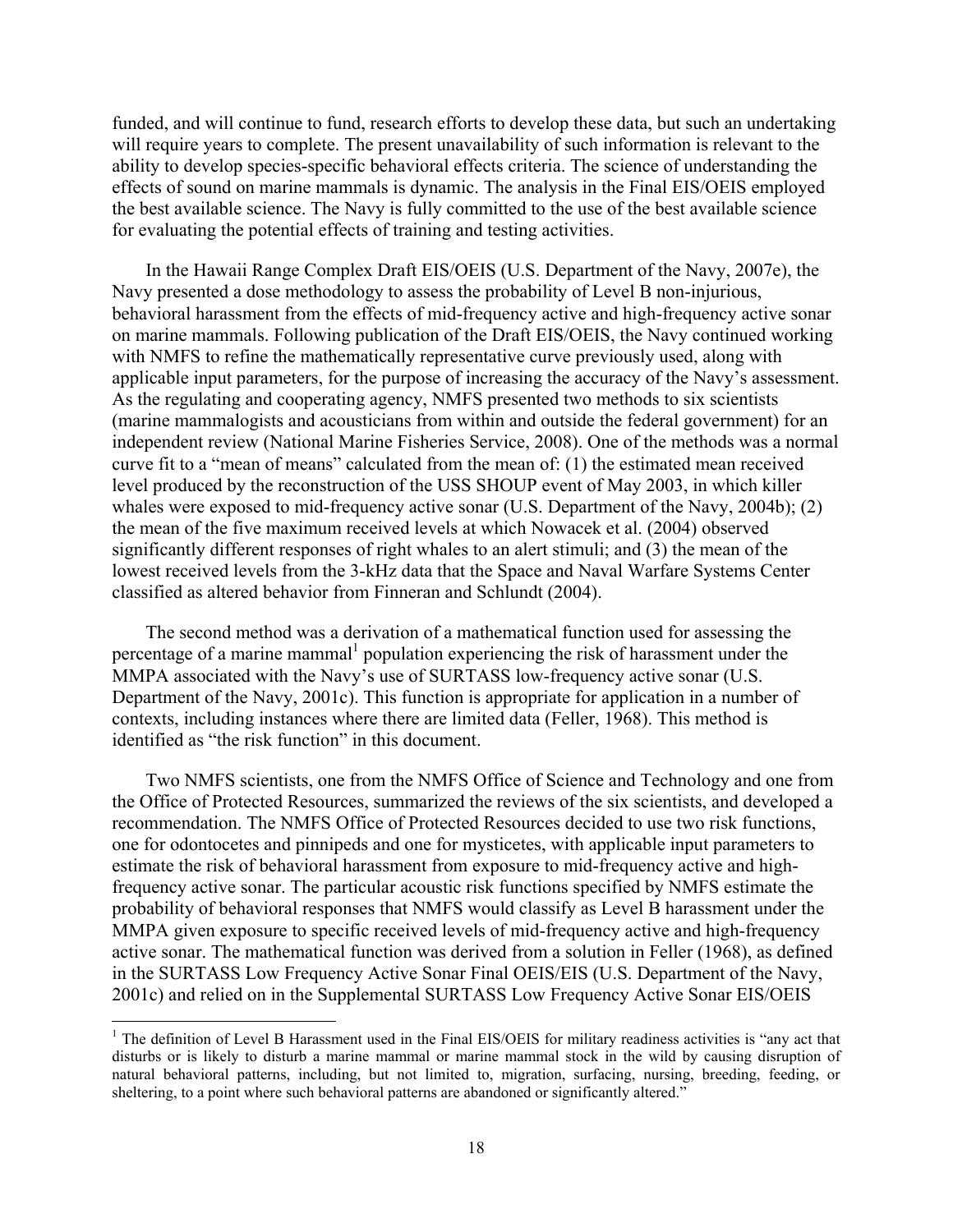(U.S. Department of the Navy, 2007d) with respect to potential impact from the SURTASS lowfrequency active sonar, for the probability of mid-frequency active and high-frequency active sonar risk for MMPA Level B behavioral harassment with input parameters modified by NMFS for mid-frequency active and high-frequency active sonar for mysticetes, odontocetes, and pinnipeds. This determination was based on the recommendation of the two NMFS scientists, consideration of the independent reviews from six scientists, and NMFS MMPA regulations affecting the Navy's use of SURTASS low-frequency active sonar (U.S. Department of the Navy, 2002b; National Oceanic and Atmospheric Administration, 2007b).

The Navy applied the acoustic risk function in the Hawaii Range Complex Final EIS/OEIS (U.S. Department of the Navy, 2008) in its assessment of the potential behavioral effects of midfrequency active and high-frequency active sonar on marine mammals, and risk functions are not new concepts for risk assessments. The Final EIS/OEIS noted that common elements are contained in the process used for developing criteria for air, water, radiation, and ambient noise, and for assessing the effects of sources of air, water, and noise pollution. The Final EIS/OEIS also acknowledged a widespread consensus that cetacean response to mid-frequency active sound signals needs to be better defined using controlled experiments (Cox et al., 2006; Southall et al., 2007). The Navy is contributing to an ongoing behavioral response study in the Bahamas that is anticipated to provide some initial information on beaked whales, the species identified as the most sensitive to mid-frequency active sonar. NMFS is leading this international effort with scientists from various academic institutions and research organizations to conduct studies on how marine mammals respond to underwater sound exposures. Until additional data are available, NMFS and the Navy have determined that the three data sets detailed in the Section 3.7.3.1.1 of the Final EIS/OEIS are most applicable for the direct use in developing risk function parameters for mid-frequency active and high-frequency active sonar. Accordingly, both risk functions specified by NMFS were developed using these data sets.

NMFS determined that these data sets represent the only known data that specifically relate to altered behavioral responses to exposure to mid-frequency sound sources. Until applicable data sets are evaluated to better quantify harassment from high-frequency active sources, the Final EIS/OEIS concluded that the risk functions derived for mid-frequency active sources will apply to high-frequency active sources.

**(3) Critique of the Two Risk Function Curves as Presented in the Hawaii Range Complex Final EIS/OEIS:** As discussed above, the risk functions used in the Final EIS/OEIS to assess non-injurious temporary behavioral effects to marine mammals were first set forth in the Navy's Final EIS/OEIS for the Hawaii Range Complex. The Navy received several comments on the Hawaii Range Complex Final EIS/OEIS critical of the risk function curves specified by NMFS. In reviewing whether the parameters employed were based upon the best available science, the implications in the uncertainty in the values, and biases and limitations in the risk function criteria, such critique asserted that data were incorrectly interpreted by NMFS when calculating parameter values, resulting in a model that underestimates takes. Of primary importance to these commenters was the point that the risk function curves specified by NMFS do not account for a wide range of frequencies from a variety of sources (e.g., motor boats, seismic survey activities, banging on a pipe). In fact, all of the critique concerning "data sets not considered" by NMFS relate to sound sources that are either higher or lower in frequency than mid-frequency active sonar, are contextually different (such as those presented in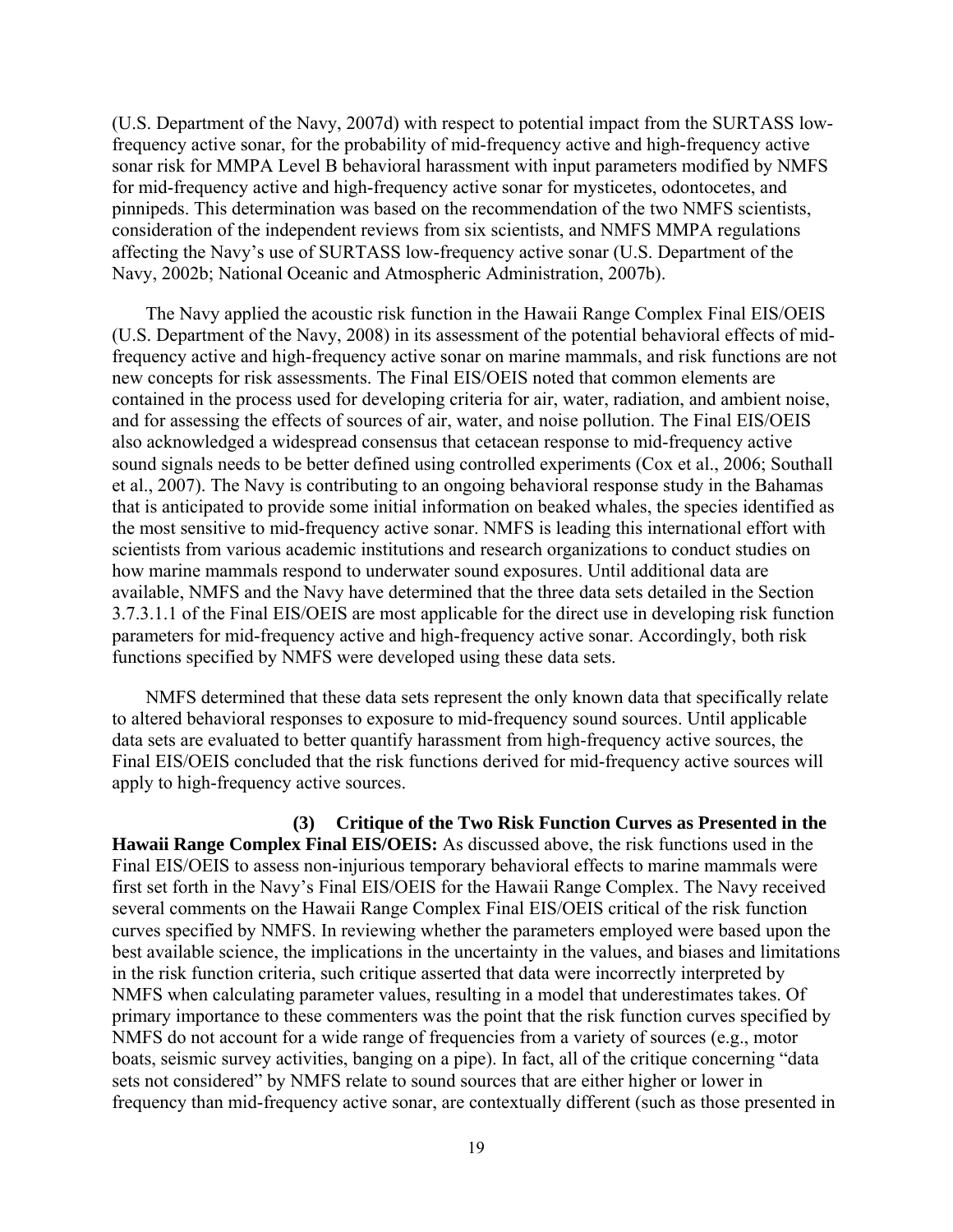whale watch vessel disturbances or oil and gas exploration activities), or are relatively continuous in nature as compared to intermittent sonar pings. These sounds from data sets not considered have no relation to the frequency or duration of a typical Navy mid-frequency active sonar as described in the Final EIS/OEIS.

As discussed above and in the Final EIS/OEIS, NMFS selected data sets that were relevant to mid-frequency active sonar sources and selected parameters accordingly. In order to satisfy the concern reflected in that a risk function must be inherently precautionary, NMFS could have selected data sets and developed parameters derived from a wide variety of sources across the entire spectrum of sound frequencies in addition to or as substitutes for those that best represent the Navy's mid-frequency active sonar. The net result, however, would have been a risk function that captures a host of behavioral responses beyond those that are biologically significant as contemplated by the definition of Level B harassment under the MMPA as applicable to military readiness activities. Given the results of the modeling and the marine mammal densities in the MIRC Study Area, having a lower basement value would not result in any significant number of additional takes. This is demonstrated in Table 3.7-5 *Percent of Harassments at Each Received Level Band* and Figure 3.7-6, *The Percentage of Behavioral Harassments Resulting from the Risk Function for Every 5dB of Received Level* of the Final EIS/OEIS which shows that less than 1 percent of the predicted number of takes resulted from exposures below 140 dB. Accordingly, while lowering the basement value from 120 dB to something "far lower than 110 dB" would change the risk function curve, it is not likely to result in any appreciable increase in the number of takes. In addition, lowering the basement value below the present 120 dB received level would involve modeling for impacts occurring below the naturally occurring ambient background noise present in the MIRC Study Area.

Such critique suggests that the criteria used to establish the risk function parameters should reflect the biological basement value where any reaction from any source is detectable. The MMPA, particularly as it applies to military readiness activities and certain federally-funded scientific research activities, does not intend to regulate any and all marine mammal behavioral reactions as suggested by the comment.

Various comments recommending that the B parameter and the data used should be revised given that, ". . . 120 dB re 1μPa has broadly been found as the value at which 50 percent of individuals respond to noise . . .;" that ". . . 50 percent of migrating whales changed course to remain outside the 120 dB re 1μPa contour (citing to Malme et al. 1983, 1984);" and that ". . . mysticetes exposed to a variety of sounds associated with the oil industry, typically 50 percent exhibited responses at 120 dB re 1μPa" are factually inaccurate. All of these comments provided a single citation to Malme et al. (1983, 1984) for the repeated assertion that 50 percent of marine mammals will react to 120 db re 1μPa. Malme et al. (1983, 1984) in fact indicated that for migrating whales, a 50-percent probability of response occurred at 170 dB for a continuous, low frequency sound source that is very different from mid-frequency active sonar.

Regarding critique that the model underestimates takes because of uncertainty arising from "inter-specific variation" or from "broad confidence intervals," the risk function methodology assumes variations in responses within the species and was chosen specifically to account for uncertainties and the limitations in available data. NMFS considered all available data sets and, as discussed above, made a determination as to the best data currently available. While the data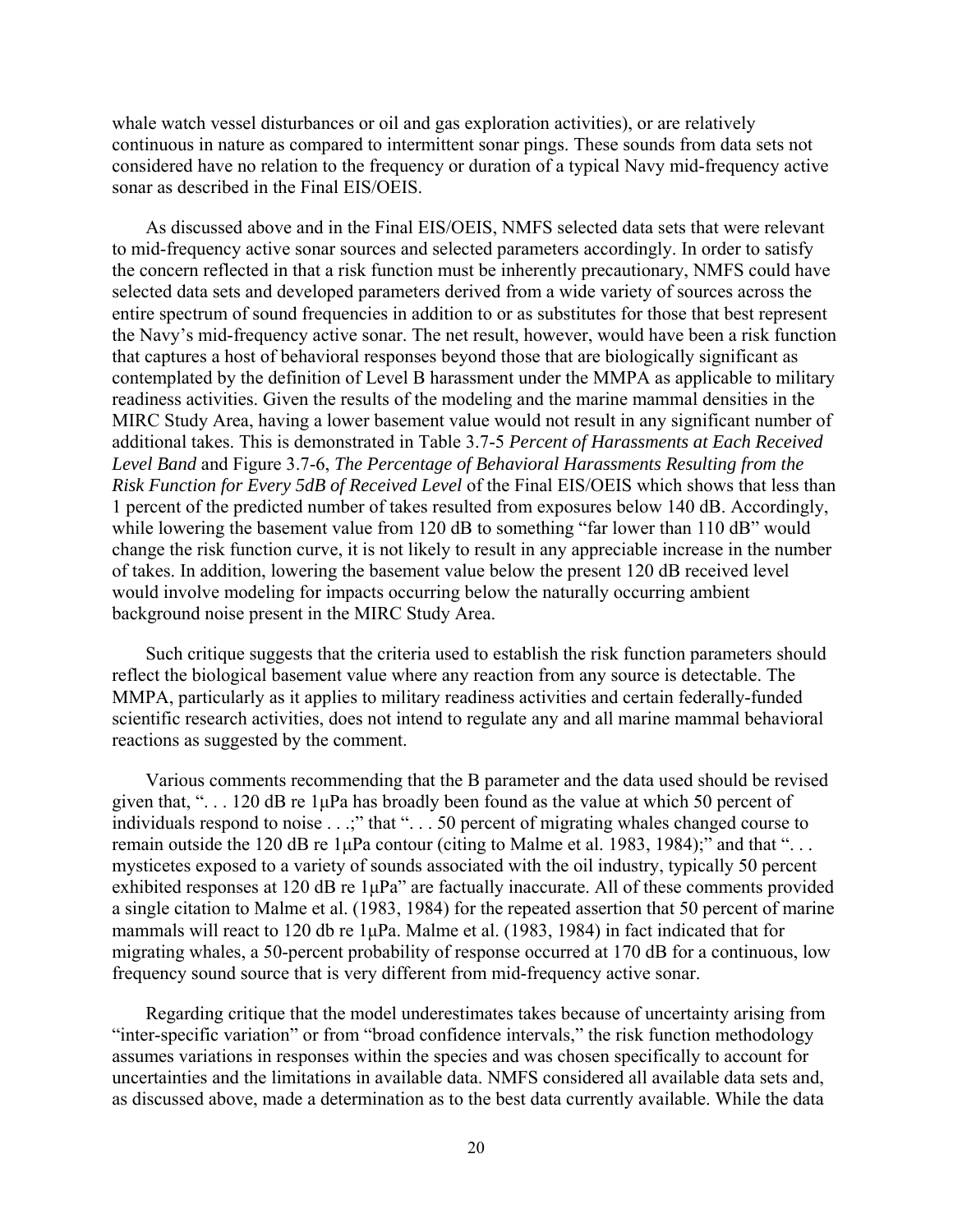sets have limitations, they constitute the best available science. Critique that the model has limitations in that it does not account for social factors, and is likely to underestimate takes, reflects a concern that if one animal is "taken" and leaves an area then the whole pod would likely follow. As explained in Appendix F, *Marine Mammal Modeling*, of the Final EIS/OEIS, the model does not operate on the basis of an individual animal but quantifies the exposures NMFS may classify as takes based on the summation of fractional marine mammal densities. Because the model does not consider the many mitigation measures that the Navy utilizes when it is using mid-frequency active sonar, to include mid-frequency active sonar power down and power off requirements should mammals be spotted within certain distances of the ship, if anything, it overestimates the amount of takes.

Lastly, regarding critique that there are additional datasets, including datasets not considered by NMFS and the Navy, that should have been considered and not having done so resulted in the model underestimating takes, the various data sources suggested by the commenters involve contexts that are neither applicable to the proposed action nor the sound exposures resulting from those actions. For instance, Lusseau et al. (2006) involved disturbance to a small pod of dolphins exposed to 8,500 whale-watching opportunities annually. This is nothing like the type or frequency of action that is proposed by the Navy for the MIRC Study Area. In a similar manner, the example from noise used in drive fisheries is not applicable to Navy training. Navy training involving the use of active sonar typically occurs in situations where the ships are located miles apart, the sound is intermittent, and the training does not involve surrounding the marine mammals at close proximity. Furthermore, suggestions that effects from acoustic harassment devices and acoustic deterrent devices, which are relatively continuous, high-frequency sound sources (unlike mid-frequency active sonar) and are specifically designed to exclude marine mammals from habitat, are also fundamentally different from the use of mid-frequency active sonar. Finally, reactions to airguns used in seismic research or other activities associated with the oil industry are also not applicable to mid-frequency active sonar, since the sound or noise source, its frequency, source level, and manner of use is fundamentally different.

**b. Mid-Frequency Active/High-Frequency Active Sonar Effects Estimates:** Using the criteria specified by NMFS and the application of the Navy's postmodeling analysis, the Navy does not estimate any mortalities or injurious effects on marine mammals as a result of exposure to mid-frequency active and high-frequency active sonar as set forth under Alternative 1. The Navy estimates 79,562 non-injurious effects on marine mammals annually as a result of exposure to mid-frequency active and high-frequency active sonar that NMFS would classify as Level B harassment under the MMPA. Of this total, 1,243 exposures represent temporary, non-injurious physiological effects resulting from the onset of TTS in the animals from exposure to mid-frequency active and high-frequency active sonar, and the remaining 78,319 exposures represent temporary, non-injurious behavioral effects. The Navy estimates that two marine mammals would be exposed to sound levels that could cause PTS. Regarding use of mid-frequency active and high-frequency active sonar under the selected alternative, Navy is seeking authorization from NMFS for 79,562 annual MMPA Level B incidental harassment takes and two annual MMPA Level A takes.

While the Navy's modeling of mid-frequency active and high-frequency active sonar estimated two Level A takes tied to the onset of PTS, no mid-frequency active sonar exposures are expected to result in any marine mammal mortalities. It is highly unlikely that a marine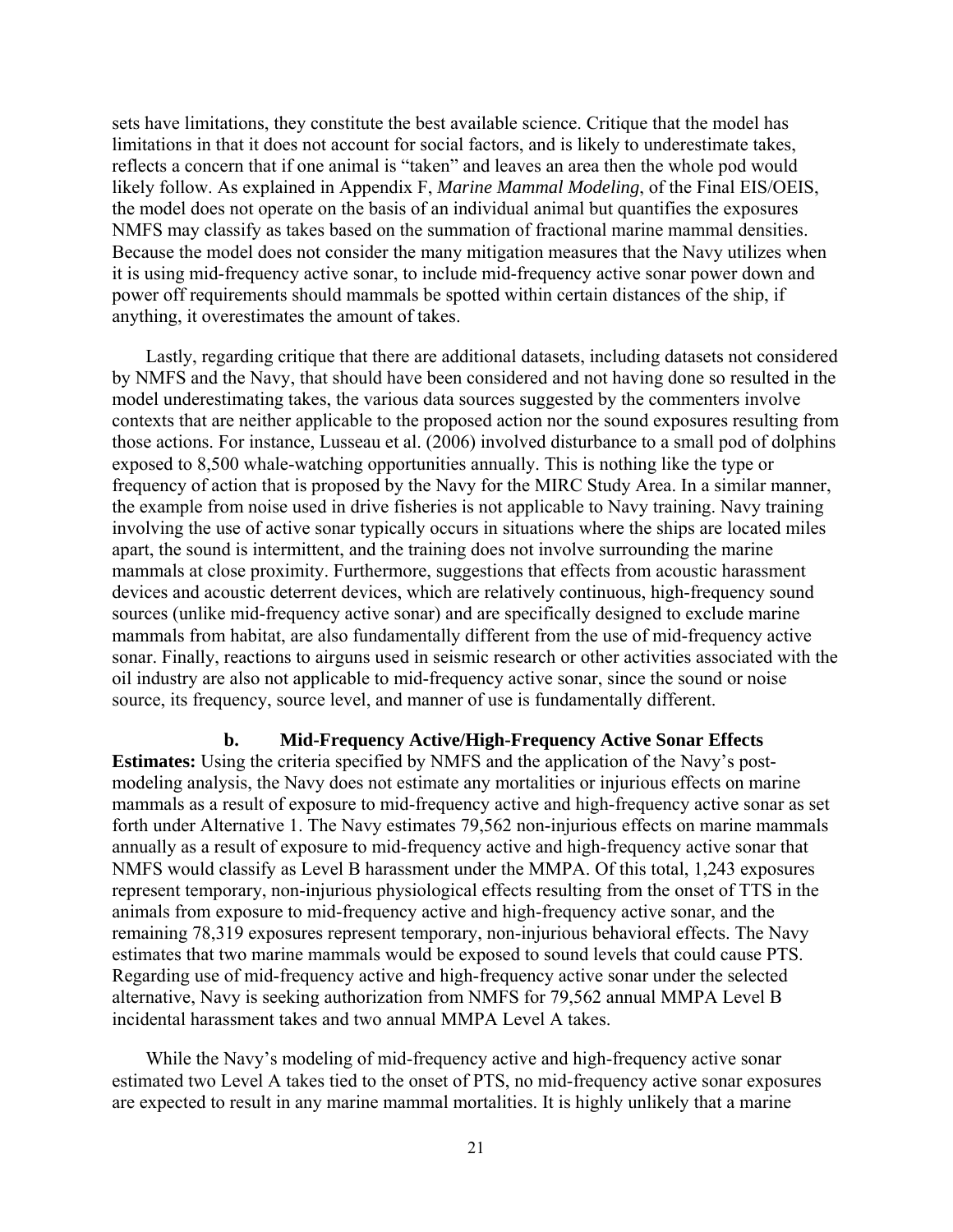mammal would experience any longterm effects because the large Mariana Islands Range Complex training areas makes individual marine mammals' repeated or prolonged exposures to high-level sonar signals unlikely. The number of exposures that exceed the PTS threshold and result in Level A harassment from sonar is two for two species, one sperm whale and one pantropical spotted dolphin. However, these estimates do not take into consideration either the mitigation measures or the likely avoidance behaviors of some of the animals exposed. Under the MMPA rulemaking, NMFS recognized that many marine mammals would deliberately avoid exposing themselves to the received levels necessary to induce injury (i.e., approaching to within approximately 10 meters of the source) by moving away from or at least modifying their path to avoid a close approach. Additionally, in the unlikely event that an animal approaches the sonar vessel at a close distance, NMFS believes that the mitigation measures (i.e., shutdown/powerdown zones for mid-frequency active sonar and high-frequency active sonar) further ensure that animals would not be exposed to injurious levels of sound. As discussed below, the Navy utilizes both aerial (when available) and passive acoustic monitoring (during all anti-submarine warfare exercises) in addition to watchstanders on vessels to detect marine mammals for mitigation implementation. With the mitigation, NMFS does not believe that any marine mammals will incur PTS from exposure to mid-frequency active sonar and highfrequency active sonar.

Therefore, long-term effects on individuals, populations or stocks are unlikely. However, to allow for scientific uncertainty regarding the strandings of beaked whales, including the causal effects, the Navy requested authorization for take, by mortality, of the beaked whale species present in the Mariana Islands Range Complex notwithstanding the decades-long history of these same training and RDT&E activities with the same basic equipment having never been associated with a marine mammal stranding event in the range complex. As a conservative approach, the Navy requested a take by mortality for any ten beaked whales of the Ziphidae family. In addition to the Navy's request for an incidental take authorization under the MMPA for the proposed action, the Navy completed consultation with NMFS under Section 7 of the Endangered Species Act (ESA). NMFS issued a Biological Opinion on June 28, 2010. In that Biological Opinion, NMFS concluded that the Navy's proposed activities are not likely to jeopardize the continued existence of the listed marine mammals in the Mariana Islands Range Complex.

**c. Explosive Effects Analysis:** The approach to risk assessment for impulsive sound in the water was derived from the analysis of effects associated with the USS WINSTON S. CHURCHILL (DDG 81) and USS SEAWOLF (SSN 21) ship shock trials. The CHURCHILL ship shock trial used three criteria for analysis of potential exposure effects: eardrum rupture (i.e., tympanic-membrane [TM] rupture), onset of extensive lung injury, and onset of slight lung injury. The threshold for TM rupture corresponds to a 50-percent rate of rupture (i.e., 50 percent of the animals exposed to the level are expected to suffer TM); this is stated in terms of a SEL value of 1.17 inch pounds per square inch  $(in-lb/in<sup>2</sup> or about 205 decibel)$ referenced to 1 micropascal squared-second [dB re  $1 \mu Pa^2$ -s]). This recognizes that TM rupture is not necessarily a serious or life-threatening injury, but it is a useful index of possible injury that is well correlated with measures of permanent hearing impairment.

The criterion for mortality is the onset of extensive lung injury. For small mammals, the threshold is given in terms of the Goertner modified positive impulse indexed to 30.5 pounds per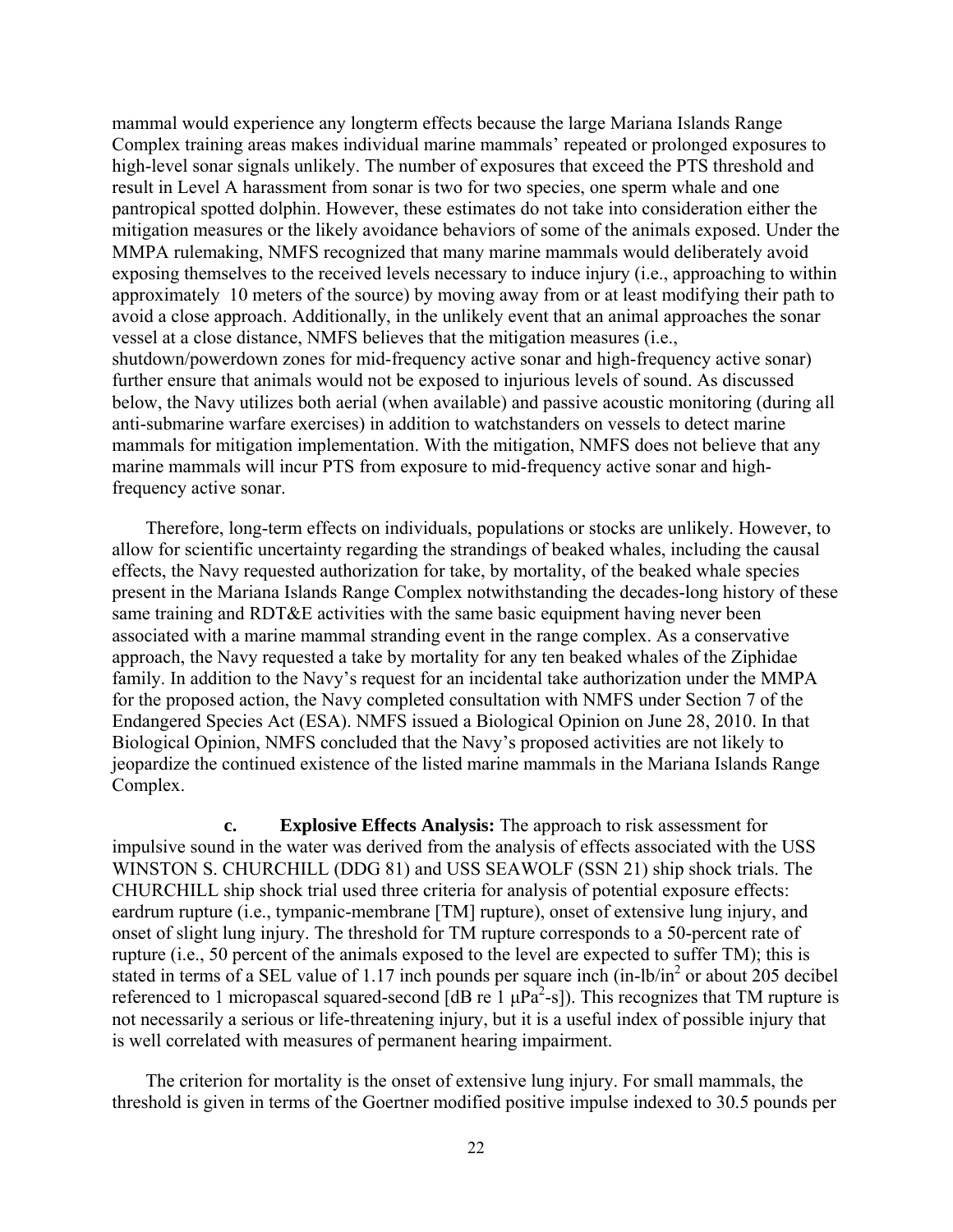square inch-millisecond (psi-ms). For medium and large mammals, the threshold is 73.9 psi-ms and 111.7 psi-ms, respectively.

The effects of an underwater explosion on marine mammals are dependent on several factors, including the size, type, and depth of both the animal and the explosive charge; the depth of the water column; and the standoff distance between the explosive charge and the animal, as well as the sound propagation properties of the environment. Impacts to marine species are a result of physiological responses (generally the destruction of tissues at air-fluid interfaces) to both the type and strength of the acoustic signature and shock wave generated by an underwater explosion. Behavioral impacts are also expected, though the type and severity of these effects are more difficult to define due to limited studies addressing the behavioral effects of explosives on marine mammals and other aquatic species. Potential effects can range from brief acoustic effects (such as behavioral disturbance), tactile perception, physical discomfort, slight injury of the internal organs and the auditory system, to death of the animal. Nonlethal injury includes slight injury to internal organs and the auditory system; however, delayed lethality may be a result of individual or cumulative sublethal injuries. Immediate lethal injury would be a result of massive combined trauma to internal organs as a direct result of close proximity to the point of detonation.

**(1) Summary of Thresholds and Criteria for Impulsive Sound:**  Criteria and thresholds for estimating the exposures from a single explosive activity on marine mammals were established for the USS SEAWOLF Submarine Shock Test Final EIS, and subsequently used in the USS WINSTON S. CHURCHILL Ship Shock Final EIS and the Atlantic Fleet Active Sonar Training Final EIS/OEIS. NMFS adopted these criteria and thresholds in its final rule on unintentional taking of marine animals occurring incidental to the shock testing. Since the ship-shock events involve only one large explosive at a time, additional assumptions were made to extend the approach to cover multiple explosions. Navy policy is to use a 23 psi criterion for explosive charges less than 2,000 pounds (909 kilograms) and the 12 psi criterion for explosive charges larger than 2,000 pounds (909 kilograms). All explosives modeled for the MIRC EIS/OEIS are less than 1,500 pounds (682 kilograms).

**(2) Thresholds and Criteria for Injurious Explosive Physiological Effects:** For injury, the analysis uses dual criteria: eardrum rupture (i.e., TM rupture) and onset of slight lung injury. These criteria are considered indicative of the onset of injury. The threshold for TM rupture corresponds to a 50% rate of rupture (i.e., fifty percent [50%] of animals exposed to the level are expected to suffer TM rupture); this is stated in terms of an SEL value of 1.17 inch pounds per square inch (about 205 dB re 1  $\mu$ Pa<sup>2</sup>-s).

The threshold for onset of slight lung injury is calculated for a small animal (a dolphin calf weighing 26.9 pounds [12.2 kilograms]) and is given in terms of the "Goertner modified positive impulse," indexed to 13 psi-millisecond (ms). The criterion with the largest potential exposure range (most conservative), either TM rupture (energy threshold) or onset of slight lung injury (peak pressure threshold), was used in the analysis to determine injurious physiological exposures.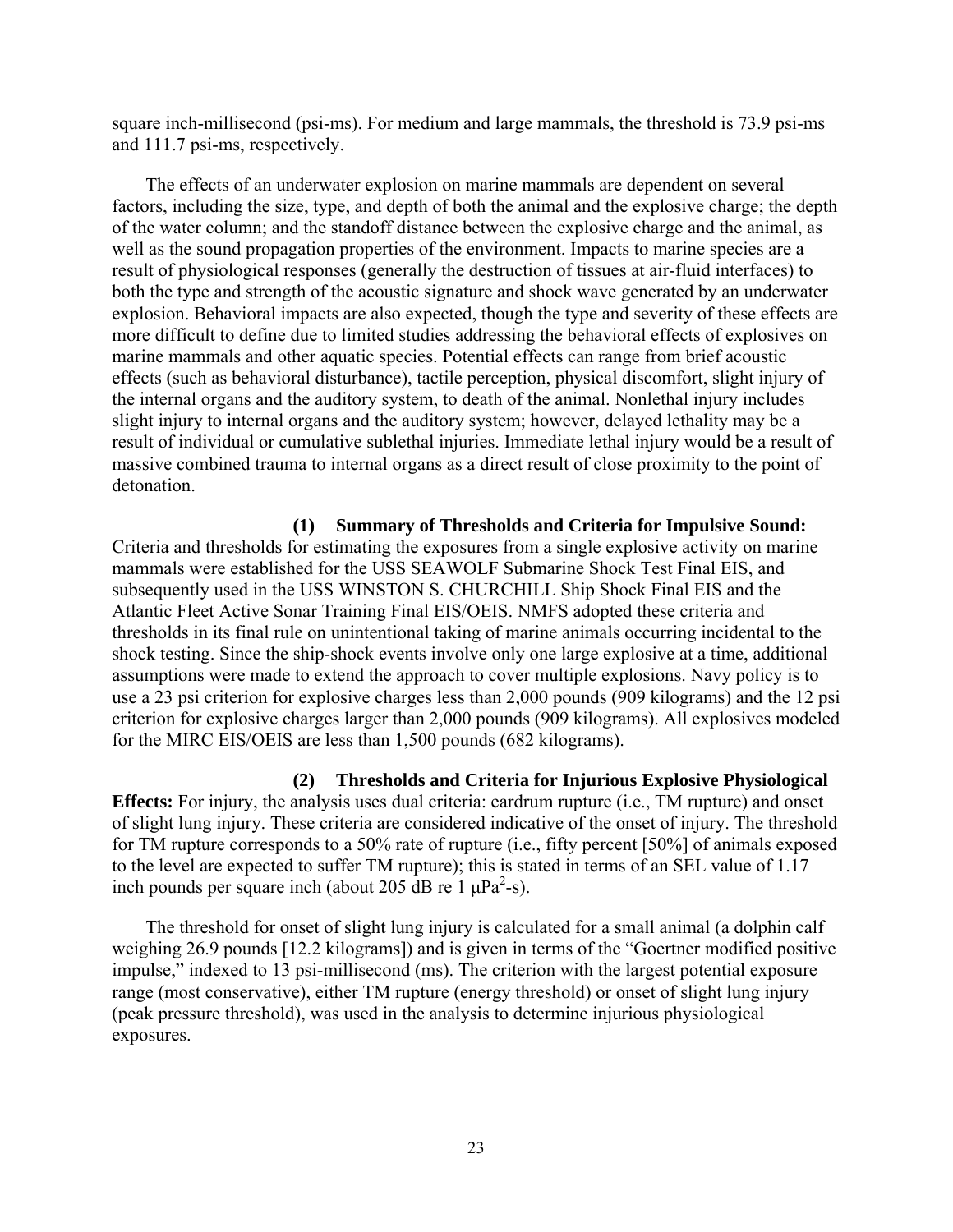For mortality, the analysis uses the criterion corresponding to the onset of extensive lung injury. For small animals, the threshold is given in terms of the Goertner modified positive impulse, indexed to 30.5 psi-ms.

#### **(3) Thresholds and Criteria for Non-Injurious Explosive**

**Physiological Effects:** The criterion for non-injurious harassment is Temporary Threshold Shift (TTS) (a slight, recoverable loss of hearing sensitivity). For this assessment, there are dual thresholds for TTS, an energy threshold and a peak pressure threshold. The first threshold is a 182 dB re 1  $\mu$ Pa<sup>2</sup>-s maximum SEL in any 1/3 octave band at frequencies above 100 Hertz (Hz) for toothed whales/sea turtles and in any 1/3-octave band above 10 Hz for baleen whales. The second threshold is stated in terms of peak pressure at 23 psi (about 225 dB referenced to 1 microPascal [dB re 1 μPa]). The criterion with the largest potential exposure range (most conservative), either the energy threshold or peak pressure threshold, was used in the analysis to determine noninjurious physiological (i.e., TTS) exposures.

## **(4) Thresholds and Criteria for Behavioral Effects – Multiple**

**Explosions:** Because multiple explosions would occur within a discrete time period, an acoustic criterion - behavioral disturbance - is used to account for behavioral effects significant enough to be judged as harassment, but occurring at lower noise levels than those that may cause TTS.

The behavioral disturbance threshold for tones is derived from the Space and Naval Warfare Systems Center pure-tone tests for TTS and is found to be 5 decibels (dB) below the threshold for TTS, or 177 dB re 1  $\mu$ Pa<sup>2</sup>-s maximum SEL in any 1/3 octave band at frequencies above 100 Hz for toothed whales/sea turtles and in any 1/3-octave band above 10 Hz for baleen whales.

# **d. Summary of Impacts for Marine Mammals:**

**(1) Endangered Species Act (ESA) Conclusions:** The Navy analyzed the potential effects of vessel movements, aircraft overflights, active sonar, weapons firing/ordnance use, use of explosive ordnance, and expended materials and determined that these activities may affect the five ESA-listed marine mammals (blue whale [*Balaenoptera musculus*], fin whale [*Balaenoptera physalus*], humpback whale [*Megaptera novaeangliae*], sei whale [*Balaenoptera borealis],* and sperm whale [*Physeter macrocephalus*]*)* considered in the Final EIS/OEIS. There are no designated critical habitats for marine mammals in the MIRC; therefore, critical habitat designations for ESA-listed marine mammals will not be affected.

NMFS has determined that the issuance of 5-year regulations and subsequent Letters of Authorization for Navy training exercises in the MIRC would not have an unmitigable adverse impact on the availability of the affected species or stocks for subsistence use.

 Pursuant to Section 7 of the ESA, the Navy has consulted with NMFS on this action. NMFS has also consulted internally on the issuance of regulations under section 101(a)(5)(A) of the MMPA for this activity. In a Biological Opinion, NMFS concluded that the Navy's activities in the MIRC and NMFS' issuance of these regulations are not likely to jeopardize the continued existence of threatened or endangered species or destroy or adversely modify any designated critical habitat.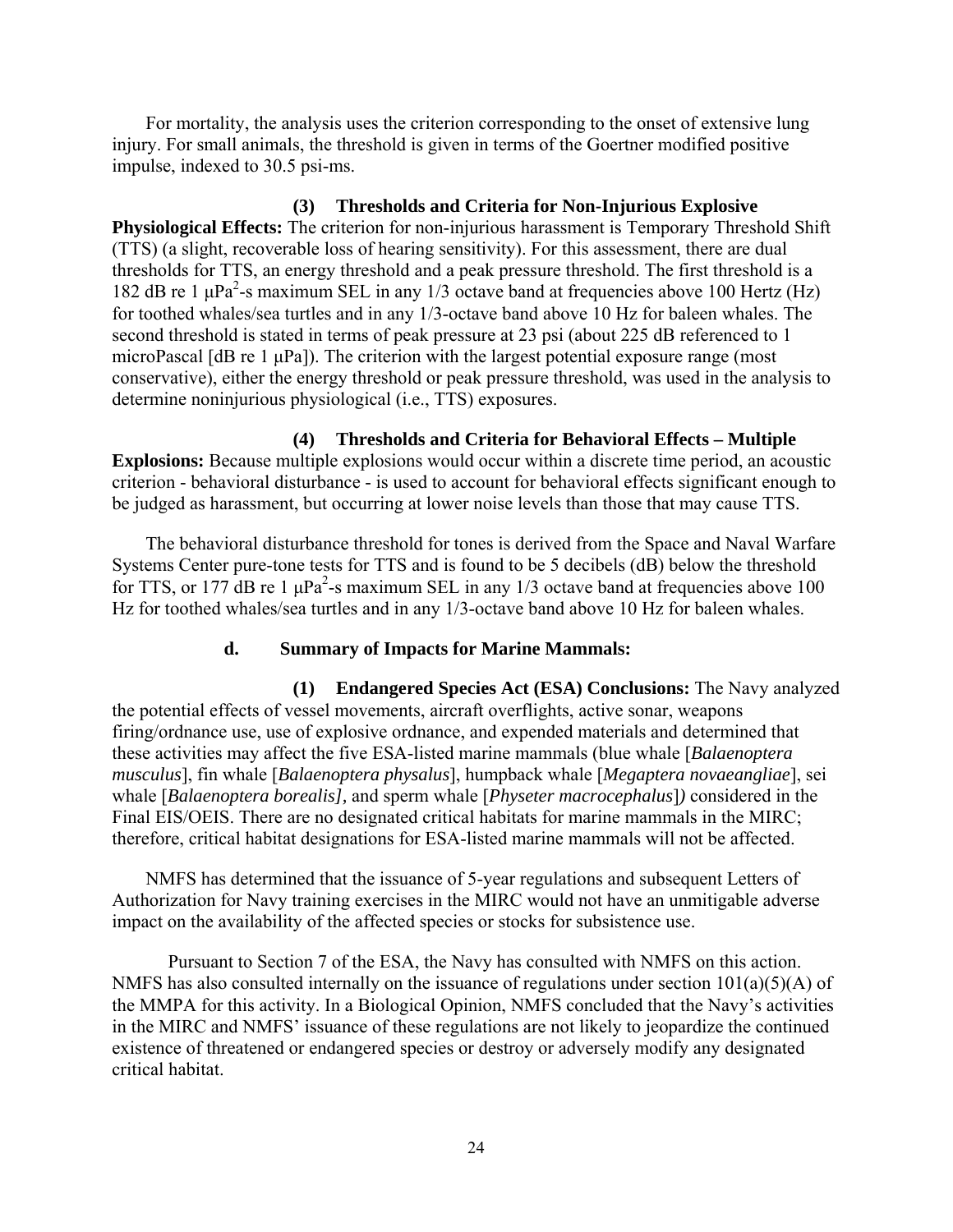NMFS will also issue Biological Opinions and associated Incidental Take Statements to exempt the take (under the ESA) that NMFS authorizes in the Letters of Authorization under the MMPA. The Incidental Take Statements issued for each Letter of Authorization will contain implementing terms and conditions to minimize the effect of the marine mammal take authorized through the 2010 Letter of Authorization (and subsequent Letters of Authorization in 2011, 2012, 2013, and 2014). With respect to listed marine mammals, the terms and conditions of the Incidental Take Statements will be incorporated into the Letters of Authorization.

**i. Marine Mammal Protection Act Conclusions:** The analyses conducted by the Navy indicate non-ESA listed marine mammals could be exposed to impacts associated with active sonar, underwater detonations, and explosive ordnance use under the Preferred Alternative that could result in Level A or Level B harassment as defined by MMPA provisions that are applicable to the Navy. Two potential Level A exposures resulted from the summation of mid-frequency active modeling, which includes analysis of Portable Underwater Tracking Range and seasonal occurrence of humpback whales within the MIRC. One Level A exposure is estimated for the pantropical spotted dolphin and one for the sperm whale (ESA-listed species). Modeling results for all waters (territorial and non-territorial) indicate potentially 79,562 Level B harassments (78,319 from non-TTS and 1,243 from TTS). Other nonacoustic stressors associated with the Preferred Alternative are not expected to result in Level A or Level B harassment. For underwater detonations and explosive ordnance, modeling results for all waters (territorial and non-territorial) indicate potentially 151 Level B harassments (109 from sub-TTS and 42 from TTS), which includes analyses for Joint Direct Attack Munitions and HELLFIRE use within the MIRC. No Level A exposures are anticipated.

Evidence from five beaked whale strandings, all of which have taken place outside the MIRC Study Area, and have occurred over approximately a decade, suggests that the exposure of beaked whales to mid-frequency active sonar in the presence of five conditions in the aggregate (e.g., multiple units using active sonar, steep bathymetry, constricted channels, strong surface ducts, etc.) may result in strandings, potentially leading to mortality. Although these physical factors believed to have contributed to the likelihood of beaked whale strandings are not present, in their aggregate, in the MIRC Study Area, scientific uncertainty exists regarding what other factors, or combination of factors, may contribute to beaked whale strandings. Accordingly, to allow for scientific uncertainty regarding contributing causes of beaked whale strandings and the exact behavioral or physiological mechanisms that can lead to the ultimate physical effects (stranding and/or death), NMFS is authorizing take, by injury or mortality, of ten beaked whales over the course of the 5-yr regulations.

Overall, the conclusions in this analysis find that impacts to marine mammal species and stocks would be negligible for the following reasons:

Most acoustic harassments are within the noninjurious TTS or behavioral effects zones (Level B harassment). Two exposures to sound levels causing PTS/injury (Level A harassment) resulted from the summation of the modeling under the Preferred Alternative and consideration of Portable Underwater Tracking Range placement scenarios; however, these exposures are not expected to occur.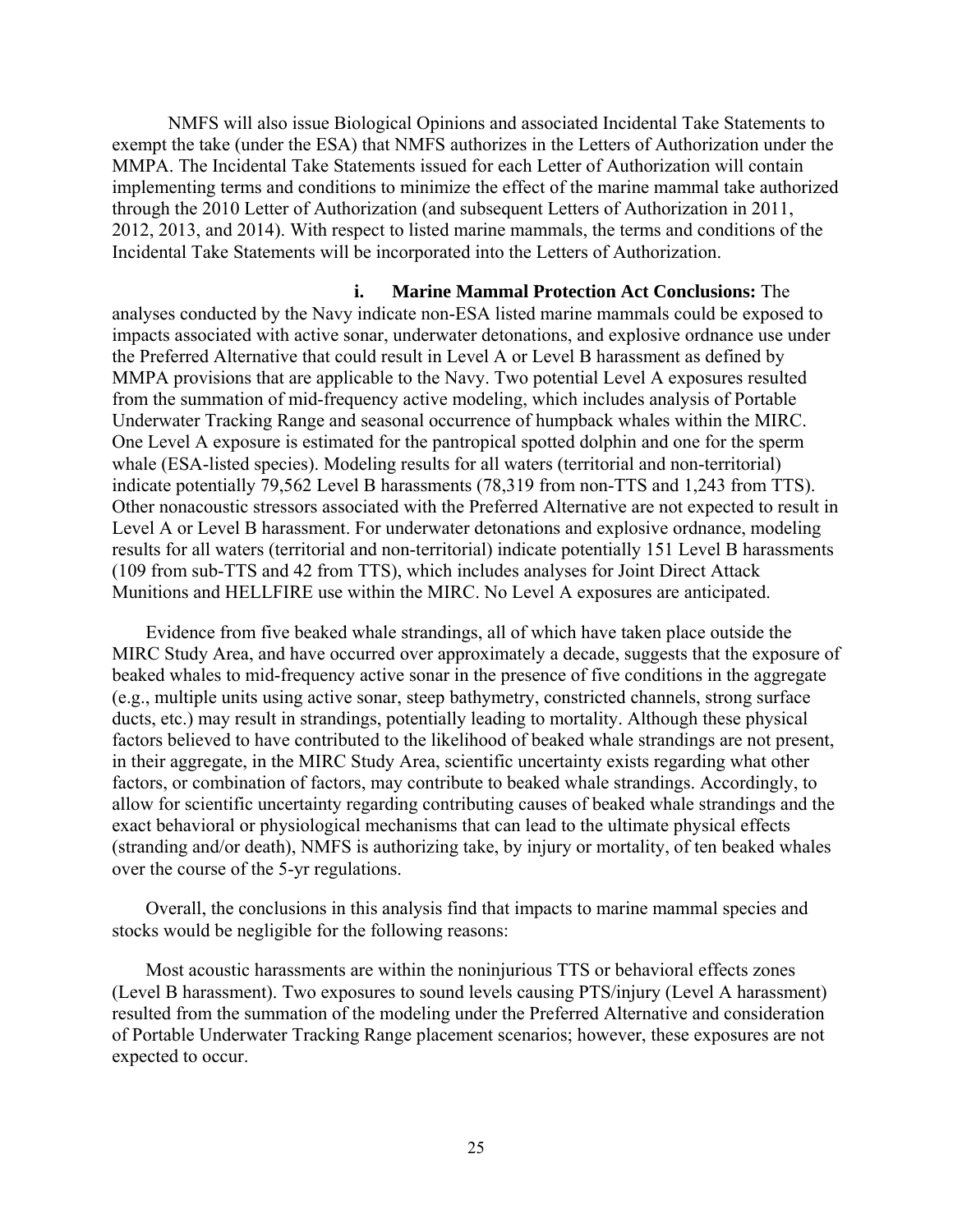Although modeling results contained in the Final EIS/OEIS represent estimated harassment under the MMPA for the Preferred Alternative, they are conservative estimates of harassment, primarily by behavioral disturbance. In addition, the model calculates harassment without taking into consideration standard mitigation measures, and is not indicative of a likelihood of either injury or harm.

To allow for more flexibility in training exercises, NMFS has added language bounding the flexibility in annual variation of potential take of individual marine mammal species into the regulatory text. The new language indicates that modeled annual takes (which must be provided with the annual Letter of Authorization application) of any individual species may vary but will not ultimately exceed the indicated 5-year total for that species by more than 10% and will not exceed the indicated annual total by more than 25% in any given year; and that modeled total yearly take of all species combined may vary but will not exceed the combined amount indicated in any given year by more than 10%. NMFS has considered these limitations in their negligible impact determination and the findings described in the proposed rule remain applicable.

**2. Sea Turtles:** The five sea turtle species included in this analysis include the green (*Chelonia myardas*), hawksbill (*Eretmochelys imbricata*), leatherback (*Dermochelys coriacea*), olive ridley (*Lepidochelys olivacea*), and loggerhead turtle (*Caretta caretta*). There is a potential for increased short-term behavioral reactions under the Preferred Alternative. The Navy concluded that additional aircraft overflights, active sonar use, weapons firing, Extended Echo Ranging/Improved Extended Echo Ranging (EER/IEER) buoys, and increased in amphibious landing activities may affect ESA-listed sea turtles in the nearshore marine environment and nesting habitats under the Preferred Alternative. Therefore, the Navy completed Section 7 ESA consultation with NMFS and U.S. Fish and Wildlife Service (USFWS).

Based on the analyses included in the Final EIS/OEIS, potential impacts associated with the Preferred Alternative may affect ESA-listed sea turtles within the MIRC. Administration of ESA obligations associated with sea turtles are shared between NMFS and USFWS, depending on life stage and specific location of the sea turtle. NMFS generally has jurisdiction over sea turtles in the marine environment and USFWS jurisdiction is generally applied over nesting activities. The Navy has consulted with NMFS and USFWS regarding its determination of effect for federally listed sea turtles associated with potential impacts of Alternative 1 (Preferred Alternative).

NMFS has determined that the issuance of 5-year regulations and subsequent Letter of Authorization for Navy training exercises in the MIRC would not have an unmitigable adverse impact on the availability of the affected species or stocks for subsistence use. There are two sea turtle species that are listed as endangered under the ESA with confirmed or possible occurrence in the study area: hawksbill sea turtle and leatherback sea turtle. An additional three species of sea turtles are also listed as threatened under the ESA: green sea turtle, loggerhead sea turtle, and olive ridley sea turtle.

In a Biological Opinion, NMFS concluded that the Navy's activities in the MIRC and NMFS' issuance of these regulations are not likely to jeopardize the continued existence of threatened or endangered species or destroy or adversely modify any designated critical habitat.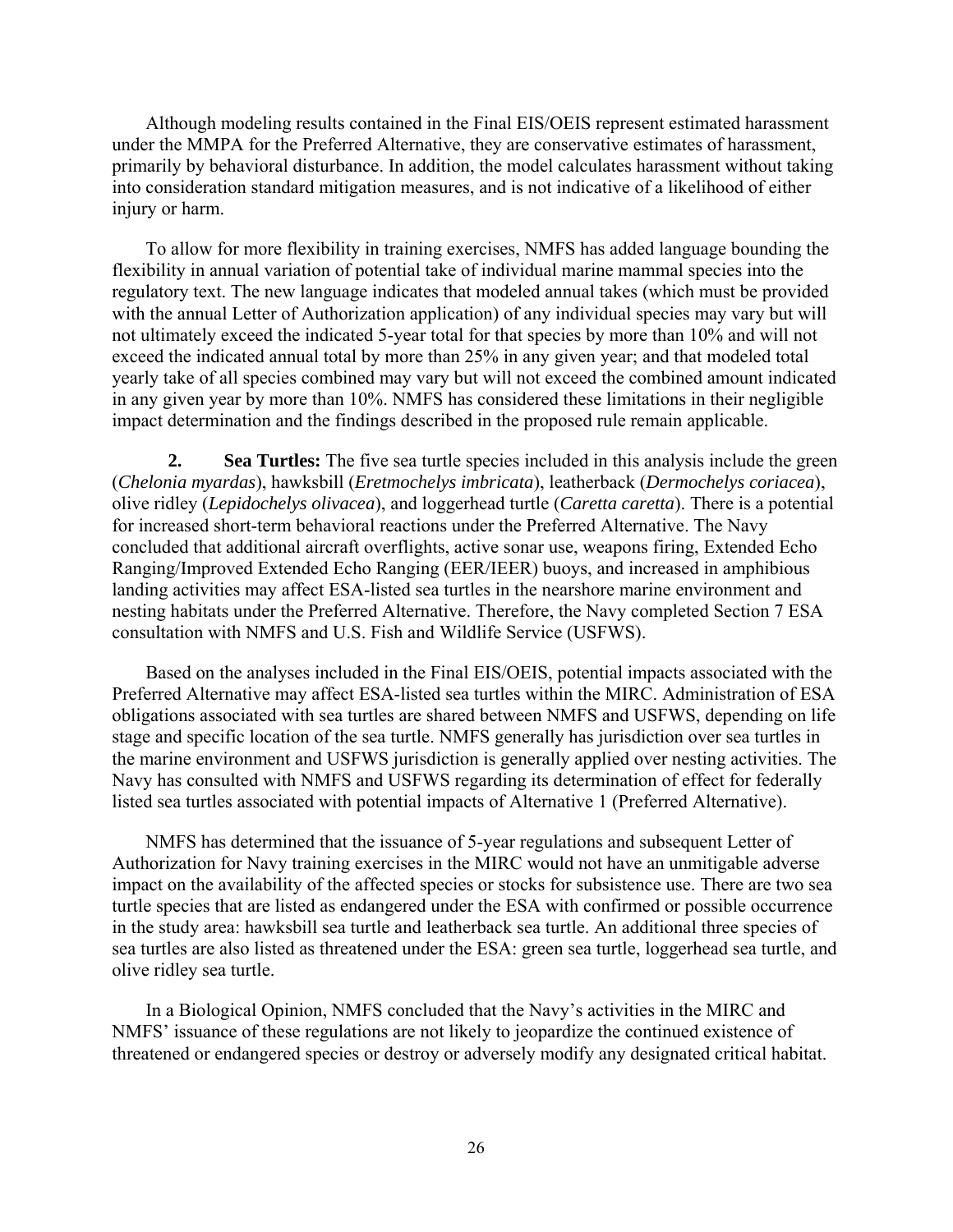Through formal consultation, the USFWS concurred with the Navy's determination that the Preferred Alternative is likely to affect, but not likely to adversely affect, the green sea turtle or the hawksbill sea turtle based upon the conservation measures that will be implemented to avoid adults, nests, and hatchlings and to prevent impacts to their nesting habitats.

**3. Fish and Essential Fish Habitat:** Potential impacts from training and RDT&E activities on fish have been analyzed, and no significant short- or long-term impacts are expected. There are no ESA-listed fish, marine invertebrate, or marine plant species within the MIRC. The potential effects on fish from mid-frequency active and high-frequency active sonar used during anti-submarine warfare exercises will be negligible. It is reasonable to conclude that there will be few, and more likely no, impacts on the behavior of fish. Potential impacts on fish from underwater detonations would be negligible. A small number of fish are expected to be injured by detonation of explosives, and some fish located in proximity to the initial detonations can be expected to die. However, the overall impacts on water column habitat would be localized and transient. Potential impacts on fish and EFH from training and RDT&E activities have been analyzed and it was concluded that those effects would be minimal and temporary. The Navy determined there would be no adverse effects on essential fish habitat because potential impacts to essential fish habitat and fish/managed species would be temporary and/or minimal and would not reduce the quality and/or quantity of essential fish habitat in the Study Area. NOAA Fisheries (Hawaii Office) provided six EFH conservation recommendations for the MIRC. Per Section 305(b)(4)(B) of the Magnuson-Steven Fishery Conservation and Management Act, the Navy provided a written response to NOAA's letter within 30 days of receipt indicating that the conservation measures would be implemented to the fullest extent practicable.

**4. Seabirds and Shorebirds:** All seabird and shorebird species found within the Mariana Islands are protected under the Migratory Bird Treaty Act. At least 18 seabird and shorebird species are known to breed within the MIRC Study Area; of these, 11 seabird and shorebird species are known to breed on military owned or leased lands. Farallon de Medinilla is one of two locations where breeding occurs for the great frigatebird within the Mariana Islands, and the largest nesting location for the masked booby in the Mariana and Caroline Islands. Some of the seabird and shorebird species within the MIRC are further protected by the ESA. The short-tailed albatross (*Phoebastria albatrus*) and Hawaiian petrel (*Pterodroma sandwichensis*) are listed as endangered under the ESA, and the Newell's shearwater (*Puffinus auricularis newelii*) is listed as threatened under the ESA. The Navy analyzed various potential environmental stressors for seabirds, which included analyses for vessel movements, aircraft overflights, amphibious landings and over-the-beach training, explosive ordnance use at sea and on Farallon de Medinilla, and activities resulting in expending materials into the environment.

In accordance with the ESA, the Navy has concluded that the implementation of the Proposed Action would not affect ESA-listed seabird species.

In accordance with the Migratory Bird Treaty Act and the final rule authorizing the DoD to take migratory birds during military readiness activities (50 CFR Part 21 effective on February 28, 2007), the Navy has concluded that the proposed activities will not adversely affect any population of migratory bird species. An activity has a significant adverse effect if, over a reasonable period of time, it diminishes the capacity of a population of migratory bird species to maintain genetic diversity, to reproduce, and to function effectively in its native ecosystem. The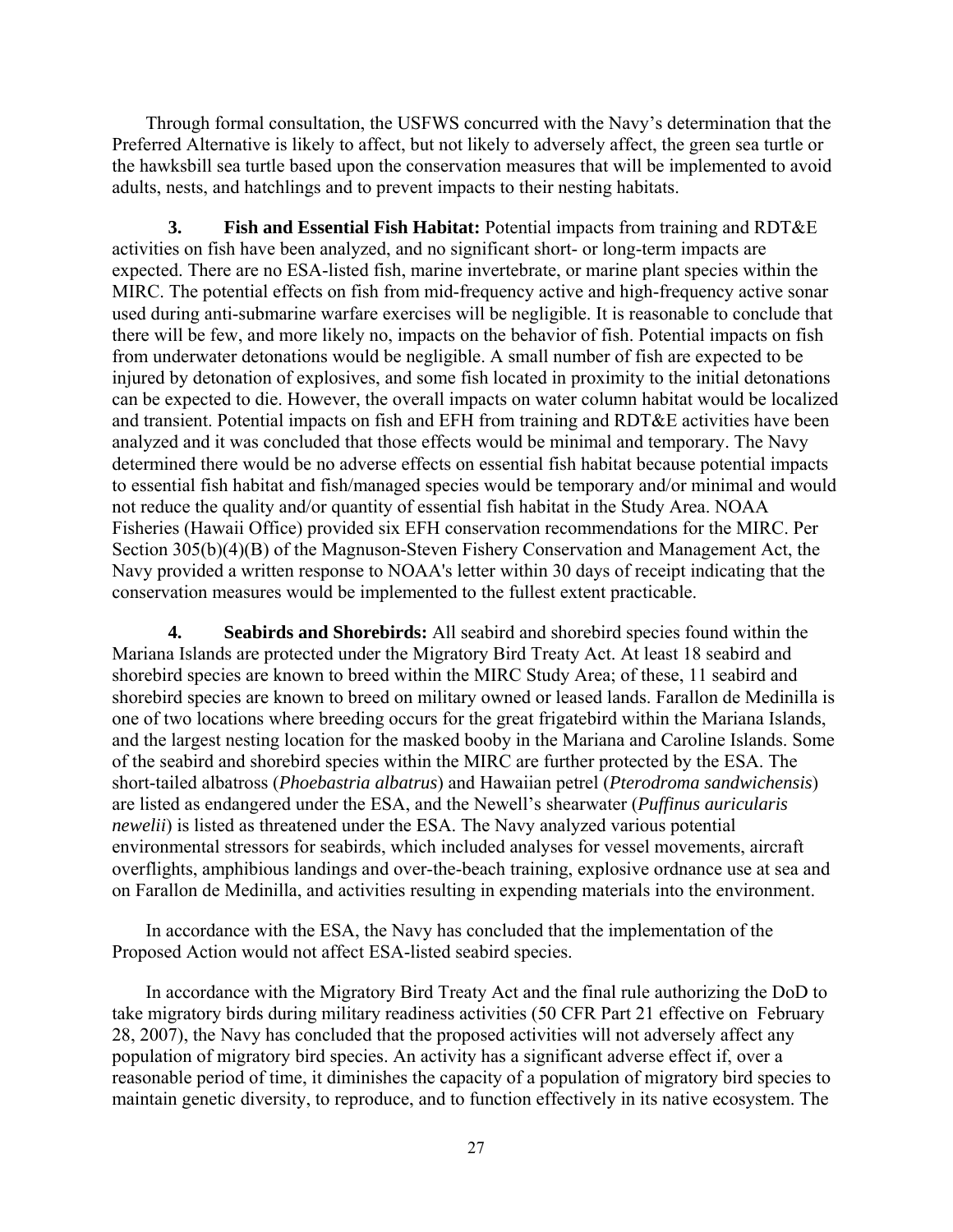Navy reached this conclusion based on seabird monitoring studies at Farallon de Medinilla showing population fluctuations but no discernable decline. The rookery locations on Farallon de Medinilla for the great frigatebird and masked booby are not targeted areas and these species have not shown declines in nesting activity despite intensive use of Farallon de Medinilla as a live fire range.

**5. Terrestrial Species and Habitats:** The Navy analyzed various potential environmental stressors for terrestrial biological resources that may potentially degrade habitats or affect biodiversity. Individual species considered in the analysis included three plant species (*Serianthes nelsonii*, *Osmoxylon mariannense*, and *Nesogenes rotensis*), two sea turtle species (green sea turtle and hawksbill turtle), eight bird species (Nightingale reed warbler, Mariana swiftlet, Mariana crow, Mariana common moorhen, Guam Micronesian kingfisher, Guam rail, Micronesian megapode, and Rota bridled white-eye), and one mammalian species (Mariana fruit bat).

The Navy completed Section 7 ESA consultation with USFWS, resulting in a conclusion that the proposed training within land-based areas of the MIRC would likely adversely affect but not likely jeopardize the continued existence of the Mariana Crow, Mariana Fruit Bat, and Micronesian megapode. As stated in the Biological Opinion (BO), USFWS believes that no more than 5 pairs or 10 individuals over 5 years will be killed as a result of the proposed action and no more than 46 individuals over five years will be harmed and harassed from the use of rodenticide for conservation measures. The incidental take statement from the ISR Strike BO for the Mariana crow and Mariana fruit bat is incorporated into the MIRC BO by reference; therefore, no additional take of the Mariana crow or the Mariana fruit bat is authorized under the MIRC. All other ESA-listed species considered in the analyses would either have "No Effect" or "May Affect, Not Likely to Adversely Affect" if the Preferred Alternative is implemented. Critical habitat has been designated on Guam for the Mariana fruit bat, Mariana crow, and the Guam Micronesian kingfisher; and on Rota for the Mariana crow and Rota bridled-white-eye. None of the designated critical habitats would be affected by the Preferred Alternative.

**6. Cultural Resources:** Based on consultations with the Guam State Historic Preservation Officer, CNMI Historic Preservation Officer, Advisory Council on Historic Preservation, and the National Park Service, a new Programmatic Agreement was negotiated for all military training activities proposed under the Preferred Alternative. Upgrades of training facilities could affect cultural resources; however, per the negotiated Programmatic Agreement they will be conducted in such a manner as to avoid or minimize harm to cultural resources. If avoidance is not possible, consultation with the appropriate Historic Preservation Officer would be initiated and any adverse effect to cultural resources would be resolved prior to upgrading existing training facilities.

A new Programmatic Agreement that stipulates avoidance strategies and protective measures to reduce and minimize significant effects on sensitive areas has been signed and executed. The execution of the Programmatic Agreement concluded the Section 106 process under the National Historic Preservation Act.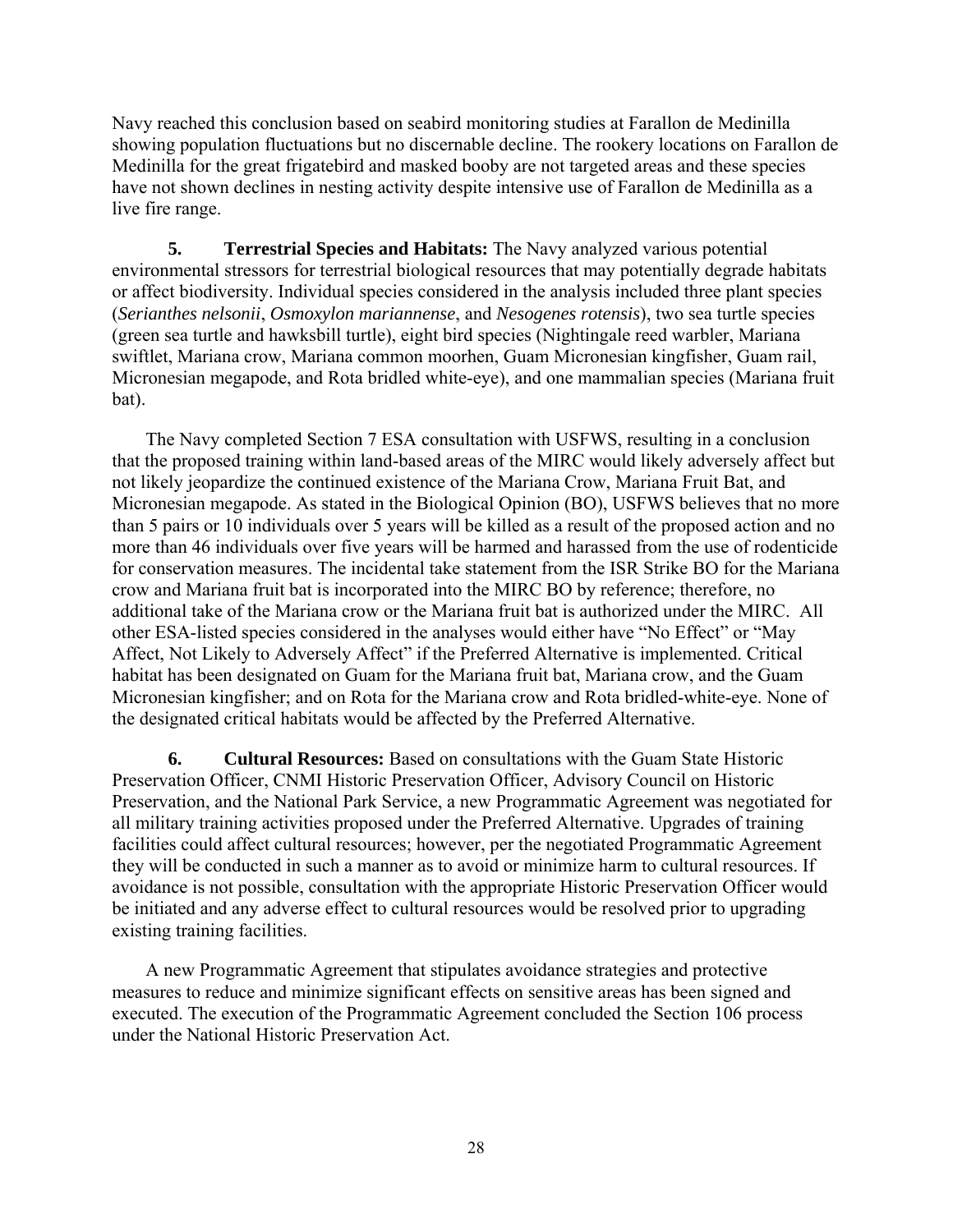**MITIGATION MEASURES:** The Navy will implement the mitigation measures required as described in the Final EIS/OEIS, the MMPA 5-year Rule and yearly Letters of Authorization, and the ESA Biological Opinions. Those mitigations are summarized below. As discussed below in the section addressing compliance with environmental laws, NMFS has provided for an adaptive management regime under the MMPA and ESA authorizations for these activities. Should any mitigation measure(s) be modified through this adaptive management process, the Navy will apply the modified measure(s) consistent with the requirements in the relevant annual MMPA Letters of Authorization and/or ESA Incidental Take Statements.

**1. Standard Operating Procedures (General Maritime Measures):** The mitigation measures presented below are implemented by Navy personnel on a regular and routine basis. These are routine measures and are considered "Standard Operating Procedures." The use of shipboard lookouts is a critical component of all Navy Standard Operating Procedures. Navy shipboard lookouts (also referred to as "watchstanders") are highly qualified and experienced observers of the marine environment. Their duties require that they report all objects sighted in the water to the Officer of the Deck (e.g., trash, a periscope, marine mammals, sea turtles) and all disturbances (e.g., surface disturbance, discoloration) that may be indicative of a threat to the vessel and its crew. There are personnel serving as lookouts on station at all times (day and night) when a ship or surfaced submarine is moving through the water.

All Commanding Officers, Executive Officers, lookouts, Officers of the Deck, Junior Officers of the Deck, maritime patrol aircraft aircrews, and anti-submarine warfare helicopter crews complete the NMFS-approved Marine Species Awareness Training by viewing the U.S. Navy Marine Species Awareness Training digital versatile disk (DVD). Marine Species Awareness Training may also be viewed on-line by naval personnel. Navy lookouts will undertake extensive training in order to qualify as a watchstander in accordance with the Lookout Training Handbook (Naval Education and Training Command 12968-D).

Lookout training will include on-the-job instruction under the supervision of a qualified, experienced lookout. Following successful completion of this supervised training period, lookouts will complete the Personal Qualification Standard Program, certifying that they have demonstrated the necessary skills (such as detection and reporting of partially submerged objects). Personnel being trained as lookouts can be counted among the number of lookouts required by a particular mitigation measures as long as supervisors monitor their progress and performance.

Lookouts will be trained in the most effective means to ensure quick and effective communication within the command structure in order to facilitate implementation of mitigation measures if marine species are spotted. All lookouts onboard platforms involved in antisubmarine warfare training events will review the NMFS-approved Marine Species Awareness Training material prior to use of mid-frequency active sonar. All Commanding Officers, Executive Officers and officers standing watch on the bridge will have reviewed the Marine Species Awareness Training material prior to a training event employing the use of midfrequency active/high-frequency active sonar.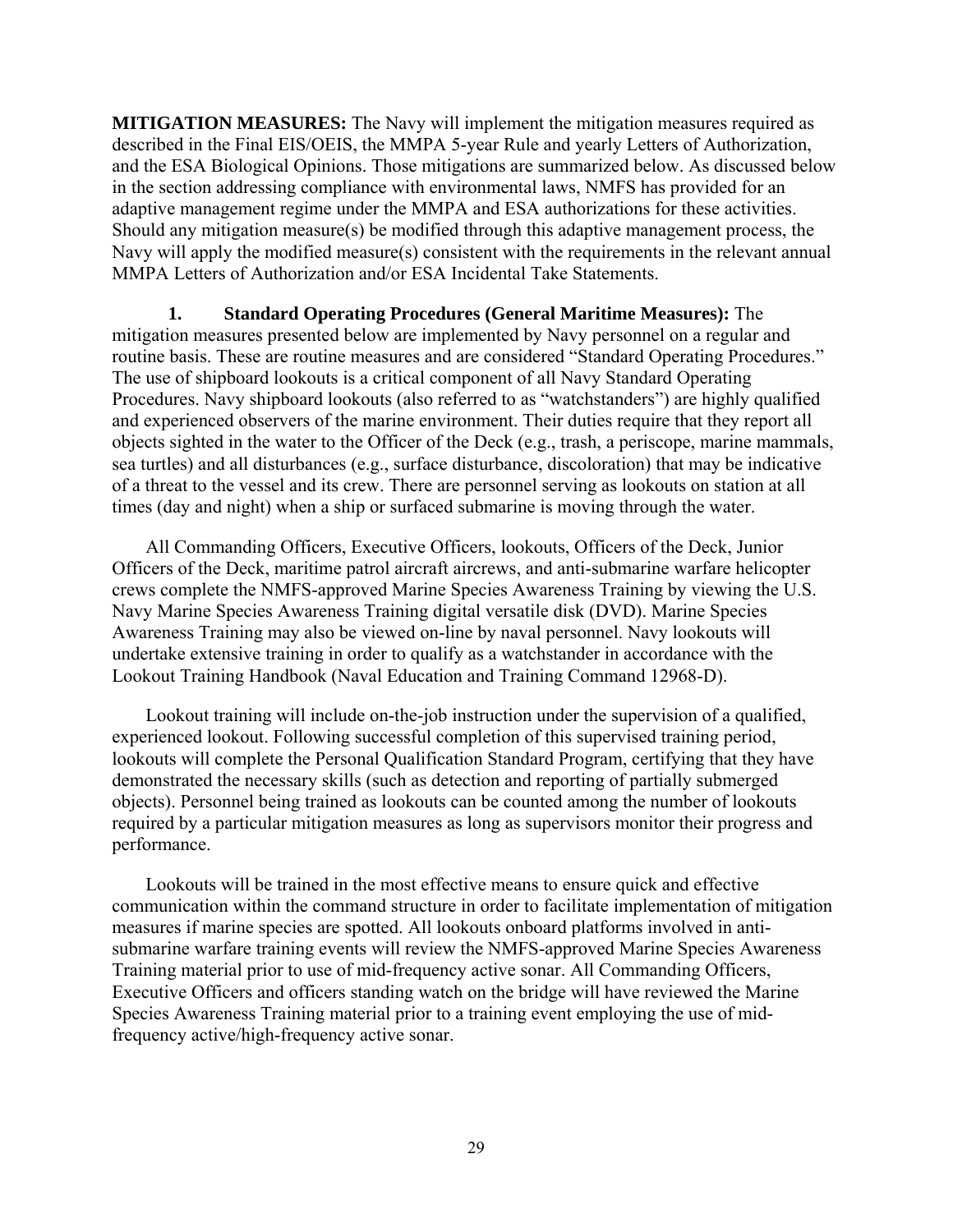# **2. Operating Procedures & Collision Avoidance (For All Training Types):**

As indicated in Chapter 5 of the FEIS, Navy biologists monitor beaches during landing exercises. Beach masters ensure the safety of both the craft and marine/terrestrial animals.

Prior to major exercises, a Letter of Instruction, Mitigation Measures Message or Environmental Annex to the Operational Order will be issued prior to the exercise to further disseminate the personnel training requirement and general marine mammal mitigation measures.

Commanding Officers will make use of marine species detection cues and information to limit interaction with marine mammals and sea turtles to the maximum extent possible consistent with safety of the ship.

While underway, surface vessels will have at least two lookouts with binoculars; surfaced submarines will have at least one lookout with binoculars. Lookouts already posted for safety of navigation and man-overboard precautions may be used to fill this requirement. As part of their regular duties, lookouts will watch for and report to the Officer of the Deck the presence of marine mammals and sea turtles.

On surface vessels equipped with a multi-function active sensor, pedestal mounted "Big Eye" (20x110) binoculars will be properly installed and in good working order to assist in the detection of marine mammals and sea turtles in the vicinity of the vessel.

Personnel on lookout will employ visual search procedures employing a scanning methodology in accordance with the Lookout Training Handbook (NAVEDTRA 12968-D).

While in transit, naval vessels will be alert at all times, use extreme caution, and proceed at a "safe speed", which means the speed at which Commanding Officer can maintain crew safety and effectiveness of current operational directives, so that the vessel can take action to avoid a collision with any marine mammal.

When marine mammals have been sighted in the area, Navy vessels will increase vigilance and take reasonable and practicable actions to avoid collisions and activities that might result in close interaction of naval assets and marine mammals. Actions may include changing speed and/or direction and are dictated by environmental and other conditions (e.g., safety, weather).

Navy aircraft participating in exercises at sea will conduct and maintain, when operationally feasible and safe, surveillance for marine species of concern as long as it does not violate safety constraints or interfere with the accomplishment of primary operational duties.

All marine mammal detections will be immediately reported to assigned Aircraft Control Unit for further dissemination to ships in the vicinity of the marine species as appropriate where it is reasonable to conclude that the course of the ship will likely result in a closing of the distance to the detected marine mammals.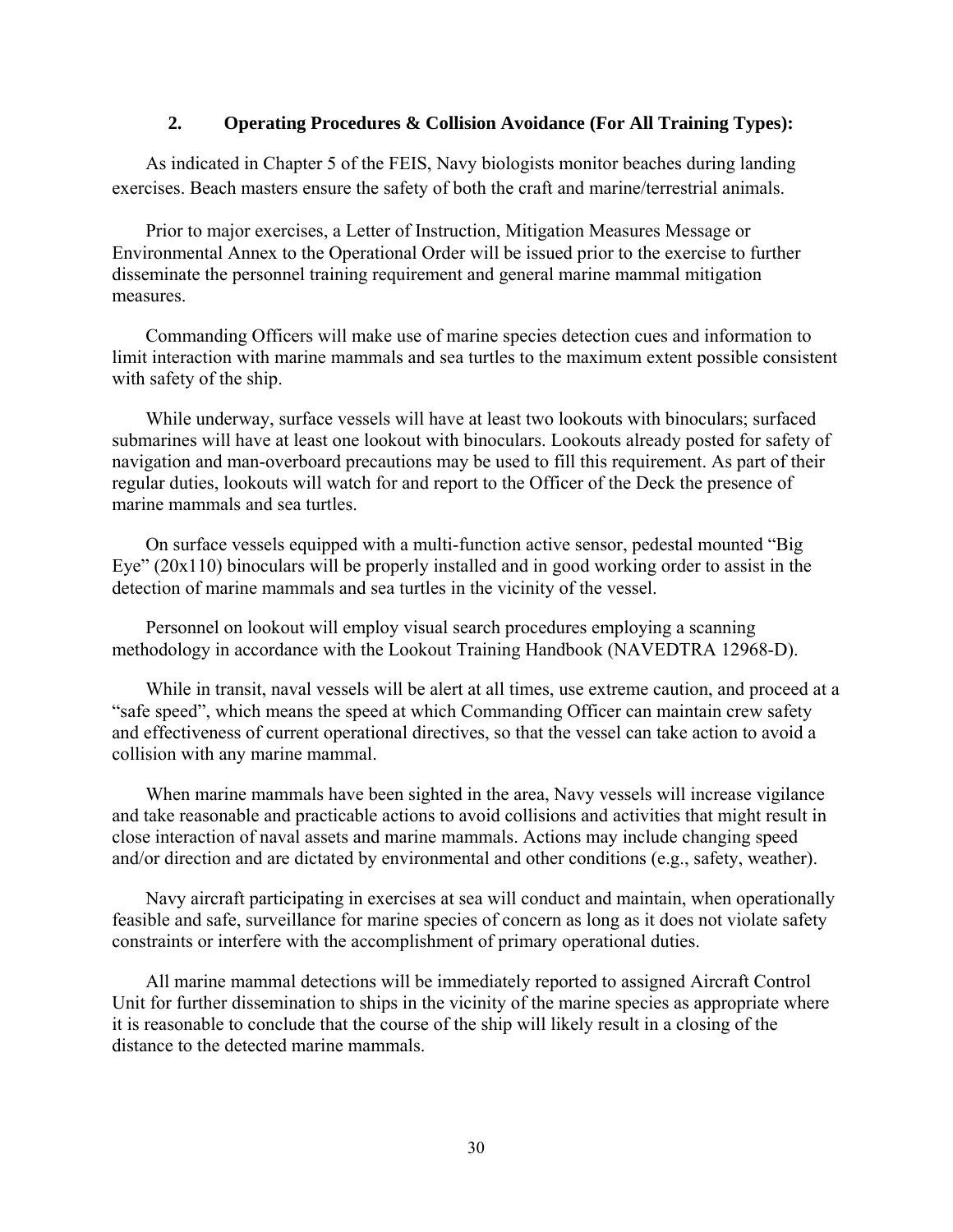# **3. Measures for Specific Training Events**

# **a. Mid-Frequency Active Sonar Operations/Operating Procedures (for all Submarine Warfare Operations)**

On the bridge of surface ships, there will always be at least three people on watch whose duties include observing the water surface around the vessel.

All surface ships participating in anti-submarine warfare training events will, in addition to the three personnel on watch noted previously, have at all times during the exercise at least two additional personnel on watch as marine mammal lookouts.

Personnel on lookout and officers on watch on the bridge will have at least one set of binoculars available for each person to aid in the detection of marine mammals.

Personnel on lookout shall be responsible for reporting all objects or anomalies sighted in the water (regardless of the distance from the vessel) to the Officer of the Deck, since any object or disturbance (e.g., trash, periscope, surface disturbance, discoloration) in the water may be indicative of a threat to the vessel and its crew or indicative of a marine mammal that may need to be avoided.

During mid-frequency active sonar operations, personnel will utilize all available sensor and optical systems (such as night vision goggles) to aid in the detection of marine mammals.

Aircraft with deployed sonobuoys will use only the passive capability of sonobuoys when marine mammals are detected within 200 yards (183 meters) of the sonobuoy.

Helicopters shall observe/survey the vicinity of an anti-submarine warfare exercise for minutes before the first deployment of active (dipping) sonar in the water.

Helicopters shall not dip their sonar within 200 yards (183 meters) of a marine mammal and shall cease pinging if a marine mammal closes within 200 yards (183 meters) after pinging has begun.

Safety Zones — When marine mammals are detected by any means (aircraft, shipboard lookout, or acoustically) within 1,000 yards (914 meters) of the sonar dome (the bow), the ship or submarine will limit active transmission levels to at least 6 decibels (dB) below normal operating levels

Ships and submarines will continue to limit maximum mid-frequency active transmission levels by this 6-dB factor until the marine mammal has been seen to leave the 1,000 yard (914 meter) safety zone, has not been detected for 30 minutes, or the vessel has transited more than 2,000 yards (1,829 meters) beyond the location of the last detection.

Should a marine mammal be detected within 500 yards (457 meters) of the sonar dome, active transmissions will be limited to at least 10 dB below the equipment's normal operating level (i.e., limit to at most 225 dB for AN/SQS-53 and 215 for AN/SQS-56, etc.). Ships and submarines will continue to limit maximum ping levels by this 10-dB factor until the marine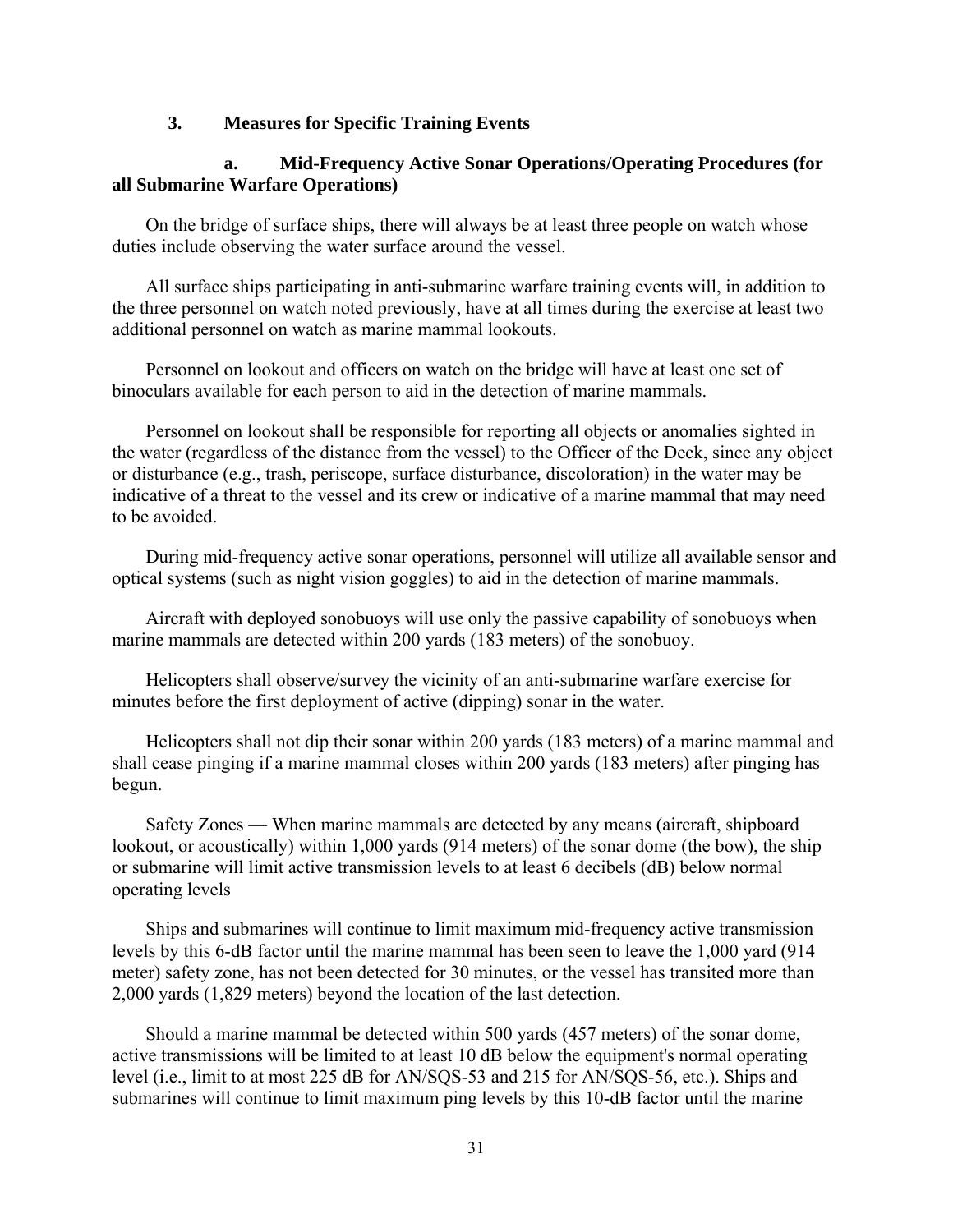mammal has been seen to leave the 500 yard (457 meter) safety zone, has not been detected for 30 minutes, or the vessel has transited more than 2,000 yards (1,829 meters) beyond the location of the last detection.

Should the marine mammal be detected within 200 yards (183 meters) of the sonar dome, active sonar transmissions will cease. Active sonar will not resume until the animal has been seen to leave the 200 yard (183 meter) safety zone, has not been detected for 30 minutes, or the vessel has transited more than 2,000 yards (1,829 meters) beyond the location of the last detection.

Special conditions applicable for dolphins and porpoises only: If, after conducting an initial maneuver to avoid close quarters with dolphins or porpoises, the Officer of the Deck concludes that dolphins or porpoises are deliberately closing to ride the vessel's bow wave, no further mitigation actions are necessary while the dolphins or porpoises continue to exhibit bow wave riding behavior.

If the need for power-down should arise (as detailed in "Safety Zones" above), when operating a hull-mounted or sub-mounted source above 235 dB (infrequent), the Navy shall follow the requirements as though they were operating at 235 dB (i.e., the first power-down will be to 229 dB).

Active sonar levels (generally) — Navy shall operate active sonar at the lowest practicable level, not to exceed 235 dB, except as required to meet tactical training objectives.

Submarine sonar operators will review detection indicators of close-aboard marine mammals prior to the commencement of anti-submarine warfare events involving mid-frequency active sonar.

# **b. Surface-to-Surface Gunnery (up to 5-inch explosive rounds)**

For exercises using targets towed by a vessel, target-towing vessels shall maintain a trained lookout for marine mammals and sea turtles when feasible. If a marine mammal or sea turtle is sighted in the vicinity, the tow vessel will immediately notify the firing vessel, which will suspend the exercise until the area is clear.

A 600 yard (549 meter) radius buffer zone will be established around the intended target.

From the intended firing position, trained lookouts will survey the buffer zone for marine mammals and sea turtles prior to commencement and during the exercise as long as practicable. Due to the distance between the firing position and the buffer zone, lookouts are only expected to visually detect breaching whales, whale blows, and large pods of dolphins and porpoises.

The exercise will be conducted only when the buffer zone is visible and marine mammals and sea turtles are not detected within it.

# **c. Surface-to-Surface Gunnery (non-explosive rounds)**

A 200 yard (183 meter) radius buffer zone will be established around the intended target.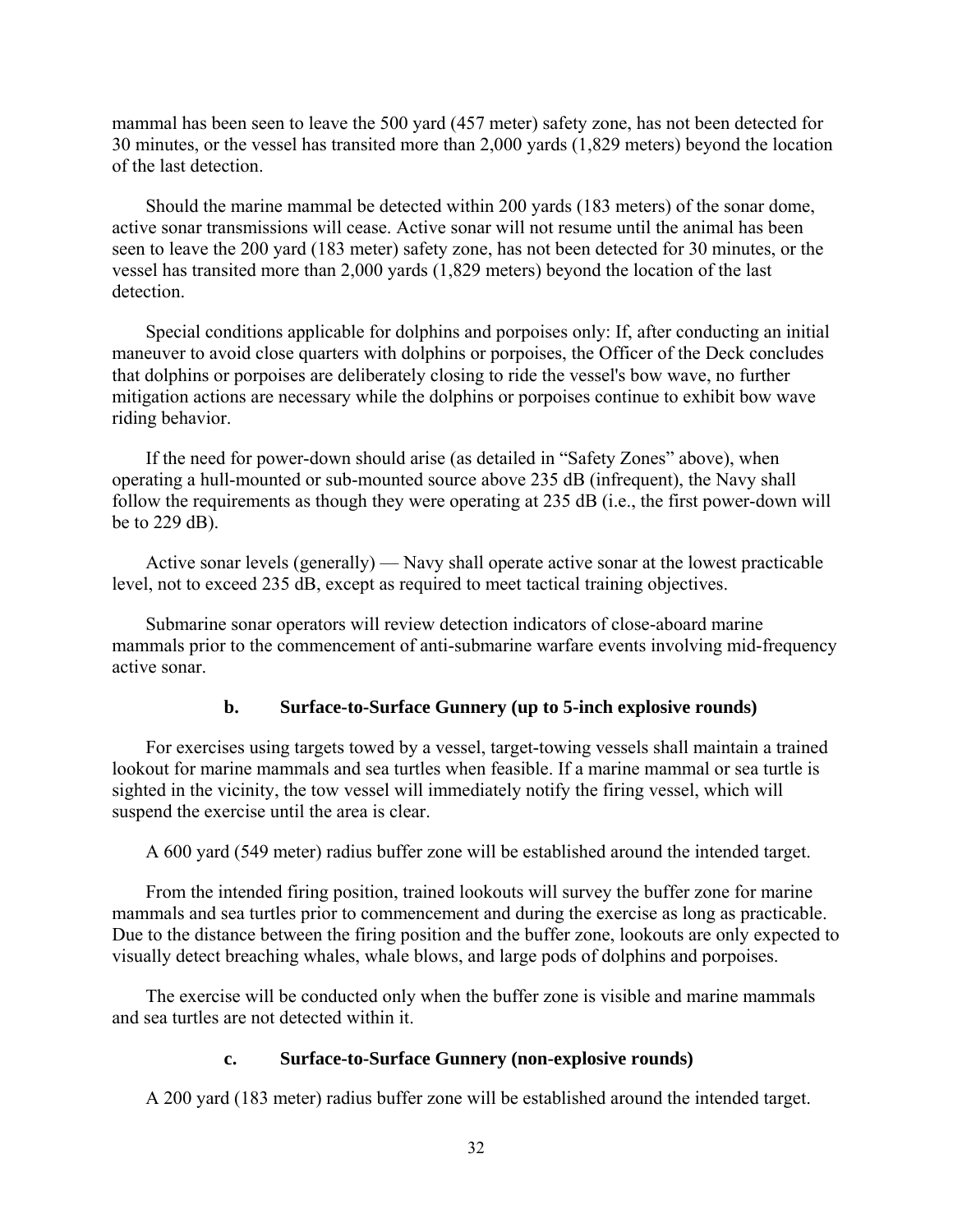From the intended firing position, trained lookouts will survey the buffer zone for marine mammals and sea turtles prior to commencement and during the exercise as long as practicable.

If available, target towing vessels will maintain a lookout (unmanned towing vessels will not have a lookout available). If a marine mammal or sea turtle is sighted in the vicinity of the exercise, the tow vessel will immediately notify the firing vessel in order to secure gunnery firing until the area is clear.

The exercise will be conducted only when the buffer zone is visible and marine mammals and sea turtles are not detected within it.

# **d. Surface-to-Air Gunnery (explosive and non-explosive rounds)**

Vessels will orient the geometry of gunnery exercises in order to prevent debris from falling in the area of sighted marine mammals.

Vessels will attempt to recover any parachute deploying aerial targets to the extent practicable (and their parachutes if feasible) to reduce the potential for entanglement of marine mammals and sea turtles.

Target towing vessels shall maintain a lookout if feasible. If a marine mammal or sea turtle is sighted in the vicinity of the exercise, the tow vessel will immediately notify the firing vessel in order to secure gunnery firing until the area is clear.

#### **e. Air-to-Surface Gunnery (explosive and non-explosive rounds)**

A 200 yard (183 meter) radius buffer zone will be established around the intended target.

If surface vessels are involved, lookout(s) will visually survey the buffer zone for marine mammals and sea turtles prior to and during the exercise.

Aerial surveillance of the buffer zone for marine mammals and sea turtles will be conducted prior to commencement of the exercise. Aerial surveillance altitude of 500 to 1,500 feet (152 to 457 meters) is optimum. Aircraft crew/pilot will maintain visual watch during exercises. Release of ordnance through cloud cover is prohibited; aircraft must be able to actually see ordnance impact areas.

The exercise will be conducted only if marine mammals and sea turtles are not visible within the buffer zone.

## **f. Air-to-Surface At-Sea Bombing Exercises (explosive and nonexplosive bombs and rockets)**

If surface vessels are involved, trained lookouts shall survey for marine mammals. Ordnance shall not be targeted to impact within 1,000 yards (914 meters) of known or observed marine mammals or sea turtles.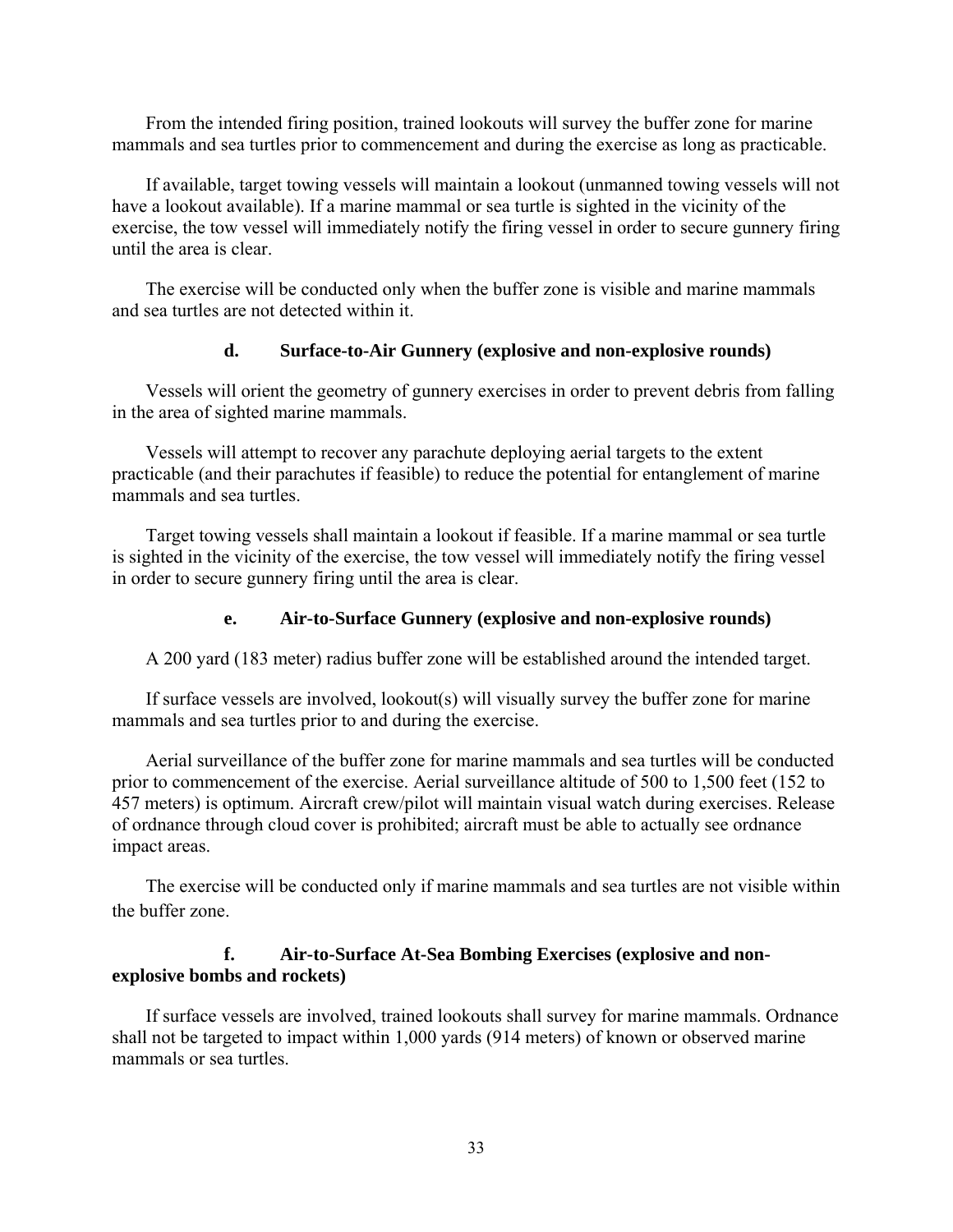A buffer zone of 1,000 yard (914 meter) radius will be established around the intended target.

Aircraft shall visually survey the target and buffer zone for marine mammals prior to and during the exercise. The survey of the impact area will be made by flying at 1,500 feet (457 meters) or lower, if safe to do so, and at the slowest safe speed. When safety or other considerations require the release of weapons without the releasing pilot having visual sight of the target area, a second aircraft, the "wingman," will clear the target area and perform the clearance and observation functions required before the dropping plane may release its weapons. Both planes must have direct communication to assure immediate notification to the dropping plane that the target area may have been fouled by encroaching animals or people. The clearing aircraft will assure it has visual site of the target area at a maximum height of 1,500 feet. The clearing plane will remain within visual sight of the target until required to clear the area for safety reasons. Survey aircraft should employ most effective search tactics and capabilities.

The exercise will be conducted only if marine mammals and sea turtles are not visible within the buffer zone.

# **g. Small Arms Training (grenades, explosive and non-explosive rounds)**

Lookouts will visually survey for marine mammals and sea turtles. Weapons will not be fired in the direction of known or observed marine mammals or sea turtles.

# **h. Air-to-Surface Missile Exercises (explosive and non-explosive)**

Aircraft will visually survey the target area for marine mammals and sea turtles. Visual inspection of the target area will be made by flying at 1,500 feet (457 meters) or lower, if safe to do so, and at slowest safe speed. Firing or range clearance aircraft must be able to actually see ordnance impact areas.

Explosive ordnance shall not be targeted to impact within 1,800 yards (1,646 meters) of sighted marine mammals or sea turtles.

# **i. Underwater Detonations (up to 10 lb [5 kilogram] charges)**

**(1) Exclusion Zones:** all demolitions and ship mine countermeasures training activities involving the use of explosive charges must include exclusion zone for marine mammals and sea turtles to prevent physical and/or acoustic effects to those species. These exclusion zones for demolitions and ship mine countermeasures shall extend in a 700 yard (640 meter) arc radius around the detonation site. Should a marine mammal or sea turtles be present within the surveillance area, the explosive event shall not be started until the animal leaves the area.

**(2) Pre-exercise Survey:** for demolition and ship mine countermeasures operations, pre-exercise surveys shall be conducted within 30 minutes prior to the commencement of the scheduled explosive event. The survey may be conducted from the surface, by divers, and/or from the air, and personnel shall be alert to the presence of any marine mammal or sea turtle. Should such an animal be present within the exclusion area, the explosive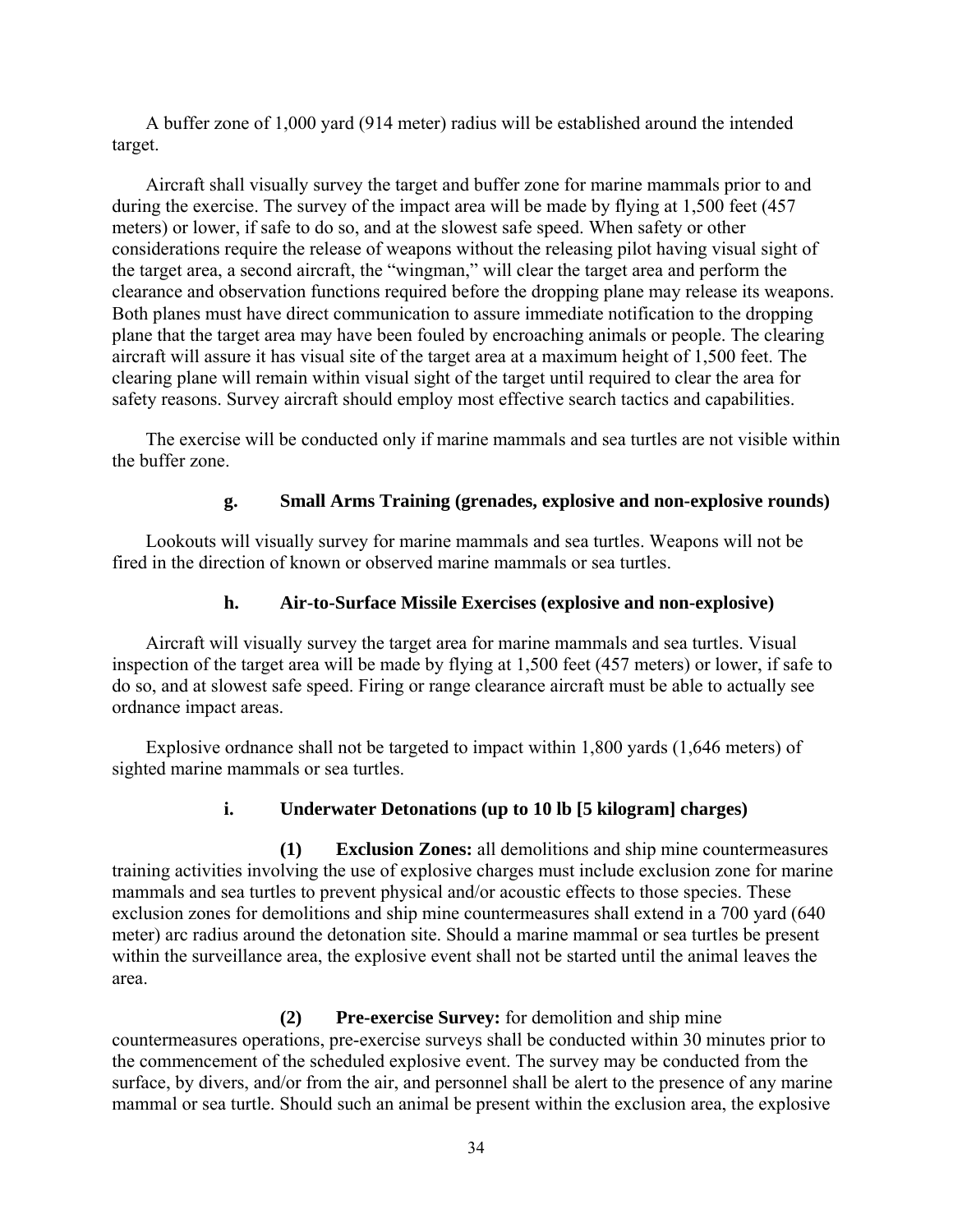event shall be paused until the animal voluntarily leaves the area. The Navy will ensure the exclusion area is clear of marine mammals and sea turtles for a full 30 minutes prior to initiating the explosive event. Personnel will record any marine mammal observations during the exercise as well as measures taken if species are detected within the exclusion zone.

**(3) Post-Exercise Surveys and Reporting:** Surveys within the same radius shall also be conducted within 30 minutes after the completion of the explosive event. If there is evidence that a marine mammal may have been stranded, injured or killed by the action, Navy training activities shall be immediately suspended and the situation immediately reported by the participating unit to the Officer in Charge of the Exercise, who will follow Navy procedures for reporting the incident to Commander, Pacific Fleet, the Environmental Director, and the chain-of-command. The situation shall also be reported to NMFS. The Stranding Plan contains details for reporting to NMFS.

**j. Aircraft Training Activities Involving Non-Explosive Devices:** Nonexplosive devices such as some sonobuoys, inert bombs, and mining training activities involve aerial drops of devices that have the potential to hit marine mammals and sea turtles if they are in the immediate vicinity of a floating target. The exclusion zone, as established above for each non-explosive exercise type and if not-defined above, the minimum exclusion zone is 200 yards (183 meters), shall be clear of marine mammals and sea turtles around the target location. Preand post- surveillance and reporting requirements outline for underwater detonations shall be implemented during mining training activities.

**k. Sinking Exercise:** The Marine Protection, Research and Sanctuaries Act authorization for Sinking Exercise targets (40 CFR § 229.2), requires that the targets be sunk in waters which are at least 2,000 yards (1,829 meters) deep and at least 50 nautical miles (93 kilometers) from land.

The Navy has developed range clearance procedures to maximize the probability of sighting any ships or protected species in the vicinity of an exercise.

All weapons firing would be conducted during the period one hour after official sunrise to 30 minutes before official sunset.

Extensive range clearance operations would be conducted in the hours prior to commencement of the exercise, ensuring that no shipping is located within the hazard range of the longest-range weapon being fired for that event.

An exclusion zone with a radius of 1.0 nautical mile (1.9 kilometers) would be established around each target. An additional buffer of 0.5 nautical miles (0.9 kilometers), would be added to account for errors, target drift, and animal movements. Additionally, a safety zone, which would extend beyond the buffer zone by an additional 0.5 nautical miles (0.9 kilometers), would be surveyed. Together the zones extend out 2.0 nautical miles (3.7 kilometers) from the target.

A series of surveillance over-flights would be conducted within the exclusion and the safety zones, prior to and during the exercise, when feasible. Survey protocol would be as follows: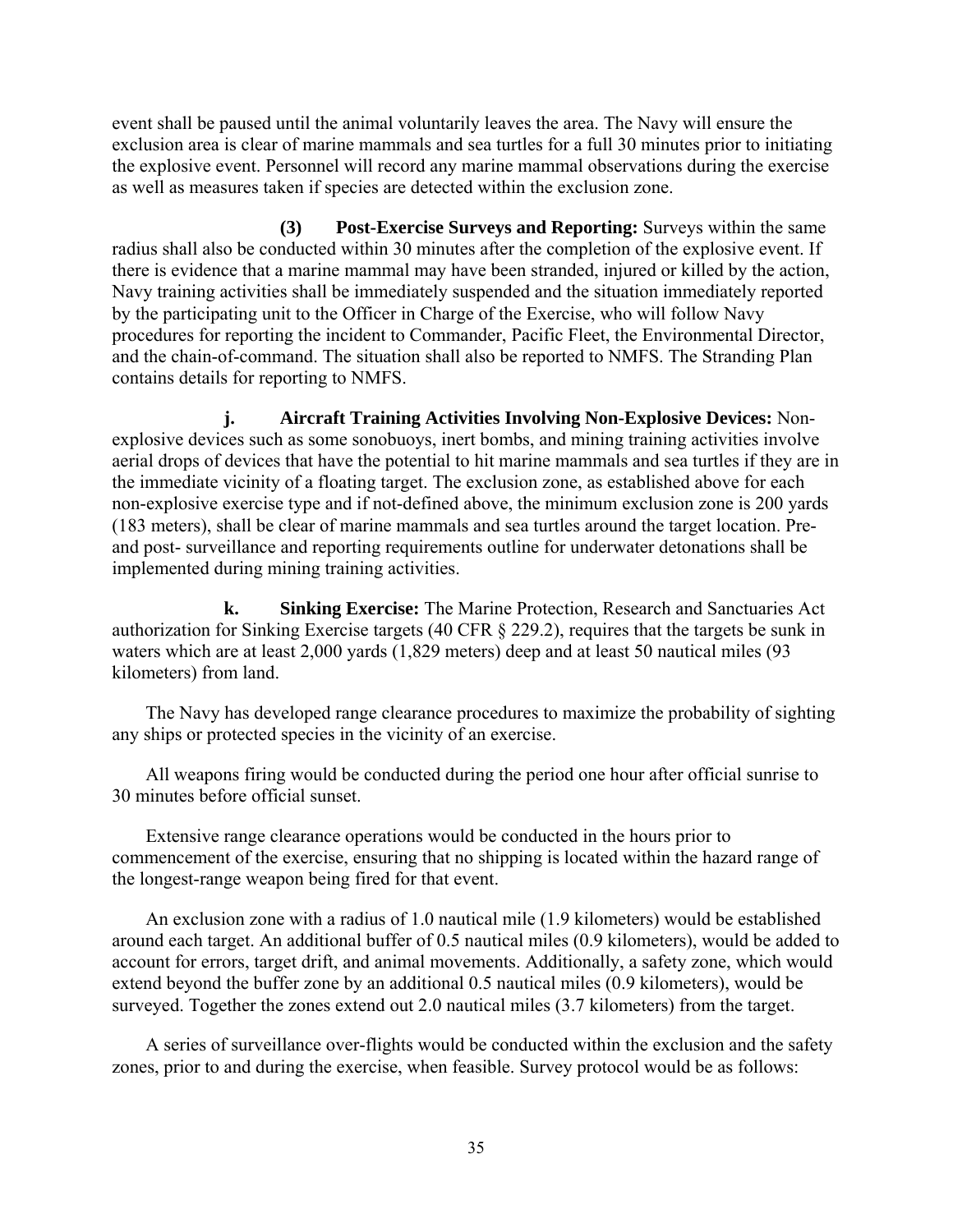Overflights within the exclusion zone would be conducted in a manner that optimizes the surface area of the water observed. This may be accomplished through the use of the Navy's Search and Rescue Tactical Aid, which provides the best search altitude, ground speed, and track spacing for the discovery of small, possibly dark objects in the water based on the environmental conditions of the day. These environmental conditions include the angle of sun inclination, amount of daylight, cloud cover, visibility, and sea state.

All visual surveillance activities shall be conducted by Navy personnel trained in visual surveillance. At least one member of the mitigation team will have completed the Navy's marine mammal training program for lookouts.

In addition to the overflights, the exclusion zone would be monitored by passive acoustic means, when assets are available. This passive acoustic monitoring would be maintained throughout the exercise. Additionally, passive sonar onboard submarines may be utilized to detect any vocalizing marine mammals in the area. The Officer Conducting the Exercise (Officer in Charge of the Exercise) would be informed of any aural detection of marine mammals and would include this information in the determination of when it is safe to commence the exercise.

On each day of the exercise, aerial surveillance of the exclusion and safety zones would commence two hours prior to the first firing.

The results of all visual, aerial, and acoustic searches would be reported immediately to the Officer in Charge of the Exercise. No weapons launches or firing would commence until the Officer in Charge of the Exercise declares the safety and exclusion zones free of marine mammals and sea turtles.

Aerial surveillance would be conducted using helicopters or other aircraft based on necessity and availability. The Navy has several types of aircraft capable of performing this task; however, not all types are available for every exercise. For each exercise, the available asset best suited for identifying objects on and near the surface of the ocean would be used. These aircraft would be capable of flying at the slow safe speeds necessary to enable viewing of marine vertebrates with unobstructed, or minimally obstructed, downward and outward visibility. The exclusion and safety zone surveys may be cancelled in the event that a mechanical problem, emergency search and rescue, or other similar and unexpected event preempts the use of one of the aircraft onsite for the exercise.

Every attempt would be made to conduct the exercise in sea states that are ideal for marine mammal sighting, Beaufort Sea State three or less. In the event of a four or above, survey efforts would be increased within the zones. This would be accomplished through the use of an additional aircraft, if available, and conducting tight search patterns.

The exercise would not be conducted unless the exclusion zone could be adequately monitored visually. Should low cloud cover or surface visibility prevent adequate visual monitoring as described previously, the exercise would be delayed until conditions improved, and all of the above monitoring criteria could be met.

In the unlikely event that any listed species are observed to be harmed in the area, a detailed description of the animal would be taken, the location noted, and if possible, photos taken. This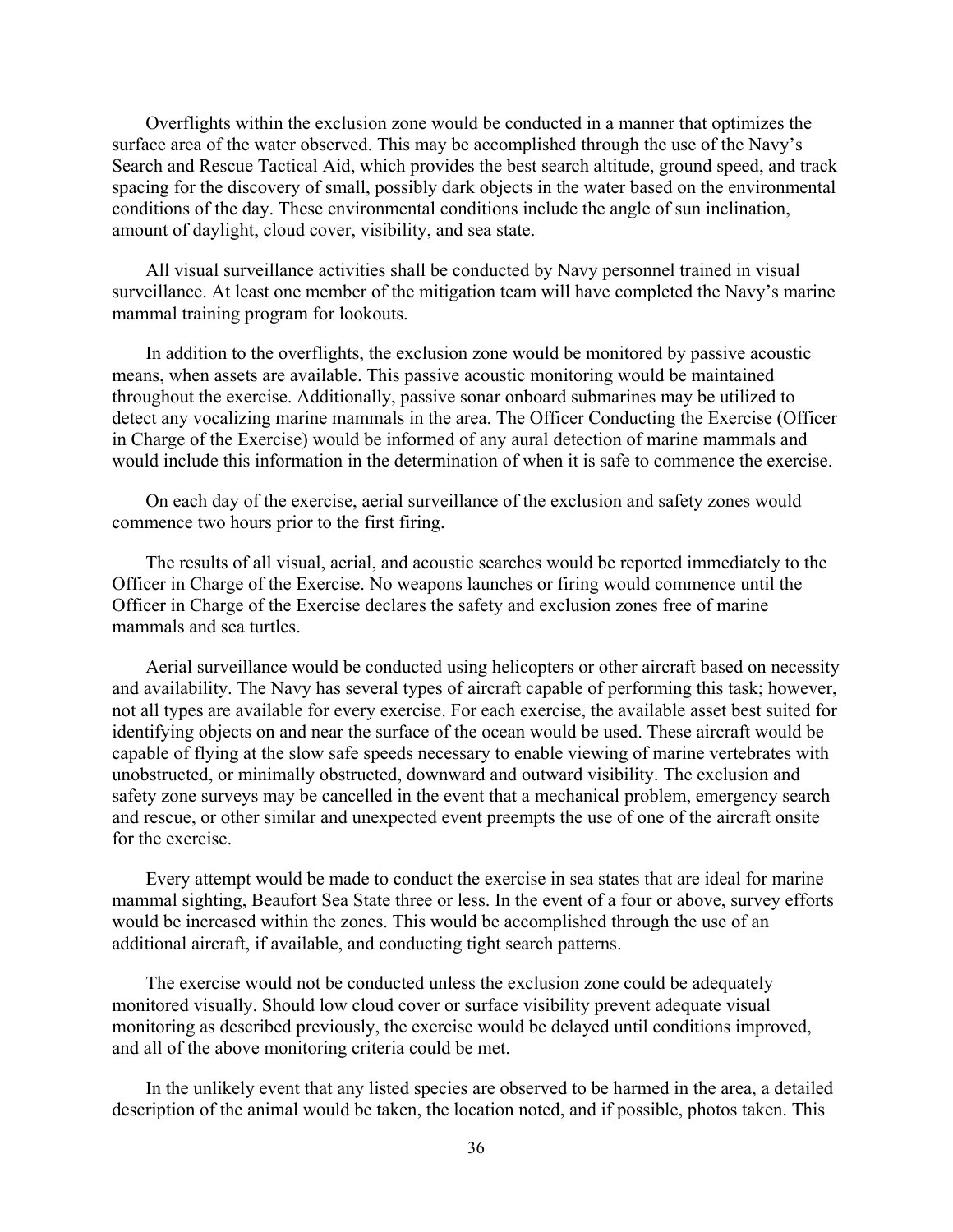information would be provided to NOAA Fisheries via the Navy's regional environmental coordinator for purposes of identification.

An after action report detailing the exercise's time line, the time the surveys commenced and terminated, amount, and types of all ordnance expended, and the results of survey efforts for each event would be submitted to NMFS.

# **l. Mitigation Measures Related to Explosive Source Sonobuoys (AN/SSQ-110A)**

## **(1) AN/SSQ-110A Pattern Deployment**

Crews will conduct visual reconnaissance of the drop area prior to laying their intended sonobuoy pattern. This search should be conducted below 500 yards (457 meters) at a slow speed, if operationally feasible and weather conditions permit. In dual aircraft operations, crews are allowed to conduct coordinated area clearances.

Crews shall conduct a minimum of 30 minutes of visual and aural monitoring of the search area prior to commanding the first post detonation. This 30-minute observation period may include pattern deployment time.

For any part of the briefed pattern where a post (source/receiver sonobuoy pair) will be deployed within 1,000 yards (914 meters) of observed marine mammal activity, crews will deploy the receiver ONLY and monitor while conducting a visual search. When marine mammals are no longer detected within 1,000 yards (914 meters) of the intended post position, crews will co-locate the explosive source sonobuoy (AN/SSQ-110A) with the receiver.

When operationally feasible, crews will conduct continuous visual and aural monitoring of marine mammal activity. This is to include monitoring of own-aircraft sensors from first sensor placement to checking off station and out of radio frequency (RF) of these sensors.

# **(2) AN/SSQ-110A Pattern Deployment (Aural and Visual**

**Detection)** 

#### **i. Aural Detection:**

Aural detection of marine mammals cues the aircrew to increase the diligence of their visual surveillance.

If, following aural detection, no marine mammals are visually detected, then the crew may continue multi-static active search.

#### **ii. Visual Detection:**

If marine mammals are visually detected within 1,000 yards (914 meters) of the explosive source sonobuoy (AN/SSQ-110A) intended for use, then that payload shall not be detonated. Aircrews may utilize this post once the marine mammals have not been re-sighted for 30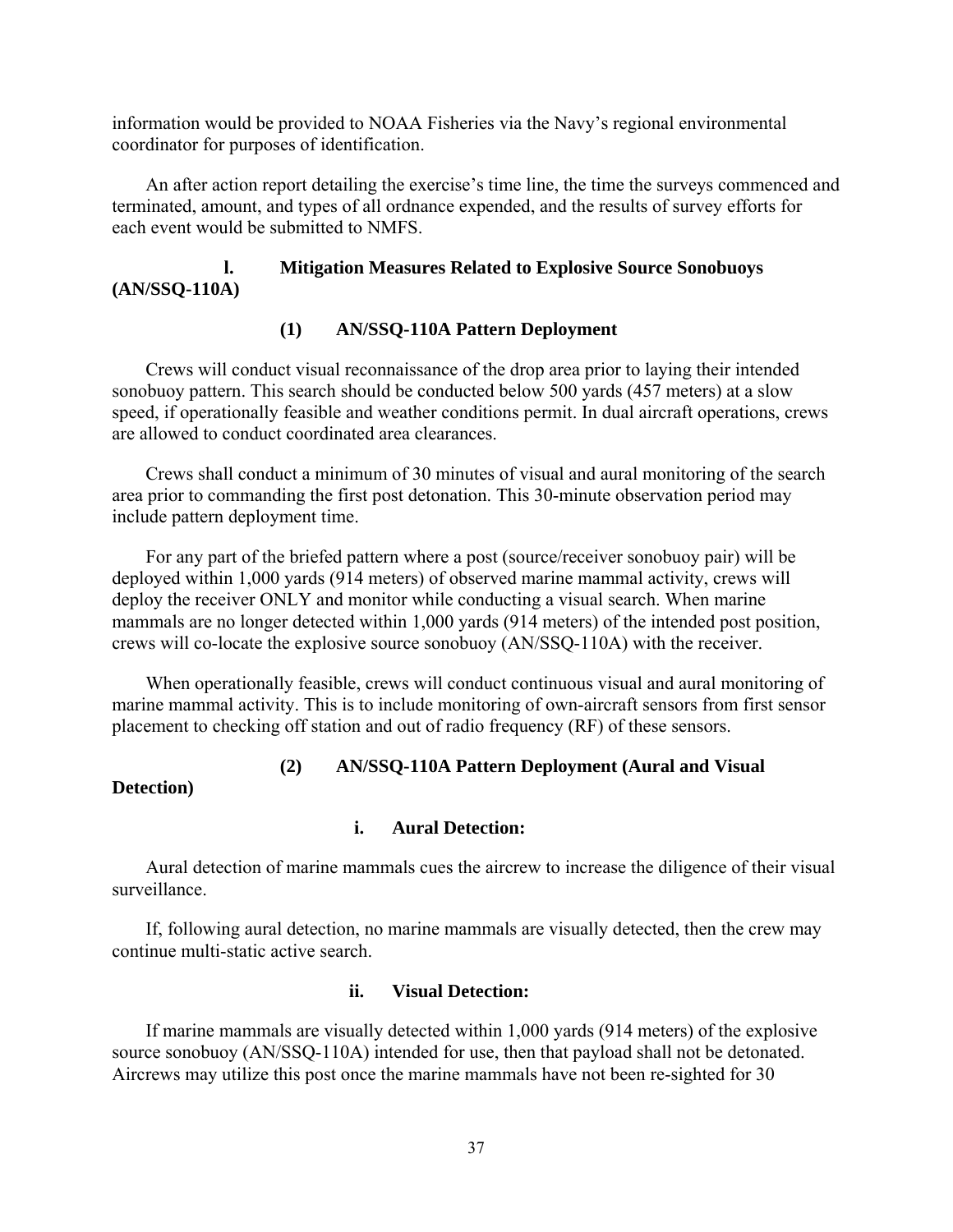minutes, or are observed to have moved outside the 1,000 yard (914 meter) safety buffer, whichever occurs first.

Aircrews may shift their multi-static active search to another post, where marine mammals are outside the 1,000 yard (914 meter) safety buffer.

# **(3) AN/SSQ-110A Scuttling Sonobuoys**

Aircrews shall make every attempt to manually detonate the unexploded charges at each post in the pattern prior to departing the training area by using the "Payload 1 Release" command followed by the "Payload 2 Release" command. Aircrews shall refrain from using the "Scuttle" command when two payloads remain at a given post. Aircrews will ensure that a 1,000 yard (914 meter) safety buffer, visually clear of marine mammals, is maintained around each post as is done during active search training activities.

Aircrews shall only leave posts with unexploded charges in the event of a sonobuoy malfunction, an aircraft system malfunction, or when an aircraft must immediately depart the area due to issues such as fuel constraints, inclement weather, and in-flight emergencies. In these cases, the sonobuoy will self-scuttle using the secondary or tertiary method.

Aircrews shall ensure all payloads are accounted for. Explosive source sonobuoys (AN/SSQ-110A) that cannot be scuttled shall be reported as unexploded ordnance via voice communications while airborne, then upon landing via naval message.

Mammal monitoring shall continue until out of their aircraft sensor range.

# **4. Mitigation Measures Specific to Resources (Other Than Marine Mammals and Sea Turtles)**

**a. Geology, Soils, and Bathymetry:** the following measures are current mitigation measures for activities that could impact geology and soils in the Study Area:

Locate ground-disturbing training activities on previously disturbed sites whenever possible.

Ensure that all training areas, including transit routes necessary to reach training areas, are clearly identified or marked. Restrict vehicular activities to designated/previously identified areas.

Continue to control erosion through the Site Approval Process, whereby the Navy reviews each proposed project for its erosion potential, and involves the designated installation Natural Resource Specialist in the process.

Continue to manage erosion in accordance with the applicable storm water pollution prevention plan (SWPPP) at each training location.

Prohibit off-road vehicle use except in designated off-road areas or on established trails.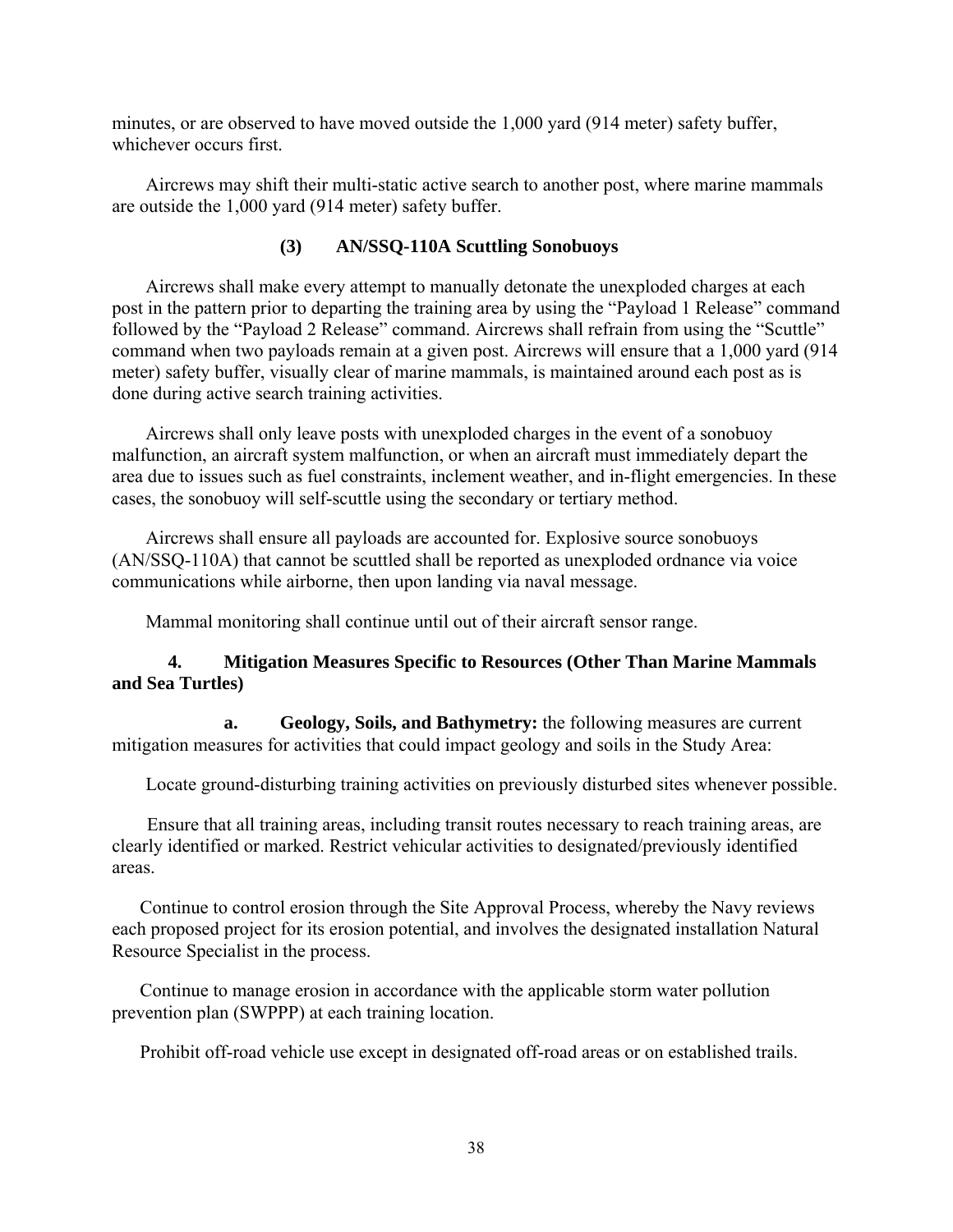Comply with existing policies and management activities to conserve soils, including requirements and restrictions outlined in the Marianas Training Handbook.

**b. Hazardous Materials:** General requirements and restrictions relating to hazardous materials and hazardous waste include:

No aircraft washing activity will occur on Tinian.

The Navy will reduce hazardous materials usage where possible. The Navy will establish hazardous materials storage facilities away from catch basins, storm drains, waterways, and forested habitats used by listed species. Liquid hazardous materials will be stored in containers or facilities with an impervious lining.

The Navy will use hazardous chemical warning labels on all hazardous materials. Material Safety Data Sheets for each hazardous material will be carried by all deploying units. The Navy will establish and use designated collection points for segregation, packaging, and labeling of hazardous wastes for disposal. This will include the segregation of hazardous waste from general refuse. No hazardous materials or substances will be allowed in trash containers or dumpsters on shore. The Navy will dispose of oily waste and bilge water at disposal facilities on Guam or Saipan.

The Navy will report spills in water and in terrestrial habitats immediately. The Navy will have available spill containment and cleanup equipment, trained spill response teams, packaging materials for hazardous materials and hazardous wastes, wherever hazardous wastes may be spilled or exposed to habitats.

Emergency fuel release may only be conducted in designated aircraft emergency fuel release areas. If designated emergency fuel release areas are unavailable, fuel may be released as directed at locations at least 12 nautical miles (22 kilometers) from any land, sea mound or island, in depths greater than or equal to 1,000 fathoms (6,000 feet) of water and at an altitude safe for flight or as directed to ensure complete evaporation of the fuel.

Ordnance may be jettisoned in designated emergency jettison areas only. If designated emergency areas are unavailable, ordnance may be jettisoned at locations at least 12 nautical miles (22 kilometers) from any land, sea mound or island, in depths greater than or equal to 1,000 fathoms (6,000 feet) of water and at an altitude safe for flight or as directed.

Collect and haul away all expended brass and lead rounds.

# **c. Terrestrial Species and Habitats, Including Seabirds, Shorebirds, and Nesting Sea Turtles**

**(1) Mitigation, Conservation, and Other Standard Mitigation Measures Relating to Terrestrial Species and Habitats:** The Navy proposes to include conservation measures to minimize, avoid, or offset adverse effects associated with the proposed increase in training activities as part of the Proposed Action. The Final EIS/OEIS details the conservation measures from prior consultations within the MIRC. The mitigation measures and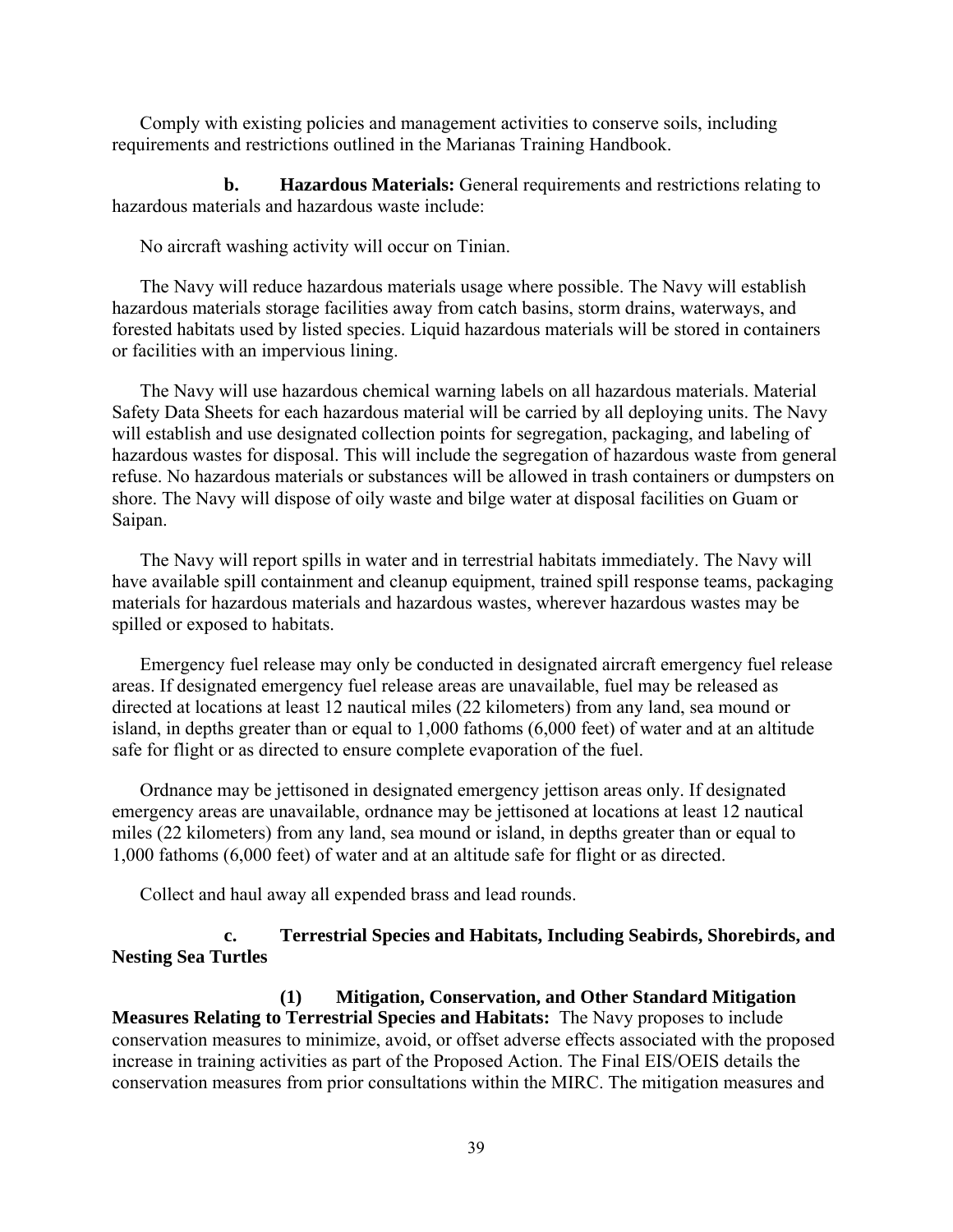conservation measures detailed in this Record of Decision are the result of the Biological Opinion issued by the USFWS.

## **(2) Conservation Measures for Predators, Pests, and Plants: Invasive Species Management Associated with MIRC Training Activities**

*Brown Treesnake Interdiction and Control:* Per Public Law 110-417, [Division A], title III, Section 316, October 14, 2008, 122 Statute 4410 and per DoD Defense Transportation Regulations, Chapter 505 protocols, the Navy will commit to implementing 100 percent inspection of all outgoing cargo vessels and aircraft with trained quarantine officers and dog detection teams, which could be supplemented by other pest control expertise (with appropriate U.S. Department of Agriculture Wildlife Services brown treesnake detection training and oversight) to meet 100 percent inspection goals for large scale training activities. As a stakeholder, the USFWS would have input on the Navy protocols for implementing brown treesnake interdiction and control strategies. The Navy will work cooperatively with USFWS and U.S. Department of Agriculture to seek information in development of protocols for implementation of interdiction and control methods aimed at controlling brown treesnake as related to training activities within the MIRC action area. On an as needed basis, the USFWS, U.S. Department of Agriculture, and Navy may request meetings to discuss interdiction and control method protocols as related to military training in the MIRC.

In the event military units, vehicles, and equipment accidentally leave Guam without inspection, as soon as possible, the DoD will notify their inspection contractor and the point of destination port or airport authorities and work with the destination port to resolve the issue.

In addition, the Navy will route inbound personnel and cargo for tactical approach exercises (that require an uninterrupted flow of events) directly to CNMI training locations to avoid Guam seaports and airfields. If Guam cannot be avoided, the Navy in cooperation with the U.S. Department of Agriculture and USFWS will identify and implement appropriate interdiction methods that may include redundant inspections or other interdiction methods as agreed to by the USFWS, U.S. Department of Agriculture, and the Navy. Additionally, tactical approach exercises will involve only cargo equipment that has not originated from areas containing a brown treesnake population or will be 100 percent inspected by certified brown treesnake canine programs. If the U.S. Department of Agriculture develops performance standards for this activity, the Navy will adopt those standards, provided they are compatible with military mission.

The Navy is committed to implementing redundant inspections, where and when appropriate after discussions with appropriate stakeholders. Redundant inspections include inspections on Guam and at the receiving jurisdiction for administrative and logistical movements that do not require a tactical approach to complete the training requirements. It is anticipated that redundant inspections would utilize existing quarantine and inspection protocols at receiving ports. Appropriate stakeholders include, but are not limited to: the USFWS to ensure the inspections are adequate to reduce risks to trust resources, U.S. Department of Agriculture Wildlife Services, receiving jurisdictions and their supporting agencies with expertise in invasive species control, and other inspection authorities as needed to ensure inspection methods are current and revised as new techniques, technology, or data become available.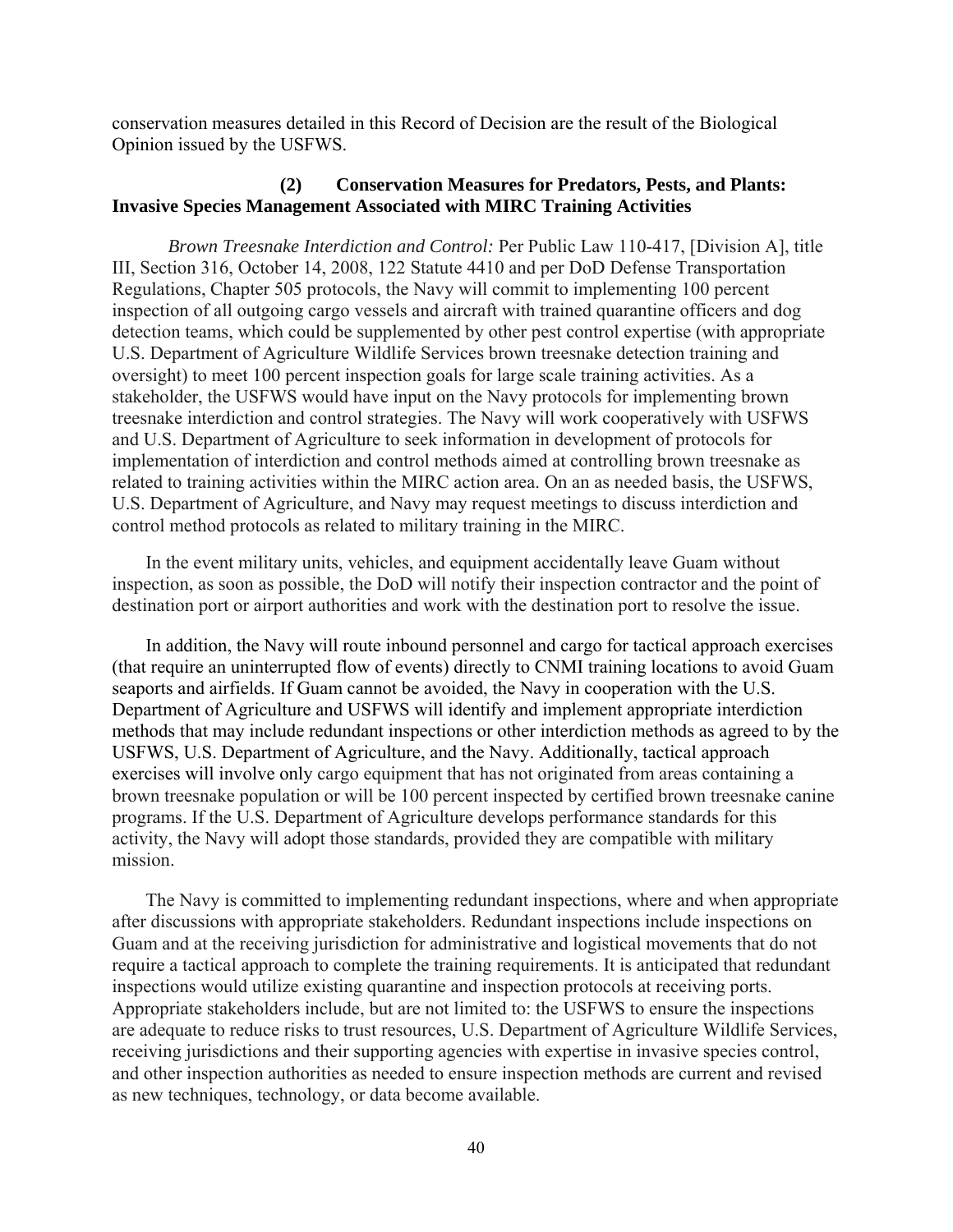The Navy will also establish snake-free quarantine areas for cargo traveling from Guam to CNMI and locations outside of the MIRC. These brown treesnake sterile areas will be subject to: (1) multiple day and night searches with appropriately trained interdiction canine teams that meet performance standards, (2) snake trapping, and (3) visual inspection for snakes. Temporary barriers may be preferable to permanent exclosures because of the variable sizes needed for various training activities. The Navy will produce standard operating procedures for temporary barrier construction and use. Standard operating procedures will ensure that temporary barriers will be constructed and maintained in a manner that assures the efficacy of the barrier tool and that staff maintaining and constructing the temporary barriers will receive training related to this activity prior to construction. Standard operating procedures will be developed in cooperation with the USFWS, U.S. Geological Survey Biological Resources Discipline, and the U.S. Department of Agriculture Wildlife Services to ensure risk to trust resources is adequately minimized. If risks are not adequately minimized, recommendations will be provided for incorporation into the protocols until the Navy and USFWS mutually agree the risk has been minimized. The USFWS, Navy, and other appropriate parties will meet, if necessary, to resolve concerns such that the protocols ensure risk is adequately minimized.

The Navy will support rapid response actions to brown treesnake sightings within the CNMI and locations outside of the MIRC (specifically Hawaii) by working with U.S. Geological Survey Biological Resources Discipline to develop procedures and protocols that will support rapid action for a brown treesnake sighting. For example, Navy personnel (civilian and uniform) could be trained to augment response teams on Guam and Hawaii or the Navy may retain an agreement with trained, local pest control contractors that meet applicable performance standards.

*DoD Participation in the Brown Treesnake Control Plan:* The Navy, working in collaboration with the USFWS and U.S. Department of Agriculture Wildlife Services and Animal and Plant Health Inspection Service will decide how best to implement the Brown Treesnake Control Plan relevant to MIRC activities. The Navy provides an environmental education program for new arrival and the current environmental education program may be updated to provide more recent information to ensure each individual has the most up-to-date training.

All new service personnel will receive the "Area Training Welcome Aboard Brief."

Mandatory viewing of a brown treesnake educational video.

Pocket guides with brown tree snake information and personal inspection guidelines will be carried at all times.

Assurance that brown treesnake awareness extends from the chain of command to the individual military service member.

*Prevention of Invasive Species Introduction and Spread:* All personnel involved in MIRC training will adhere to Commander, Naval Forces Marianas Instruction 5090.7, which calls for individual troops to be responsible for conducting self inspections to avoid potential introductions of invasive species to Guam and the CNMI. Troops will inspect all gear and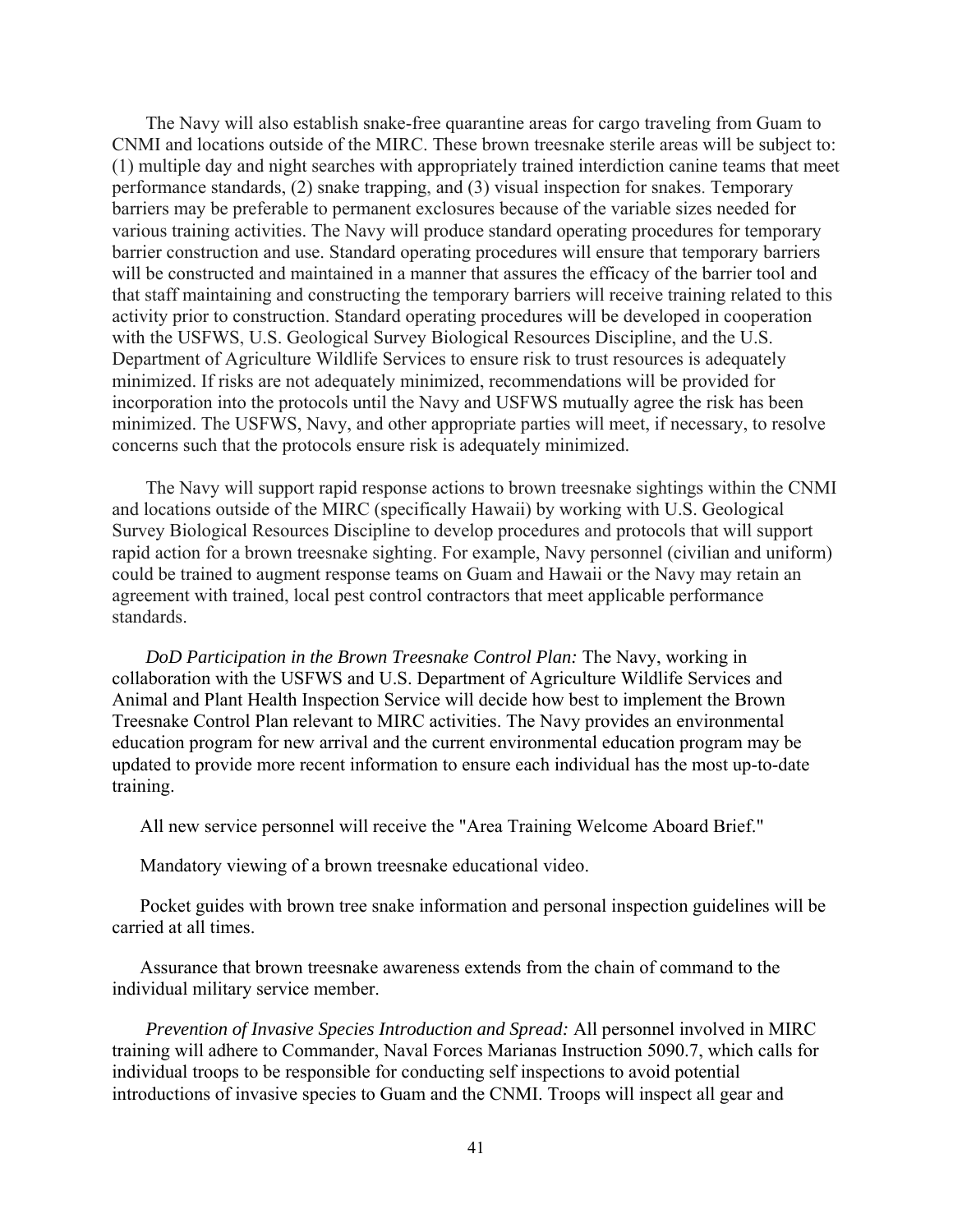clothing (e.g., boots, bags, weapons, pants) for soil accumulations, seeds, invertebrates, and possible inconspicuous stowaway brown treesnakes). The intent of this measure is to minimize the potential effects associated with transport of troops and personnel to Guam and to CNMI from areas that contain species not native to terrestrial habitats within the MIRC (extra-MIRC travel). In addition, Commander, Naval Forces Marianas Instruction 5090.7 will be adhered to for travel to and from training sites within the MIRC (inter-MIRC travel). In addition to self inspections, each action will undergo a pathway risk analysis as a tool to improve programmatic efficiency while preventing the spread or introduction of invasive species. Actions at risk of transporting invasive species will have prevention tasks identified and implemented to reduce risk. Methods such as Hazard Analysis and Critical Control Point (HACCP) planning (see *http://www.haccp-nrm.org)* may be utilized to conduct pathway analysis.

The Navy is a participating agency in the development of the Regional Biosecurity Plan. Once completed, the Regional Biosecurity Plan will be applicable to MIRC training activities when such procedures do not unduly interfere with military training. The Navy will continue to work cooperatively with USFWS and U.S. Department of Agriculture in the development of protocols for implementation of interdiction and control methods in accordance with recommendations contained in the Regional Biosecurity Plan aimed at controlling brown tree snake and other invasive species as related to training activities within the MIRC action area. The Regional Biosecurity Plan will coordinate and integrate inter-agency invasive species management efforts such as control, interdiction, eradication, and research. This plan is currently in development and draft components of the plan will be completed in March 2010. The final plan is anticipated to be completed in January 2011.

*Cooperative Development of Regional Training and Standard Operating Procedures and Exercise Planning:* The Navy will invite USFWS Pacific Islands Field Office to participate in the development of regional standard operating procedures and exercise planning to better meet invasive species management needs associated with MIRC training.

*Coordination of Training Events:* The DoD REP will assure that Area Training coordinates meetings for brown treesnake interdiction on all training activities for the training execution phase and an after action review phase. If a snake is found during training, Navy policy is to kill the snake and reported to the Joint Region Environmental Staff for recordkeeping purposes.

#### **(3) Overall Management of Migratory Birds within the MIRC:**

Migratory bird conservation relative to non-military readiness activities is addressed separately in a Memorandum of Understanding developed in accordance with Executive Order 13186, signed January 10, 2001, "Responsibilities of Federal Agencies to Protect Migratory Birds." The Memorandum of Understanding between DoD and USFWS was signed on July 31, 2006. DoD responsibilities discussed in the Memorandum of Understanding include, but are not limited to:

Obtaining permits for import and export, banding, scientific collection, taxidermy, special purposes, falconry, raptor propagation, and depredation activities;

Encouraging incorporation of comprehensive migratory bird management objectives in the planning of DoD planning documents;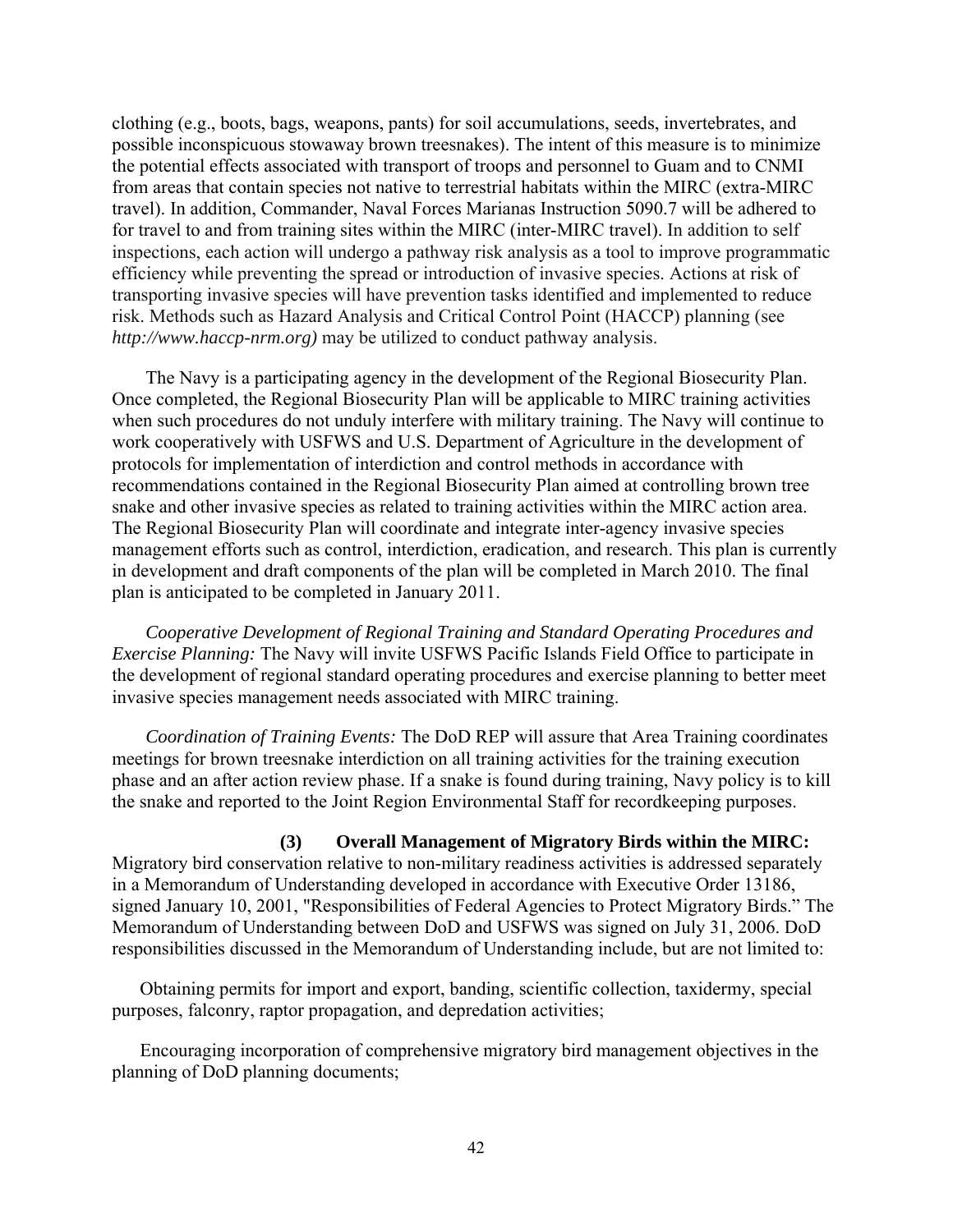Incorporating conservation measures addressed in Regional or State Bird Conservation Plans in Integrated Natural Resource Management Plans;

Managing military lands and activities other than military readiness in a manner that supports migratory bird conservation;

Avoiding or minimizing impacts to migratory birds, including incidental take and the pollution or detrimental alteration of the environments used by migratory birds; and,

Developing, striving to implement, and periodically evaluating conservation measures for management actions to avoid or minimize incidental take of migratory birds, and, if necessary, conferring with the Service on revisions to these conservation measures.

# **(4) Conservation Measures for Amphibious Landings and Land-**

**i. Guam and Tinian:** To reduce the effects to sea turtles associated with amphibious landing activities, the Navy implements the following training measures, which were minimization measures included in previous consultations with USFWS:

Monitoring on Guam is in accordance with Naval Facilities Engineering Command Marianas Environmental sea turtle monitoring protocol, which includes periodic beach monitoring throughout the year.

**Based Training**

The Navy began a monitoring program for sea turtles on Tinian in 1998, which involves surveys of all sandy areas within military lease lands on Tinian on a monthly basis (approximate). During the monthly surveys, crawls, nests, potential nests, body pits, and hatchling tracks are noted. Monitoring occurs at Unai Dankulo (Long Beach), Unai Chulu, Unai Masalok, and Unai Lamlam. Lepresarium Beach was once part of the monitoring program, however, monitoring at this location ceased when the Military Lease Area boundary was updated to not include this beach. Monitoring data is shared with both CNMI Division of Fish and Wildlife and USFWS.

The Navy maintains "No Wildlife Disturbance" and No Training areas at Tarague Beach, Unai Chulu, Unai Chiget, and Unai Dankulo (Long Beach). Cross-country off-road vehicle travel, pyrotechnics, demolition, digging/excavation (without prior approval of Joint Region Marianas environmental monitors), open fires, mechanical vegetation clearing, live ammunition, firing blanks, flights below 1,000 feet (305 meters), and helicopter landings (except for designated landing zones) are prohibited in "No Wildlife Disturbance" areas. All entry or training, except specifically authorized administrative troop and vehicle movement on designated roads or trails, are prohibited in "No Training" areas, in addition to prohibitions in "No Wildlife Disturbance" areas. The Navy evaluates "No Wildlife Disturbance" and "No Training" boundaries based on additional survey information obtained during monthly monitoring surveys for sea turtle nesting activity on Tinian.

Navy biologists monitor beaches during night-time landing exercises. If sea turtles are observed or known to be within the area, training activities are halted until all nests have been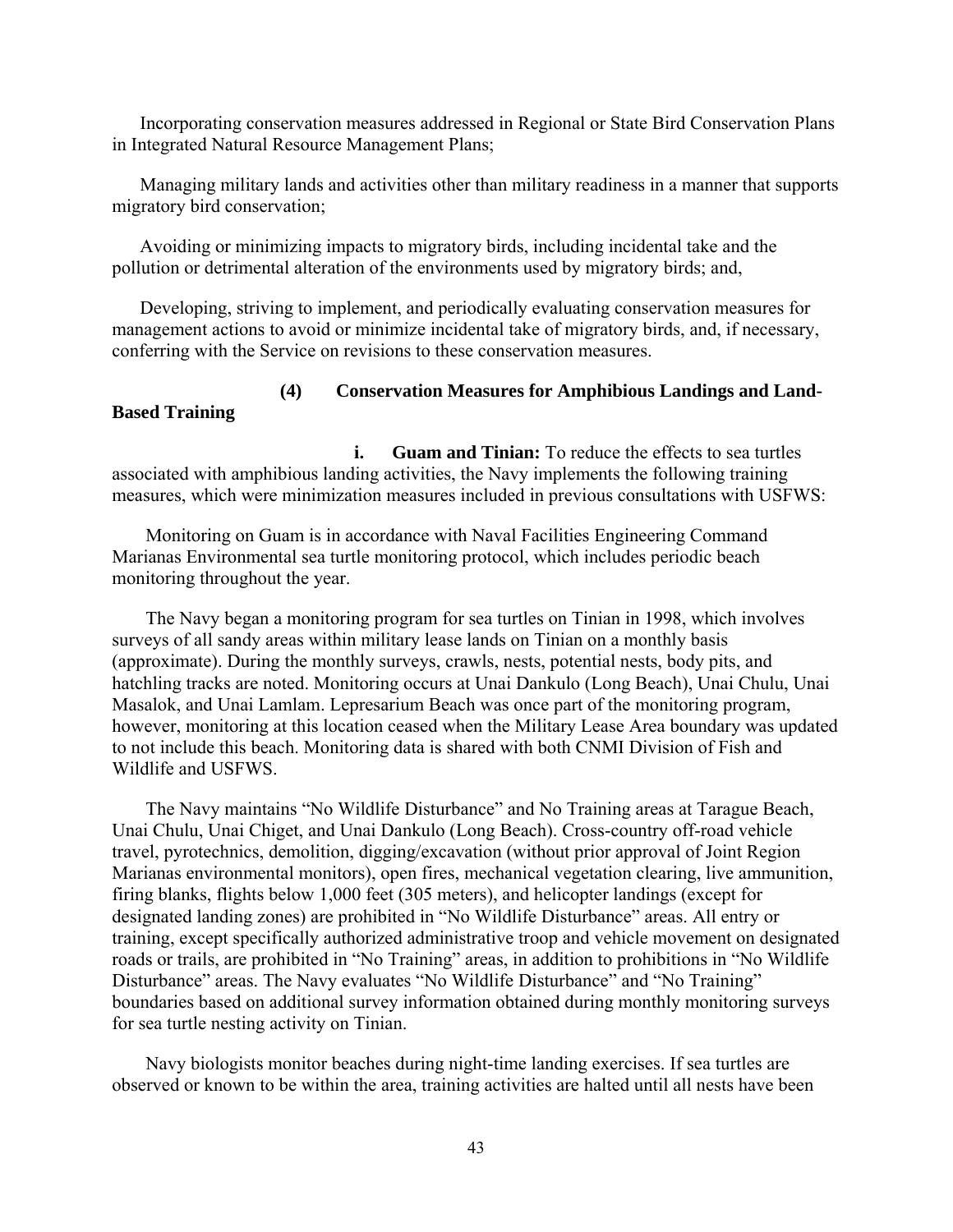located and sea turtles have left the area. Identified nests are avoided during the night-time landing exercise.

Prior to beach landings by amphibious vehicles, known sea turtle nesting beaches are surveyed by Navy biologists for the presence of sea turtle nests no more than six hours prior to a landing exercise. Areas free of nests are flagged, and vehicles are directed to remain within these areas. Further, each landing activity has a "beach master" that would "wave off" vehicle approaches if sea turtles or sea turtle nests were observed in the water or on the land.

The Navy recognizes that surge waves generated by slow moving Landing Crafts Air Cushion could break off coral heads and cause beach scour, degrading foraging and nesting habitat for sea turtles. To minimize the surge effect, Landing Craft Air Cushion landings on Tinian are scheduled for high-tide. Landing Crafts Air Cushion stay on-cushion until clear of the water and within a designated Craft Landing Zone. Amphibious Assault Vehicle landings at Unai Babui are restricted to an established approach lane and land at high tide one vehicle at a time. Within the Craft Landing Zone, Landing Craft Air Cushion come off-cushion with the Landing Craft Air Cushion oriented to permit expeditious vehicle and cargo offload onto a cleared offload and vehicle traffic area. The Navy recognizes ruts resulting from vehicle traffic on beaches may prevent sea turtle hatchlings from reaching the water and expose them to predation or desiccation. Although Landing Craft Air Cushion and expeditionary vehicle traffic typically do not leave ruts, some compaction of sand in vehicle tracks is possible. If restoration of beach topography is required, it is conducted using non-mechanized methods.

#### **ii. Conservation Measures Specific to Farallon de**

**Medinilla:** In recognition that Farallon de Medinilla is an important nesting location for seabird species and the ESA-listed Micronesian megapode, the Navy has designed the following measures to avoid and minimize impacts associated with the EIS/OEIS alternatives. Use restrictions are in place to minimize adverse effects such as decreasing wildfire potential, decrease direct strike potential of ESA listed species (specifically, Micronesian megapodes), and to limit degradation of the interior mesic flats found outside of the impact zones, and minimize impacts to seabirds.

Use constraints include targeting restrictions on Missile Exercise Air-to-Ground, Gunnery Exercise Air-to-Ground Fire Support (Land), and other amphibious assault exercises involving Rigid Hull Inflatable Boat or other vessels. Targeting from vessels and aircraft observe the following restrictions: (1) no targeting of cliffs on the eastern coast of the island, (2) firing direction is from the west only towards the island, and (3) no firing south of a designated "No Fire Line." Bombing Exercise (Land) and Missile Exercise Air-to-Ground restrictions include: (1) only targeting two impact areas located on the interior plateau of the island and the southern peninsula (the impact areas total approximately 34 acres [14 hectares], which accounts for 20 percent of the island's area), (2) prohibiting cluster bombs and fuel-air explosives or incendiary devices, and (3) designated placement of targets to avoid sensitive areas (e.g., seabird nests, megapode habitats, potential roosting sites for transient Mariana fruit bats).

Range maintenance will use both herbicide and prescribed burn treatments on Farallon de Medinilla. A visual survey for megapodes will be conducted in the area by a qualified biologist,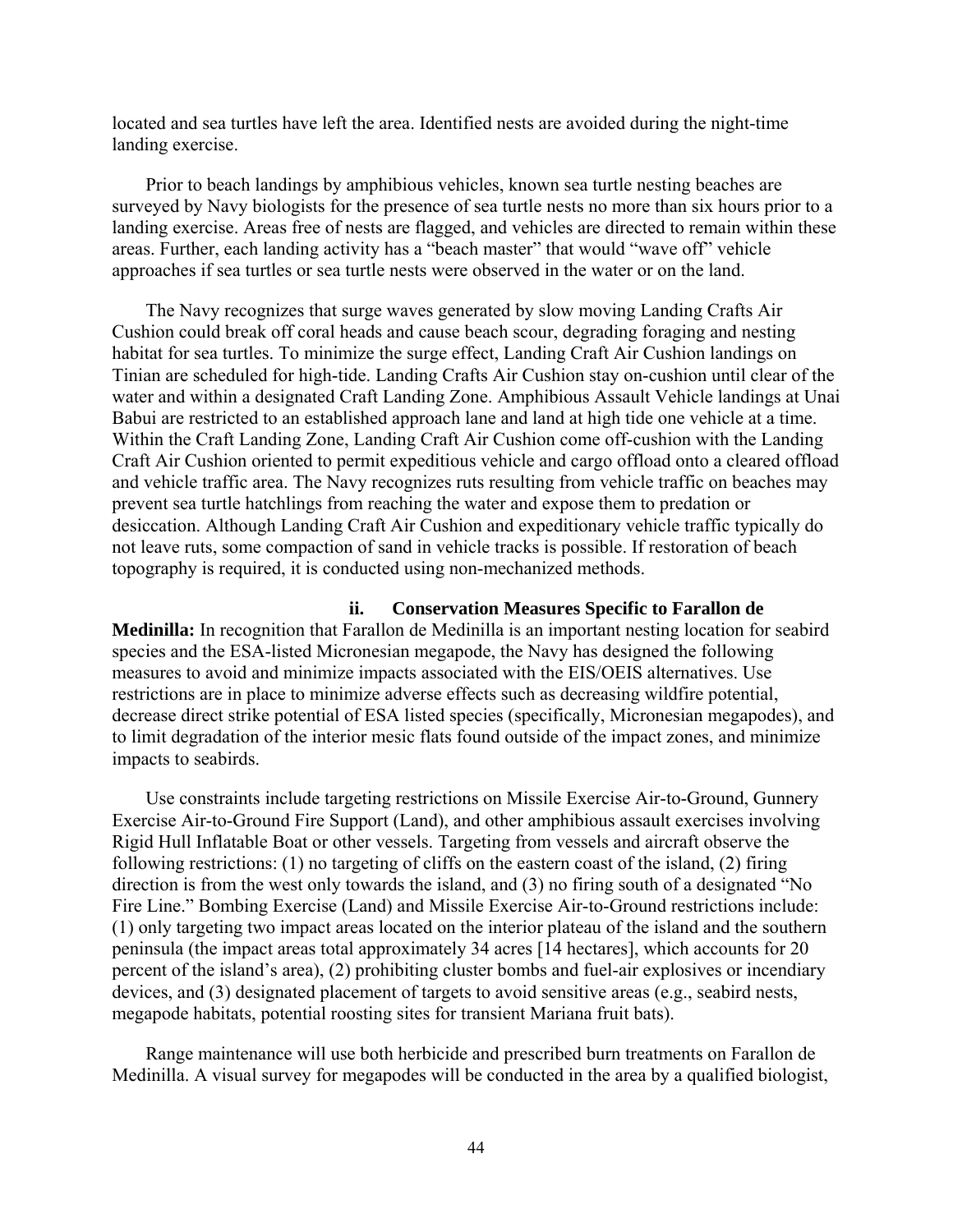prior to each vegetation removal event that may include: herbicide application, fire retardant application, or prescribed burning.

Precautions will be taken to help prevent the accidental introduction of invasive species including plant seeds during range maintenance. All equipment will be washed prior to shipment and personnel will clean all personal gear of soils and seeds prior to embarking from Saipan.

Personnel will not stay overnight on Farallon de Medinilla but will fly back to Saipan each evening by helicopter. If food is brought to Farallon de Medinilla, then all trash and any uneaten food will be removed from the island daily or stored in rodent-proof containers.

Edges of the prescribed treatment area will be marked using GPS or flagging tape. Aerial or manual application of a registered herbicide will begin on the windward side of treatment area and all label restrictions will be followed. A dye marker solution will be used to ensure only the targeted area is covered and excess herbicide is not applied.

Prior to implementing the prescribed burn, personnel will ensure ground conditions conducive to conducting the prescribed burn so that a burn would most likely result in a low intensity ground fire. Methods will follow all precautions outlined in the range maintenance plan.

Fire retardant powder, foam or gel will be applied aerially, south of the "No Drop Zone" before the prescribed burn to prevent escape.

After the completion of the controlled burn, erosion control may be necessary until ground conditions stabilize. If erosion control is necessary, a straw wattle sediment control system will be installed. The straw wattle will be free of invasive pests.

Personnel will be advised of the presence of the Micronesian megapode and be cautioned to not interact with any individual birds. However, because the personnel applying the herbicide may not be wildlife experts; personnel will be instructed to avoid any birds, nests, or eggs.

**a)** *Quarterly Seabird Monitoring***:** The Navy will conduct quarterly surveys using the same protocols as the monthly monitoring surveys for seabirds and other resources at Farallon de Medinilla (aerial surveys). Naval Facilities Engineering Command Pacific and Marianas biologists have over 10 years of monitoring data for seabird populations on Farallon de Medinilla, which show no significant changes in the population indices. Therefore, the Navy concludes that quarterly monitoring of seabird populations would be sufficient to meet monitoring goals at Farallon de Medinilla.

#### **b)** *Five-Year Interval Megapode Surveys on Farallon*

*de Medinilla***:** The Navy will conduct density and abundance surveys for the Farallon de Medinilla megapode population every five years. These surveys will follow existing transects and methods established during prior surveys on Farallon de Medinilla. Surveys will be conducted in coordination with other range management activities.

# **c)** *Conduct Rat Eradication on Farallon de*

*Medinilla*: The rodenticide diphacinone has recently been approved for field use by USEPA for rat eradications (EPA Registration Number 56228-35). Successful rat eradications on Pacific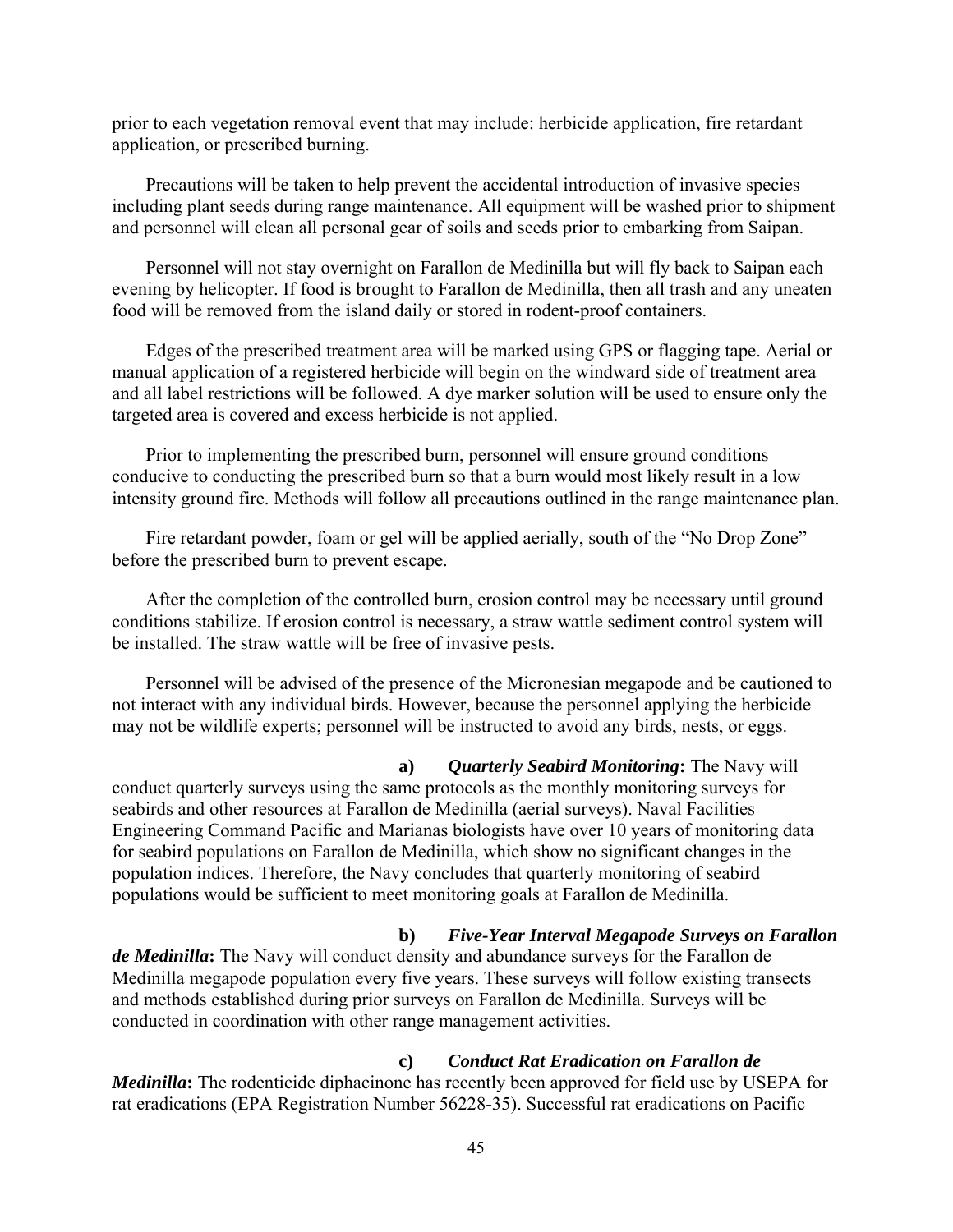Islands have been accomplished on Mokapu (off Molokai), Campbell Island (New Zealand), and San Jorge (Solomon Islands), as well as successful application within portions of Hawaii Volcanoes National Park. Given the small size of Farallon de Medinilla, island wide eradication is possible. This action will provide direct benefits to nesting birds (eggs and nesting substrate) and indirect benefits to Micronesian megapodes by increasing vegetation on certain portions of the island.

**iii. Conservation Measures Specific to Saipan:** Training events as described under the MIRC EIS/OEIS will be conducted within areas of Saipan that are not near known occupied Mariana swiftlet caves, the two major wetland areas that support Mariana common moorhen, or beaches that could be used by sea turtles.

Training in the Marpi Maneuver Area is expected to be infrequent and limited to pedestrian land navigation training.

Training will be limited to pen areas to minimize impacts to nightingale reed-warblers, Mariana fruit bat, and Micronesian megapodes.

The individual Commanding Officer conducting training under guidance of the DoD REP will restrict training in the Marpi Maneuver Area to the nightingale reed-warbler non-peak breeding seasons (April through June; and October through December). If these training restrictions cannot be accommodated, the Navy will contact the CNMI government, including Division of Fish and Wildlife regarding avoidance measures.

There will be no digging in the soil or cutting of vegetation along the southern border of the Marpi Maneuver Area in the mixed limestone forest. No ground disturbance or vegetation removal of any kind is permitted in this area to avoid impacts to the Micronesian megapode and Mariana fruit bat. No habitat will be removed for any training activity on Saipan.

Smoking is not permitted during training activities and fire-safe portable receptacles for cigarette butts are used during periods of rest between training activities. No fires are permitted during bivouac activities.

If other areas are needed for training, the Navy will contact the USFWS regarding the need for reinitiation of the Biological Opinion.

**iv. Conservation Measures Specific to Tinian:** Existing conservation measures for MIRC training are associated with limiting the potential effects to special status species (ESA-listed species and birds listed under the Migratory Bird Treaty Act) from aircraft training, amphibious landings, and vehicle and pedestrian land navigation within the Exclusive Military Use Area and bivouac training.

Aircraft Training Restrictions over Wetlands – The Navy restricts helicopter training over Tinian wetland areas. Helicopters must maintain a minimum altitude of 1,000 feet (305 meters) above ground level during training exercises that require flights over Hagoi. In addition, the Navy avoids overflights over Mahalang wetland and Bateha wetland. No aviation live-fire activities are conducted.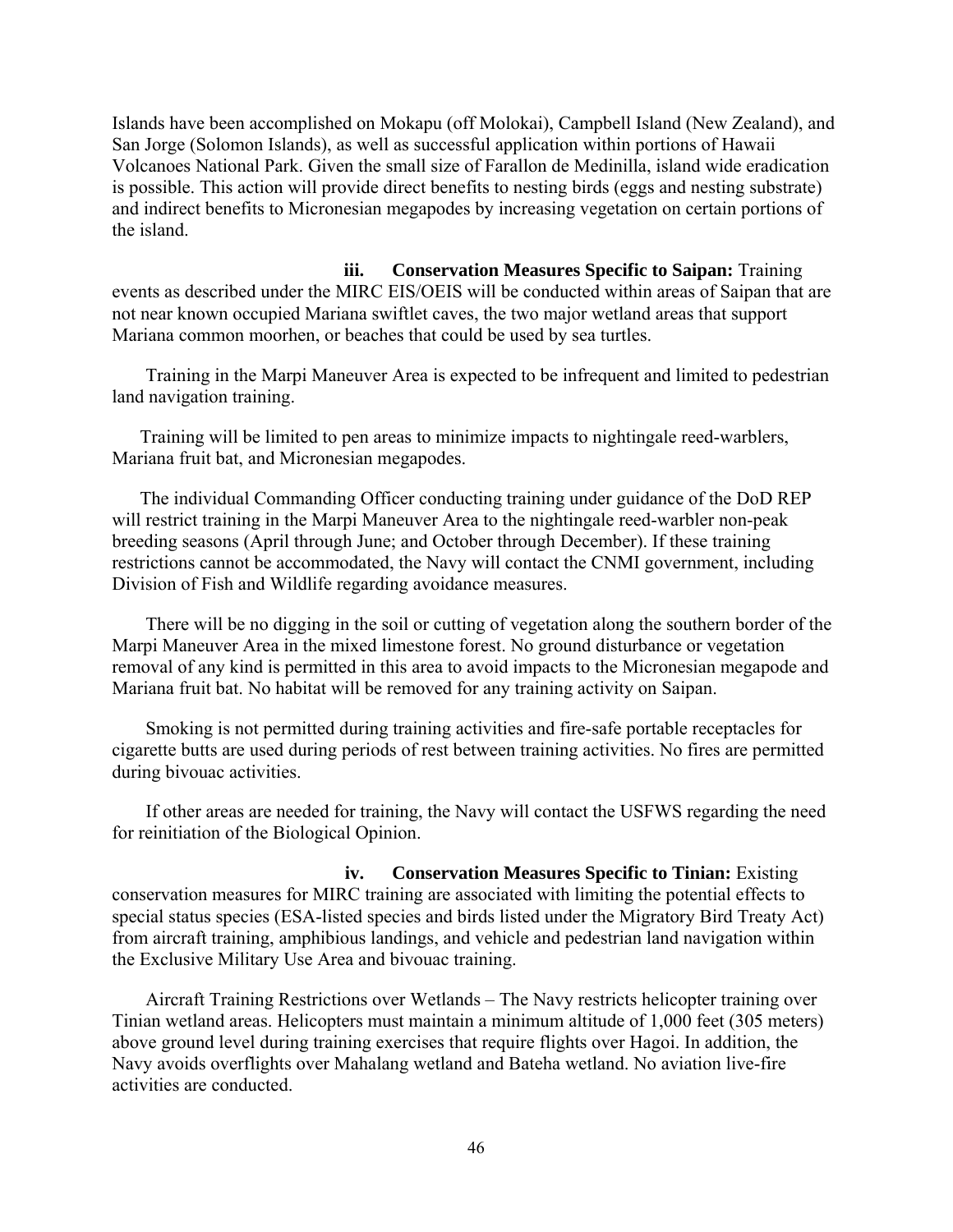Hagoi Management and Training Restrictions – Hagoi and adjacent areas are designated as a "No Training Area". No ground disturbance or vegetation removal of any kind is permitted in this area. The current Integrated Natural Resources Management Plan (INRMP) for DoD lands on Tinian and Farallon de Medinilla includes a Hagoi Moorhen Management Plan and this will be carried forward when the INRMP is updated. The updated INRMP will also include management plans for other wetlands within the Military Lease Area.

Vehicle and Pedestrian Land Navigation and Bivouac Training – Unrestricted use of offroad vehicles and pedestrian land navigation within the Tinian Military Lease Area could produce unexpected noise, vegetation trampling, or unintentional ignition of fires. Therefore, the Navy avoids intrusive training activities within limestone forest areas (delineated on maps distributed to operators and marked in the field) with restrictions on cross country off-road vehicle travel and other activities that may disturb ESA listed species or degrade habitats. Bivouac training restrictions prohibit the clearing of additional vegetation to establish new bivouac areas. Maneuver units remain tactical with no support camps.

*Fire Management within the Exclusive Military Use Area***:** Grass fires are regular occurrences on Tinian, and there is greater danger during the dry season (February through April) than in the wet season (July through October). Some fires have been caused by campfires and cigarettes. Fire spreads rapidly through light fuels (such as grasslands); and depending on weather conditions, fires may or may not burn out when fires reach heavier fuels (such as tangantangan thickets). The alteration of habitats by fire can result in direct effects to ESA listed species and other species through mortality from smoke inhalation or burning individuals and by removing their habitat which could prevent or inhibit breeding during the year, and create competition for feeding and sheltering, particularly for species that establish discrete territories. The area authorized for open fires and pyrotechnics is restricted to the North Field only (except for actual emergency signaling). Cooking is not authorized in outdoor training areas (except for heating tabs and mechanisms in "meals ready to eat"). North Field's existing runways and taxiways act as fire breaks and fire access roads, and the vegetation is primarily characterized by tangantangan thickets. Standard operating procedures for all exercises include fire response measures that must be adhered to. To augment military fire response efforts, the Tinian Fire Department maintains a 300-gallon pump truck and fire crew to respond to wildland fires. The Tinian Fire Department also maintains a 750-gallon pumper truck and crew in San Jose to respond to and provide fire service for the southern, more developed portion of the island, and backup Crash, Fire, and Rescue support to West Field. Request for the use of these assets will be made through the West Field command post during major exercises. To date, no wildland fire has been sourced from MIRC training activities on Tinian (or on other DoD lands in the Mariana Islands).

**v. Conservation Measures Specific to Rota:** The Navy will not initiate any action requiring the removal, trimming, or pruning of any tree known to support nesting, roosting, or foraging habitat for the Mariana crow, Mariana fruit bat or Rota bridled white-eye. No training activities will occur near or within critical habitat or habitat occupied by ESA listed species. If such activities are planned in the future, the Navy will consult with USFWS pursuant to section 7 of the ESA.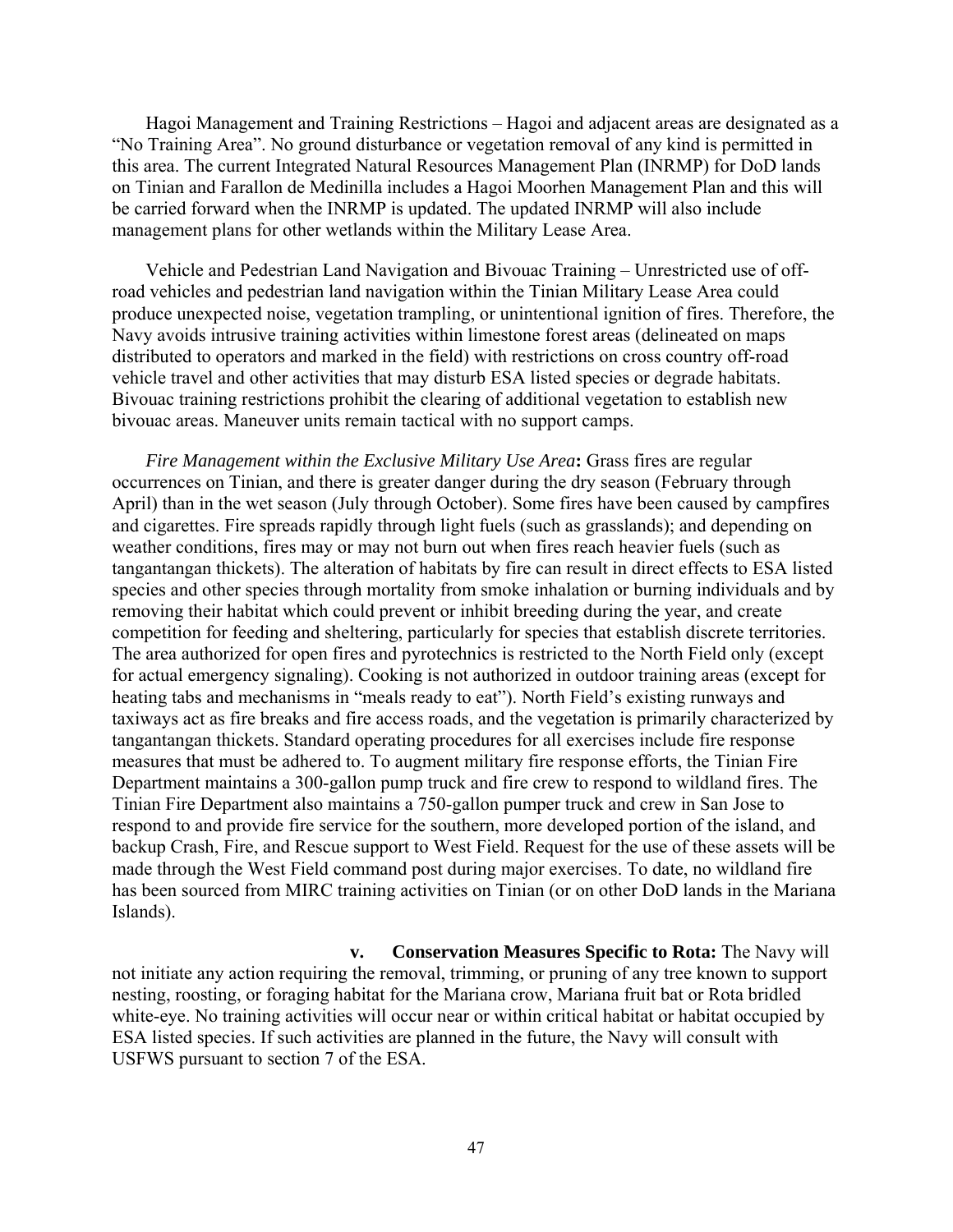**vi. Conservation Measures Specific to Guam:** The Proposed Action will not conflict with conservation measures developed in agreement between the Navy and USAF action proponents and the USFWS Pacific Islands Field Office for prior ESA consultations. These ongoing conservation measures are described below, and are not additional mitigations proposed as part of this EIS/OEIS.

#### **d) Andersen Air Force Base Training Restrictions:**

*Aircraft Training Restrictions* – The USAF maintains helicopter and fixed wing flight restrictions associated with MIRC training over portions of Northwest Field, and Pati Point. At Northwest Field, helicopter overflights north of the South Runway below 1,000 feet (305 meters) above ground level are prohibited. Overflights of the Munitions Storage Area (MSA) are prohibited below 1,000 feet (305 meters) above ground level. Overflights within 3,000 feet (914 meters) of Pati Point are prohibited below 1,600 feet (488 meters) mean sea level, except for flights from the end of the Andersen Main runways.

#### *Habitat Enhancement Activities At Northwest Field*

– To offset the loss of potential breeding and foraging habitat from the Proposed Action, the USAF proposed to construct three ungulate enclosure units totaling approximately 255 hectares (630 acres) north of the Northwest Field, Field Training Exercise area on the upper plateau above Ritidian Point. In addition, the USAF proposed completing a pig, deer, and brown treesnake barrier around a 55 hectare (136 acre) habitat management unit located near Potts Junction. The USAF is also developing an ungulate management plan. Implementation of the plan will reduce ungulates in non-fenced areas, with eradication as the objective within ungulate enclosures. Within these areas, the USAF proposed to develop and implement an ungulate eradication program and reduce ungulate numbers in non-enclosure areas. Further, the USAF proposed to establish five 50x50 square meter foraging plots in the ungulate control enclosure for out planting native tree species utilized by foraging Mariana fruit bats and Mariana crows.

*Post-typhoon Training Schedule* – After a typhoon

event, food resources for the Mariana crow and Mariana fruit bat may be severely reduced, and in response to typhoon events, the USAF implements the following modifications to training schedules: (1) If crows are nesting within an (approximate) 1,800 meter (1,969 yard) radius of cratering exercises and within 500 meters (547 yards) of small arms firing, no crater charges will be detonated within two to three months of a typhoon event; (2) If Mariana crows are nesting within these buffer areas within one to two months of a typhoon event, no cratering charges will be detonated, and no M2, M115A, and M116A munitions will be used; and (3) If crows are nesting within these buffer areas within one month of a typhoon event, no training events will occur in the Northwest Field training areas. The USAF agreed to coordinate with Government of Guam Division of Aquatic and Wildlife Resources (DAWR) to alter training schedules to minimize effects to solitary roosting bats or foraging bats after typhoon events.

#### *Avoidance and Minimization Measures* – The

USAF has developed an Adaptive Management Strategy and implements various measures to avoid, minimize, and/or offset potential impacts to listed species associated with both the Northwest Field Beddown and the establishment of the ISR/Strike capability at Andersen AFB. Potential management measures included in the Adaptive Management Strategy are: (1) aircraft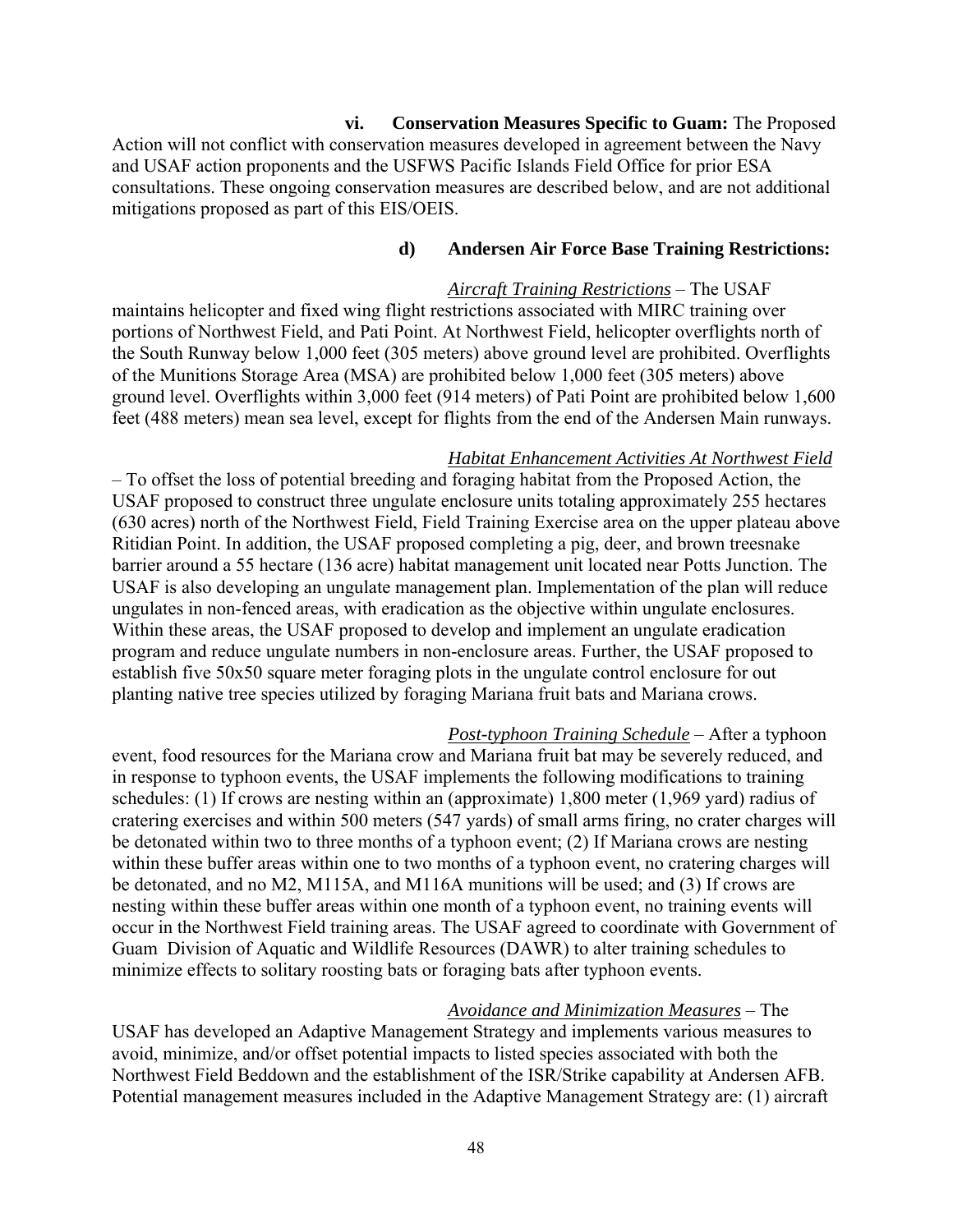noise reduction by modifying ground track location and flight profile of aircraft, (2) threat removal through brown treesnake control around fruit bat colony roosts and crow nest locations and poaching enforcement activities, (3) population enhancement through reinstruction support, and (4) efforts to establish and maintain Mariana fruit bat, Mariana crow, Guam Micronesian kingfisher, and Guam rail on Guam. The USAF has completed in 2008 a noise monitoring study to assist in the adaptive management effort. To better understand the habitat components and conservation management needs for ESA listed species in northern Guam habitats and ESA listed species' recovery efforts, the USAF also completed in 2008 quantitative vegetation sampling throughout Andersen AFB.

## **e) Navy Lands Training Restrictions:**

*Aircraft Training Restrictions* - The Navy maintains helicopter and fixed wing flight restrictions associated with MIRC training over portions of the Naval Munitions Site. Helicopter bucket training at Fena Reservoir only occurs near the spillway, away from emergent vegetation areas in the shallower portions of the reservoir. Except at designated landing and drop zones, the Navy prohibits flights over the Naval Munitions Site below 1,000 feet (305 meters) above ground level for fixed wing aircraft and 500 feet (152 meters) above ground level for helicopters.

## *Amphibious Landing Restrictions at Sumay Cove*–

The Navy maintains restrictions on landings and launches such as the use of the concrete boat ramp at Sumay Cove (across from potential turtle nest sites). Coupled with speed restrictions to avoid creating wakes, the use of the Sumay Cove ramp avoids and minimizes effects to sea turtle nesting sites.

#### *Fire Bucket Training Exercise Monitoring at Fena*

*Reservoir* Fire bucket training, which occurs near the spillway at Fena Reservoir, continues to follow the Biological Opinion, "95I0012 Fire Bucket Training" of February 16, 1995, but assumed that activity near the spillway would not occur in areas overlapping Mariana common moorhen foraging areas. In April 2009, two Mariana common moorhens were observed near the spillway at Fena Reservoir. This kind of training may affect moorhens using this area through harassment, therefore, for the first three exercise, qualified Navy biologists will monitor moorhens for behavioral changes associated with training near the spillway. If significant behavioral changes are noted, training activities will stop pending Section 7 ESA consultation between the Navy and USFWS.

#### *Ungulate Management Planning on Navy Lands-*

An ungulate management plan and an Environmental Assessment are currently in development that will provide a long-term program and methods for a sustained reduction of ungulates on Navy lands.

# *Establishment of No Training Areas Around the*

*Three Known Mariana Swiftlet Caves within the Naval Munitions Site***-** The Navy will establish No Training Areas around the three known Mariana swiftlet caves within the Naval Munitions Site. Training will be restricted to occur outside of the 100 meter (328 feet) radius buffers around these caves. The largest cave, Mahlac, has been monitored since 1984 by the Government of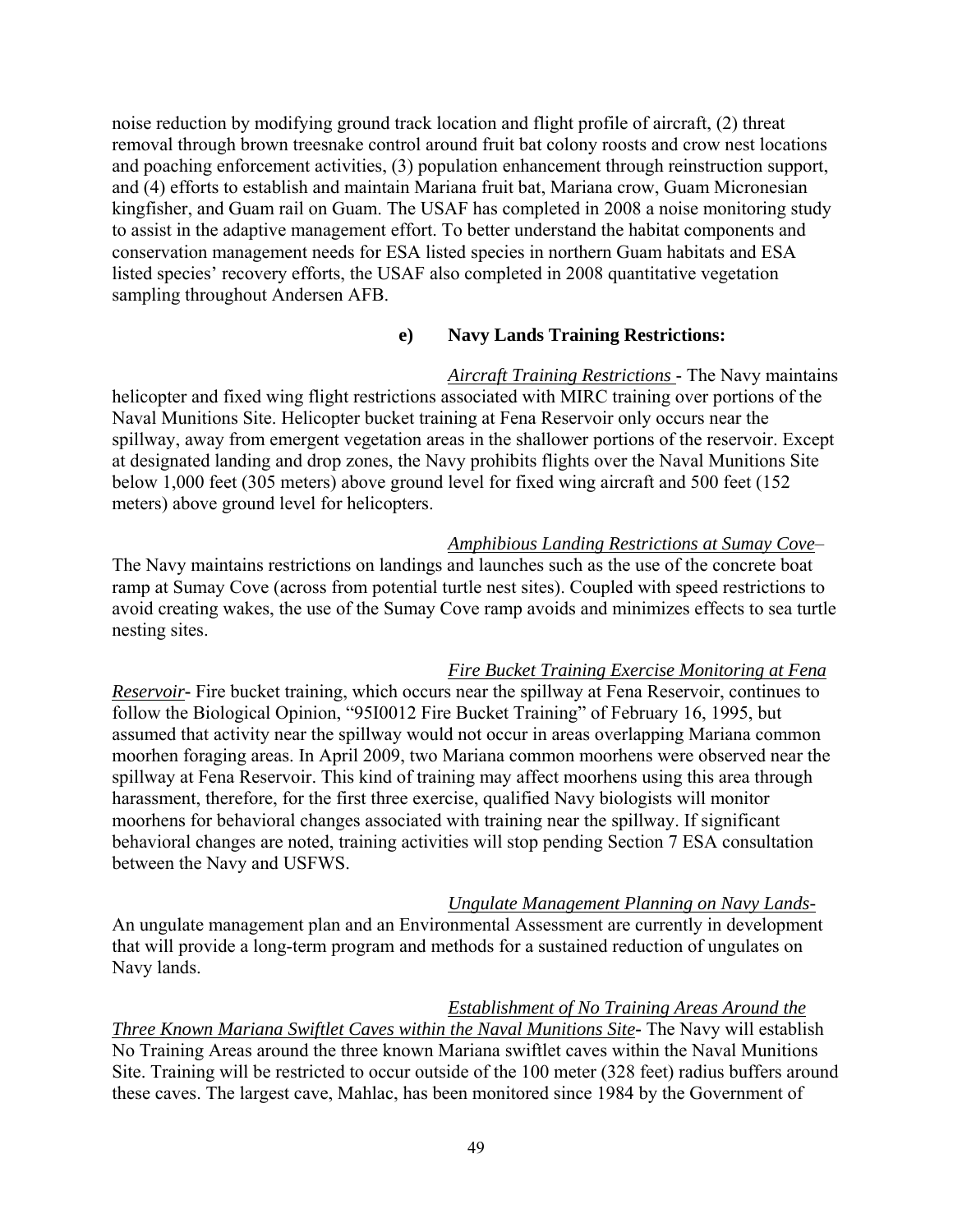Guam, Department of Agriculture, Division of Aquatic and Wildlife Resources and Naval Facilities Engineering Command Pacific and Marianas biologists. Two smaller caves, Fachi Cave and Maemong Cave, have been monitored since 1992 and 2004, respectively. A recent survey of the three known swiftlet caves suggests an overall increase in swiftlet numbers in Mahlac Cave and Maemong Cave, and Fachi Cave may have reached a maximum capacity to support swiftlets (due to limited size of roosting sites). The Navy has contracted USDA-WS to trap brown treesnakes in areas surrounding the caves since 2005, which has resulted in the removal of 488 snakes.

The Navy believes that 100 meter (328 feet) buffers to exclude training activities are sufficient to meet conservation goals for the swiftlet because (1) populations have increased under similar training restrictions and (2) the Navy will continue trapping efforts in swiftlet cave areas, which is likely to have factored into the population increases within the Naval Munitions Site. Some normal day-to-day operations of the Naval Munitions Site may occur within the buffers (such as driving on roads), but no training will occur within the buffers during exercises.

#### *Wetland Buffers Around Naval Munitions Site*

*Wetland Areas-* Potential nesting habitats (palustrine emergent wetlands) are dispersed throughout the Southern Land Navigation Area and the Northern Land Navigation Area. No maneuver and navigation training occur in areas with known Mariana common moorhen nesting activity or migratory birds that may utilize these wetlands.

#### *Fire Management Planning Within the Naval*

*Munitions Site*- The U.S. Forest Service has developed a fire management plan for the Naval Munitions Site and other Navy lands on Guam. The plan includes fire danger modeling of different fuel loadings within the Naval Munitions Site and determines if new fuel breaks are needed to protect personnel, infrastructure, and sensitive ecological areas.

**d. Cultural Resources:** Based on consultations with the Guam State Historic Preservation Office, CNMI Historic Preservation Officer, Advisory Council on Historic Preservation, and the National Park Service, a new Programmatic Agreement to resolve any potential adverse effects was negotiated for all military training activities proposed under the Preferred Alternative and included additional mitigation measures and procedures. Previous training constraints maps have been revisited and refined as needed; No Training and Limited Training areas are identified. Limited Training areas are defined as pedestrian traffic areas with vehicular access limited to designated roadways and/or the use of rubber-tired vehicles. No pyrotechnics, demolition, or digging is allowed without prior consultation with the appropriate historic preservation office. The Programmatic Agreement also stipulates multiple site checks and studies to assess the impact of training on the Tinian National Historic Landmark. Up to four times a year, field checks will be conducted with the CNMI Historic Preservation Officer and/or National Park Service representative. An annual report will be submitted to the CNMI Historic Preservation Officer and to the National Park Service on any training activities and any subsequent impacts. Currently, a Cultural Landscape Report is being prepared on the Tinian National Historic Landmark to establish a baseline for existing conditions. A copy of the signed Programmatic Agreement is included in the Final EIS/OEIS.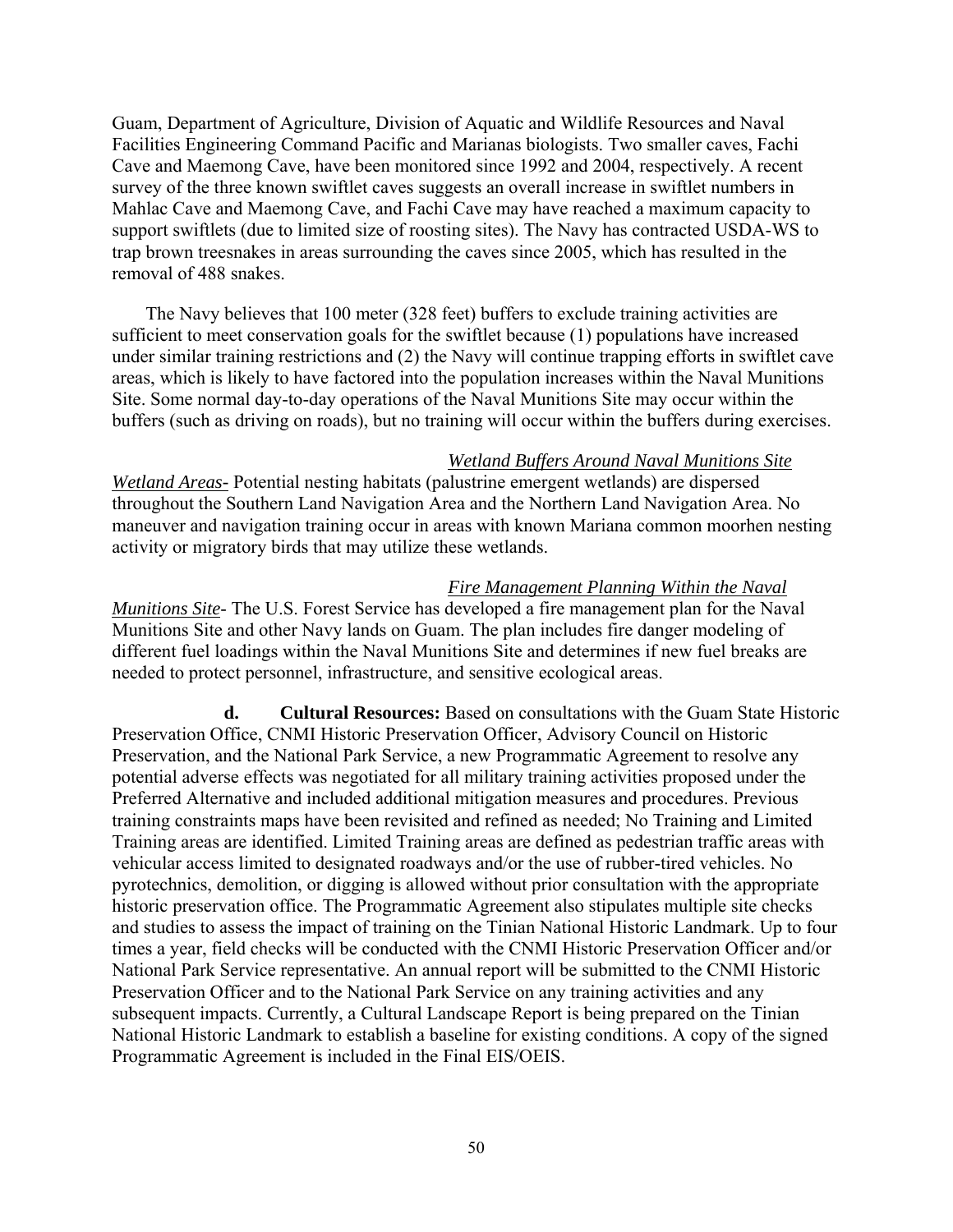**e. Transportation:** The existing 3 nautical miles (5 kilometers) surface safety zone around Farallon de Medinilla is an informal clear zone based upon the existing FAA approved warning area R-7210 which restricts air space from an altitude of "Zero" feet to "infinity"; however, no corresponding surface Danger Zone has been designated for navigable waters nor have any restrictions been approved by the U.S. Army Corps of Engineers. The proposed surface Danger Zone extends to a 10 nautical miles (19 kilometers) radius around Farallon de Medinilla. It provides for enhanced public safety and improved military readiness and provides for the required surface Danger Zone around the live impact area of the range.

Joint Region Marianas has instituted and will continue its current rigorous routine for notifying mariners of time, date and extent of intended use of Farallon de Medinilla, using Notices to Mariners, government agencies including local mayors offices and emergency management agencies, and local media including NOAA marine weather channel. Notices shall include the dates, times and extent (distance from land) the hazard area extends. To accommodate competing uses of the seaspace, the proposed regulatory action will provide that when the range is not in use, the waters will be open to mariners who can legally be in the area. This new process will allow flexibility to schedule only the space needed, and only the times needed for effective training, leaving the area open for the fishermen who depend upon the area around Farallon de Medinilla as a fishing ground to the maximum extent compatible with military requirements.

## **ALTERNATIVE MITIGATION MEASURES FOR MARINE MAMMALS**

**CONSIDERED BUT ELIMINATED:** As described in the Final EIS/OEIS, the vast majority of estimated sound exposures of marine mammals during proposed active sonar activities would not cause injury. Potential acoustic effects on marine mammals would be further reduced by the mitigation measures described above. Therefore, through the MIRC Final EIS/OEIS and associated regulatory documents, NMFS has concluded the Proposed Action and mitigation measures would achieve the least practicable adverse impact on species or stocks of marine mammals.

Based on NMFS' preliminary determinations reached in the development of the proposed rule associated with the MIRC as well as NMFS' analysis of the comments received during the public comment period on the proposed rule, NMFS has determined that the Navy's Final EIS/OEIS adequately analyzes the training activities in the Mariana Islands Range Complex. NMFS has adopted the MIRC Final EIS/OEIS to support the proposed issuance of the MMPA incidental take regulations, the 2010 Letter of Authorization, and future Letters of Authorization as appropriate. As mentioned above, NMFS must also prescribe regulations that set forth the means of affecting the least practicable adverse impact on affected species or stocks and their habitat (i.e., mitigation measures). The Navy's Final EIS/OEIS includes a suite of proposed mitigation measures, a discussion of mitigation measures that were considered by the Navy and NMFS, but eliminated, and an indication that additional mitigation measures (either not discussed in the Final EIS/OEIS or measures considered but eliminated in the Final EIS/OEIS) may be required by NMFS/Navy Final Rule adaptive management process. As indicated in the Final EIS/OEIS, all alternatives include implementation of mitigation measures.

In making a determination of "least practicable adverse impact", NMFS considered the following factors relative to one another: (1) the manner in which, and the degree to which, the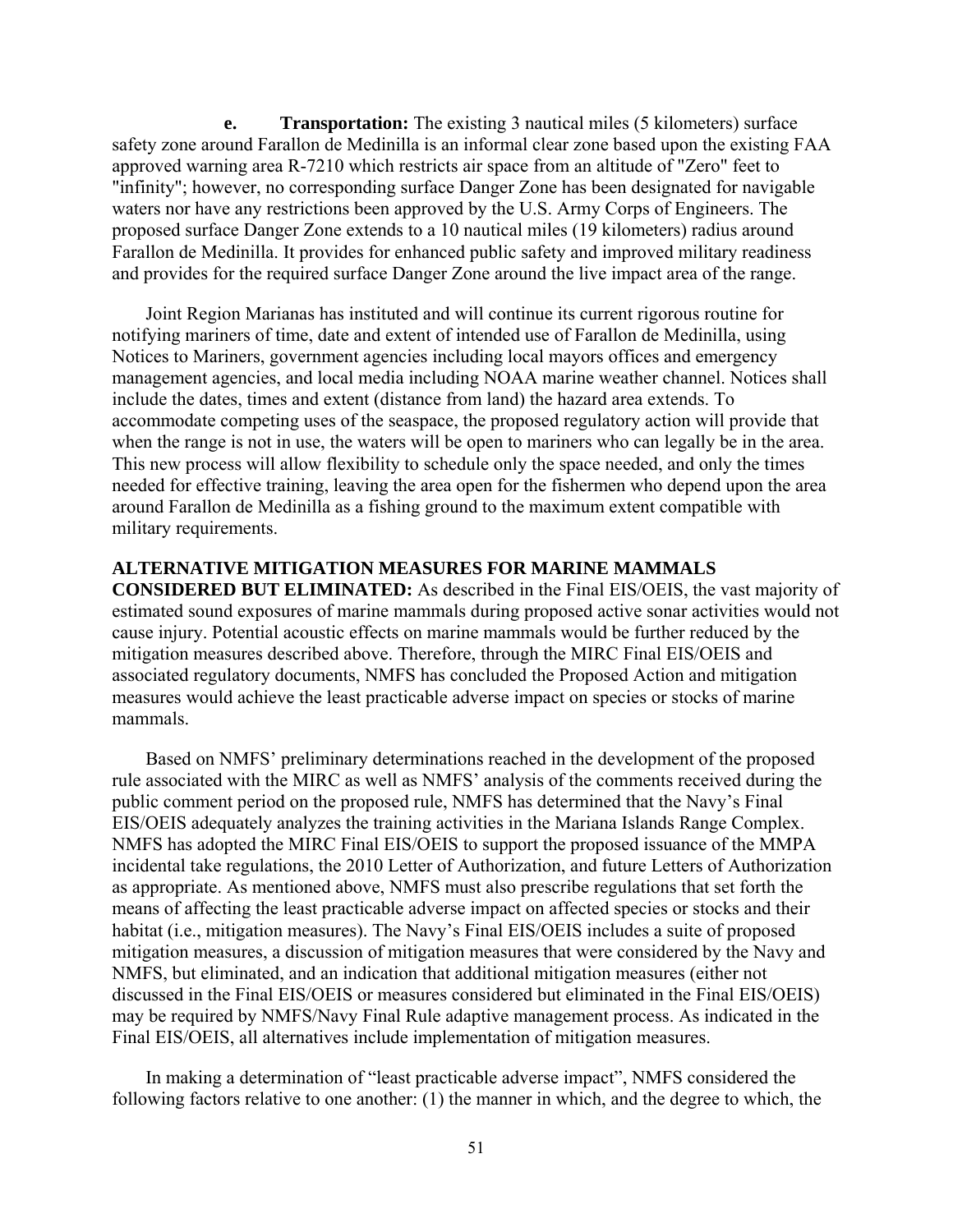successful implementation of the measure is expected to minimize adverse impacts to marine mammals; (2) the proven or likely efficacy of the specific measure to minimize adverse impacts as planned; and (3) the practicability of the measure for Navy implementation, which includes consideration of personnel safety, practicality of implementation, and the impact on the effectiveness of the military readiness activity. Accordingly, the following additional mitigation measures were analyzed and eliminated from further consideration.

**1. Seasonal and/or Geographic Limitations:** NMFS has indicated that seasonal or geographic limitations in areas where there is robust evidence that animals are predictably gathering in higher densities, or known to specifically go to conduct important behaviors that could potentially be disrupted by the proximity of mid-frequency active sonar activities (such as breeding/calving areas) can be one of the more effective means of reducing adverse impacts to marine mammals. By reducing the overlap in time and space of the known concentrations of marine mammals and the acoustic footprint associated with the thresholds for the different types of take (either at all times and places where animals are concentrated, or times and places where they are concentrated for specifically important behaviors, the amount of take can be reduced. However, the concept of geographical and seasonal (or temporal) limitations must be balanced with the Title 10 responsibilities of DoD and consideration of personnel safety, practicality of implementation, and impact upon the effectiveness of military readiness activities to assure a fully trained and ready military force. NMFS has also acknowledged that it is not a foregone conclusion that large training areas must contain smaller areas within which sonar activity must be limited. In order to come to both the correct scientific conclusions, as well as to effect the means of "least practicable adverse impact," one cannot assume that every region contains areas within it that are of a level of importance that warrants excluding the activity. If there is not enough data for an area, it cannot be known which areas are most important and it is not appropriate (and potentially dangerous) to use data that is not robust enough to support the designation of important habitat. The risk of the latter is not only protecting an unimportant area, but potentially causing an increase of activity in an important area which has been misidentified.

Some of the specific reasons that specific types of seasonal and geographic restrictions or limitations are impracticable for the Navy include:

Coastal restrictions (such as 25 nautical miles [37 kilometers] from the 200 meter isobath) - Littoral waterspace is where potential enemies will operate. The littoral waterspace is also the most challenging area to operate due to a diverse acoustic environment. In real world situations, it is highly likely the Navy would be working in these types of areas. It is not realistic to refrain from training in the areas that are the most challenging and operationally important. Areas where anti-submarine warfare events are scheduled to occur are carefully chosen to provide for the safety of events and to allow for the realistic development of the training scenario including the ability of the exercise participants to develop, maintain, and demonstrate proficiency in all areas of warfare simultaneously. Limiting the training event to a few areas would have an adverse impact on the effectiveness of the training by limiting the ability to conduct other critical warfare areas including, but not limited to, the ability of the Strike Group to defend itself from threats on the surface and in the air while carrying out air strikes and/or amphibious assaults. In those locations where amphibious landing events occur, coastal restrictions would decouple antisubmarine warfare training and Amphibious training, which are critically important to be conducted together due to the high risk to forces during actual Amphibious operations.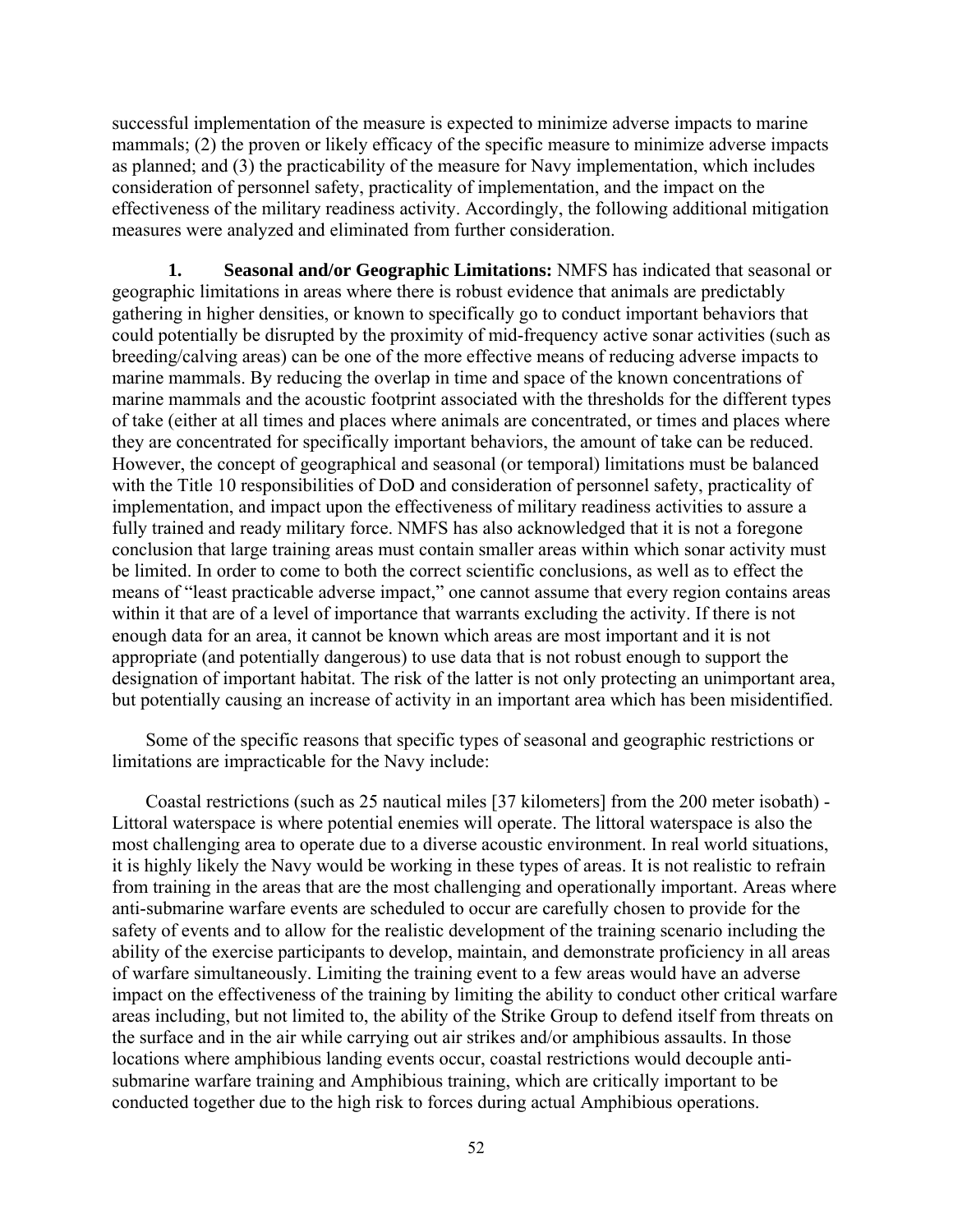Furthermore, major exercises using integrated warfare components require large areas of the littorals and open ocean for realistic and safe training.

Sea Mounts and Canyons-Submarine tracking is a long and complicated tactical procedure. Seamounts are often used by submarines to hide or mask their presence, requiring the need to train in this complex ocean environment. This is precisely the type of area needed by the Navy to train. Sea mounts and canyons impact the way sound travels in water as well as the Navy's ability to search and track submarines. If the Navy does not train near sea mounts and canyons and understand how these features affect their ability to search and track a submarine, they will be unable to do so when faced with an actual threat. Exercise locations are carefully chosen based on training requirements and the ability of ships, aircraft, and submarines to operate safely. Given the strategic training needs, restricting active sonar operation around seamounts and canyons in the MIRC study area is not practicable. This discussion considers the impracticability of avoiding all seamounts and canyons. While it may be somewhat less impracticable to avoid a subset of specific seamounts or canyons, marine mammal use of these areas is ephemeral and varies based on many changing factors, which would make it difficult to justify requiring the avoidance of any particular features since doing so may or may not benefit marine mammals at any particular time.

Fronts and other Major Oceanographic Features – NMFS has determined that the impracticability to the Navy of avoiding these features outweighs the potential conservation gain. Though many species may congregate near fronts and other major oceanographic features, these areas may be both large and transitory, and, so restricting access to these features to avoid animals that may congregate in a small subset of the total areas is not practicable. Additionally, limiting sonar use in the vicinity of these types of features would disrupt training for the reasons described above for sea mounts and canyons.

**2. Use of Dedicated or Independent Marine Mammal Observers to Implement Mitigation:** Navy lookouts are specifically trained to detect anything (living or inanimate) that is in the vicinity of, visible from, or approaching the vessel. The safety of the personnel on board and of the vessel depends on their performance. While they receive training that is intended to expose them to the different species of marine mammals they might see and the behaviors they might potentially observe, they would certainly not be expected to differentiate between species or identify the significance of a behavior as effectively as an independent MMO. However, identification to species and understanding of marine mammal behavior is not necessary for mitigation implementation – for that, a lookout must simply detect a marine mammal and estimate its distance (e.g., within 1,000 yards, 500 yards, or 200 yards [914, 457, 183 meters]) to the vessel. Though dedicated and independent marine mammal observers are critical to implement a Monitoring Plan, Navy lookouts performing their normal duties are expected to be effective at detecting marine mammals for mitigation implementation.

Several reasons for why using third-party observers from air or surface platforms, in addition to or instead of the existing Navy-trained lookouts is not practicable include the security clearance requirements and possible security compromise of training events, availability of thirdparty observers, limited berthing availability, safety and scheduling issues related to aerial survey, and the geographic distances between simultaneous events.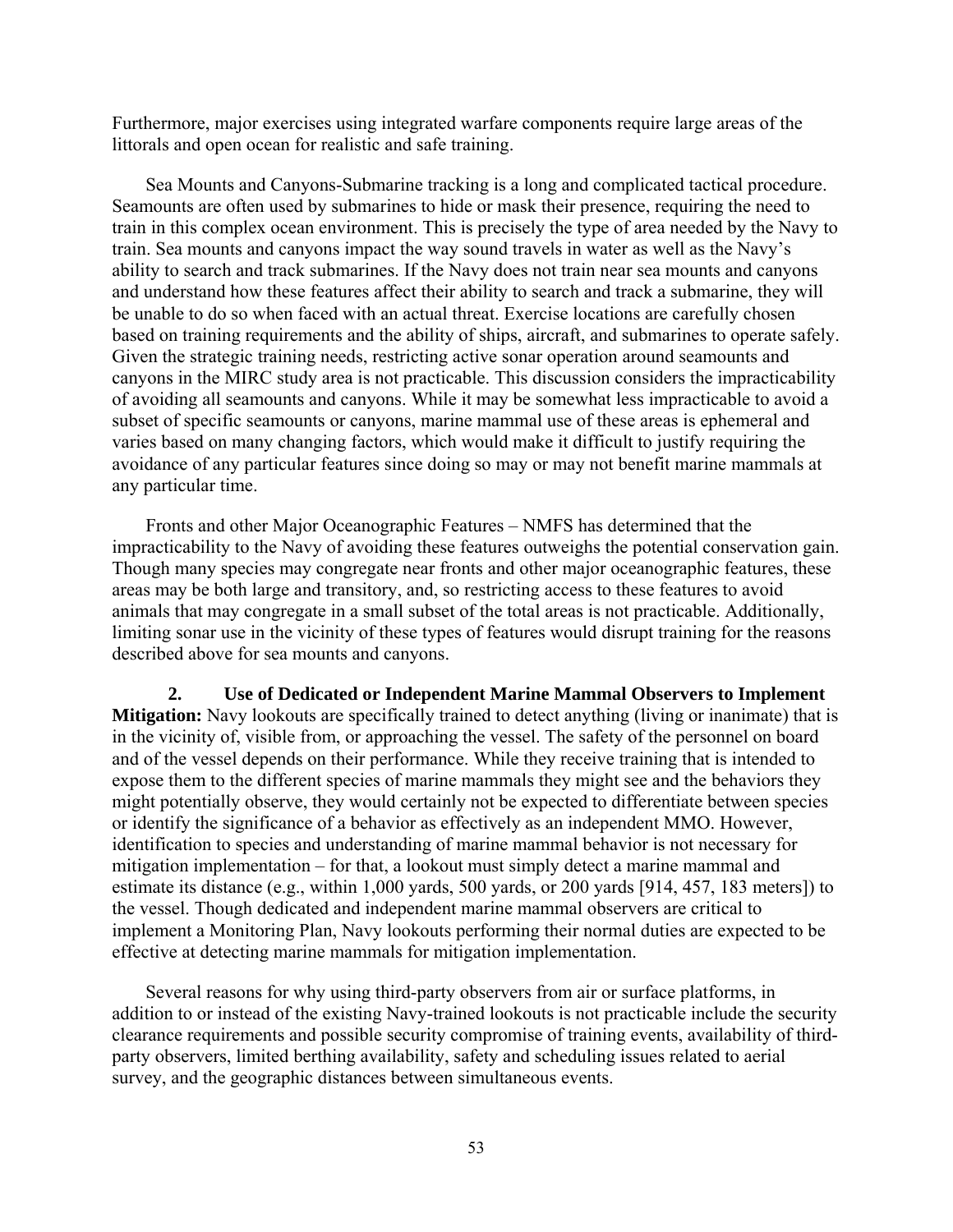# **3. Use of Additional Detection Methods to Implement Mitigation (Shutdown**

**Zones):** In order for additional marine mammal detection methods to assist in the implementation of mitigation (shutdown and powerdown), they must be able to localize, or identify where the marine mammal is in relation to the sound source of concern (since shutdown and powerdown mitigation is triggered by the distance from the sound source), and transmit the applicable data to the commanding officer in real time (i.e., quickly so that the sonar source can be turned down or shut off right away or the explosive detonation can be delayed). A limited number of techniques based on the real time participation of additional observers (such as additional aerial platforms) can achieve this, while many passive acoustic methods cannot. The section below contains information that speaks both to the practicality of implementation of some methods as well as the effectiveness.

While Navy radars are used to detect objects at or near the water surface, radars are not specifically designed to search for and identify marine mammals.

The number of aerial and unmanned aerial vehicle systems currently integrated into fleet training is extremely low and their availability for use in most training events is rare; therefore, shifting their use and focus from hunting submarines to locating marine mammals would be costly and negatively impact the training objectives related to these systems.

Airborne assets when available already monitor for the presence of marine mammals with no reported incidents where marine mammals were overlooked during an exercise or where aerial assets were unable to perform their duties while watching for marine mammals; therefore, the allocation of additional airborne assets is not well justified.

Unmanned aerial vehicle detection is currently and in the foreseeable 5-year period of the requested authorization, extremely limited because unmanned aerial vehicles are rarely if ever available, therefore their use is impractical and expensive.

Gliders are not currently capable of providing real time data, and therefore, are not an effective detection method for use in mitigation implementation.

The Navy is actively engaged in acoustic monitoring research involving a variety of methodologies; however, none of the methodologies have been developed to the point where they could be used as a mitigation tool for mid-frequency active or high-frequency active sonar. At this time, the active sonar and adjunct systems listed below proved to be impracticable for the following reasons.

Use of multiple systems (meaning the mid-frequency active sonar used for the exercise plus any additional active system used for marine mammal detection) operating simultaneously increases the likelihood that a submarine may be detected under conditions where it is attempting to mask its presence before activating sonar, resulting in an impact to the effectiveness of the military readiness activity. Additionally, interference may occur when certain active sonar systems (such as HFM3) are activated concurrently with mid-frequency active sonar.

HFM3 is an adjunct system used by low-frequency active sonar because the hulls of those platforms can be modified and travel can occur at slow speeds. Mid-frequency active sonar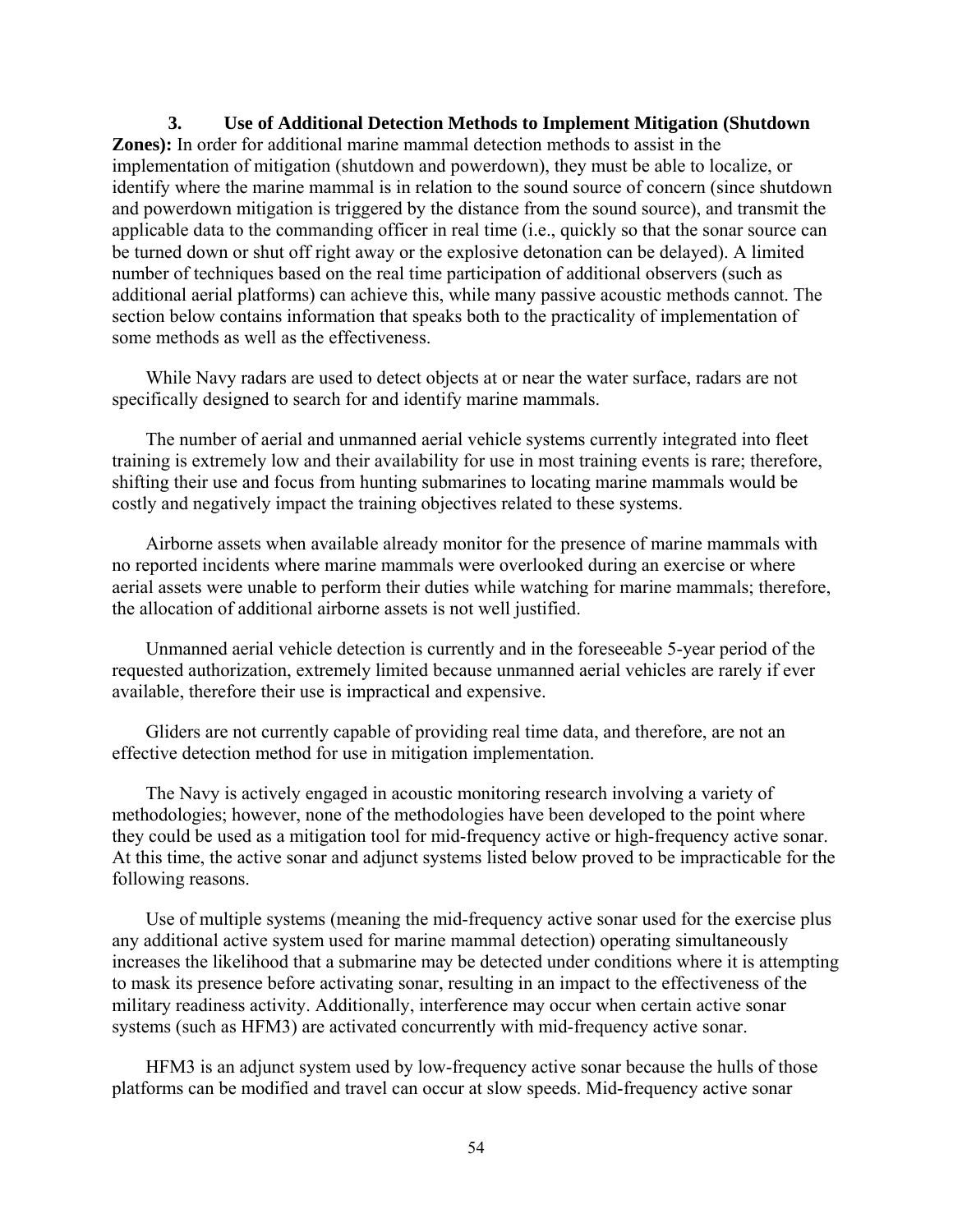combatants are not equipped with HFM3 systems and it is impractical to install such a system on mid-frequency active sonar combatants.

To provide a specialized localization capability (distance, direction, etc.) most of the systems (Sonobuoys, SQQ-89, Bottom-Mounted Sensors) would require significant modifications.

Prior to implementation of real-time passive acoustic monitoring for use in mitigation, the species present and their distribution should be established. A system must be implemented on range and Detection, Classification, and Localization (DCL) algorithms specific to these species must be developed and tests with visual observers must be conducted to verify their performance. The Navy continues to work on this, and such systems are not yet available for consideration as required mitigation.

**4. Avoidance of Federal Marine National Monuments, including the Marianas Trench Marine National Monument:** Pursuant to the MMPA, NMFS makes decisions regarding required mitigation based on biological information pertaining to the potential impacts of an activity on marine mammals and their habitat (and the practicability of the measure), not management designations intended for the broad protection of various other marine resources.

The Marianas Trench Marine National Monument (MTNM) was established to protect the submerged lands and waters of the Mariana Archipelago and was designated with the purpose of protecting the submerged volcanic areas of the Mariana Ridge, the coral reef ecosystem of the waters of surrounding islands, and the Marianas Trench. The Monument includes the submerged lands of the "Volcano Unit" and the water column and submerged lands within the "Island Unit". There are no specifically designated marine mammal protection areas in the MTNM.

A portion of the MTNM overlaps with the MIRC Study Area. When training occurs in this area or any of the other Monument areas, the Navy would follow the general mitigation protocols established in the final rule and Letter of Authorization. NMFS expects that the mitigation measures employed in the MTNM and other Monuments will reduce the number of marine mammals exposed to levels of sound expected to result in TTS in these areas.

No known areas of specific importance to marine mammals (that would benefit from a training restriction, i.e., not counting pinniped haulouts where the animals are not in the water the majority of the time) are present within these designated areas. Therefore, limiting activity in these areas would be of questionable value to marine mammals.

These measures would not offer any additional benefit to marine mammals. Additionally, the impracticability of seasonal and geographic restrictions and limitations, which applies to this measure, is discussed above.

**5. Suspension of Mid-Frequency Active Sonar Training at Night, or During Low Visibility or Surface Duct:** The Navy is capable of effectively monitoring a 1,000 yard (914 meter) safety zone using night vision goggles and passive acoustic monitoring (infrared cameras are sometimes used as an extra tool for detection, when available, but have not been shown to show a significant enhancement of current capabilities). Night vision goggles are always available to all vessel and aircrews as needed and passive acoustic monitoring is always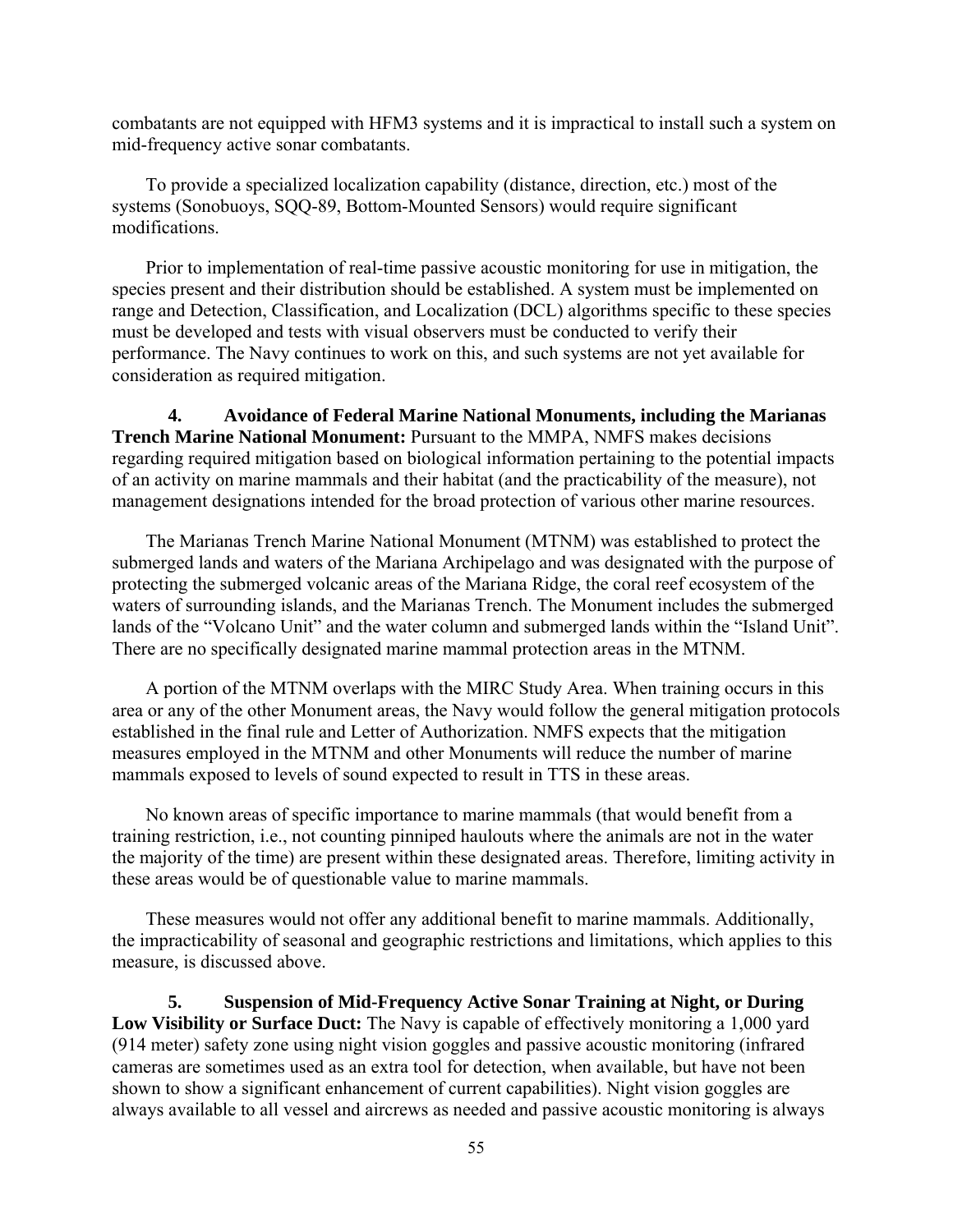in use. As mentioned previously, the estimated zone in which TTS may be incurred is within about 140 meters (153 yards) of the sound source (830 meters [908 yards] for harbor seals), and the estimated zone for injury is within 10 meters (11 yards) of the sonar dome. The power-down and shut-down zones are at 1,000, 500, and 200 yards (914, 457, and 183 meters). The Navy is expected to be able to effectively implement the necessary mitigation measures during nighttime and times of lower visibility.

Regarding surface ducts, their presence is based on water conditions in the exercise areas, is not uniform, and can change over a period of a few hours as the effects of environmental conditions such as wind, sunlight, cloud cover, and tide changes alter surface duct conditions. Across a typical exercise area, the determination of "significant surface ducting" is continually changing, and Navy cannot accurately implement this mitigation measure. Furthermore, surface ducting alone does not necessarily increase the risk of mid-frequency active sonar impacts to marine mammals. While surface ducting causes sound to travel farther before losing intensity, simple spherical and cylindrical spreading losses result in a received level of no more than 175 dB root mean square (rms) at approximately 1,100 yards (1,006 meters) (assuming the nominal source of 235 dB rms), even in significant surface ducting conditions.

Mid-frequency active sonar training at night is vital because differences between daytime and nighttime affect the detection capabilities of Mid-frequency active sonar systems. As a matter of safety and international law, Navy vessels are required to use all means available in restricted visibility, including Mid-frequency active sonar and positioning of additional lookouts, to provide heightened vigilance to avoid collision. To be effective, the complexity of antisubmarine warfare requires the most realistic training possible. Reducing power in significant surface ducting conditions undermines training realism, and is, therefore, impracticable.

**6. Delayed Restart of Mid-Frequency Active Sonar after Shutdown or Powerdown:** NMFS' assessment indicates that expanding the delay (until sonar can be restarted after a shutdown due to a marine mammal sighting) for deep-diving species adds minimal protective value as the ability of an animal to dive longer than the required shutdown time does not mean that it will always do so. Therefore, the additional time would only potentially add value in instances when animals had remained under water for longer than the shutdown time required; an animal would need to be swimming near sustained maximum speed for an hour in the direction of the vessel's course to stay within the safety zone of the vessel (i.e., to be in danger of being exposed to levels of sonar associated with injury or TTS); the times when marine mammals are deep-diving (i.e., the times when they are under the water for longer periods of time) are the same times that a large portion of their motion is in the vertical direction, which means that they are far less likely to keep pace with a horizontally moving vessel; it is unlikely that a single cetacean would remain in the safety zone of a Navy sound source for more than 30 minutes; and last, in many cases, the lookouts are not able to differentiate species to the degree that would be necessary to implement this measure.

When there is an artificial break in the exercise (such as a shutdown) the flow of the exercise is lost and several hours of training may be wasted, depending on where the Navy was in the exercise. An increase in the delay of mid-frequency active sonar use that occurs during an exercise will likely further negatively affect the effectiveness of the military readiness training because it will be harder to regain the flow of the exercise the longer the equipment and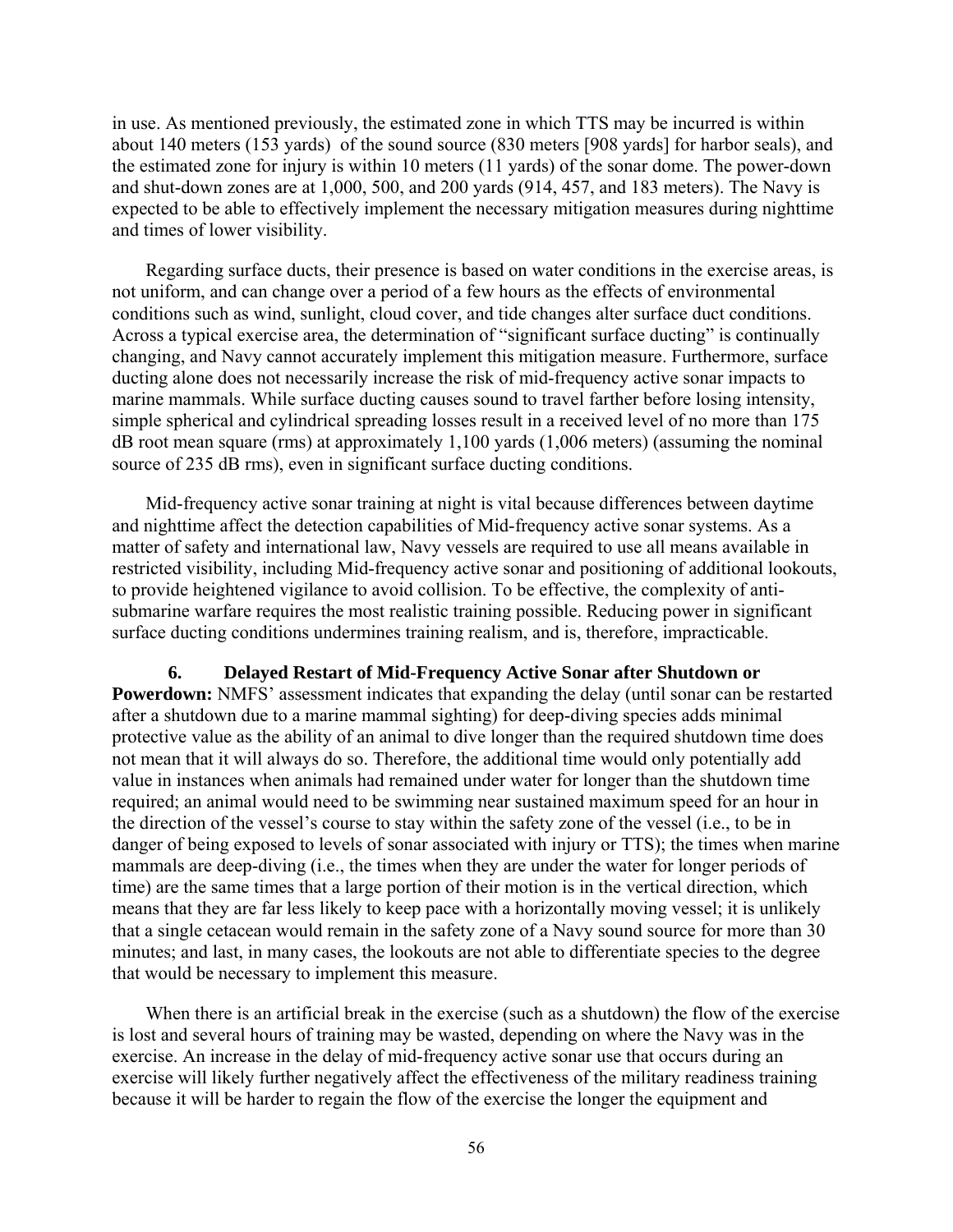personnel are on hold. Moreover, lengthening a delay in training necessitates a continuation of the expenditure of resources (operation of all of the equipment and personnel), while not making progress towards the accomplishment of the mission (training completion).

**7. Halting of Mid-Frequency Active Sonar Use in the Event of a Marine Mammal Injury or Death (and Stranding) Until Cause is Determined:** Only in a very small portion of incidents (such as when a ship strikes a whale and personnel realize it immediately) is the cause of marine mammal injury or death immediately known. The Navy will be required (by the MMPA authorization) to notify NMFS immediately if an injured, stranded, or dead marine mammal is found during or shortly after, and in the vicinity of, any Navy training exercise utilizing mid-frequency active sonar, high-frequency active sonar, or underwater explosive detonations taking place with the MIRC.

Investigations into the causes of stranding events often take months or years and the most probable outcome is that a definitive determination of cause is not made. NMFS and the Navy have concluded that only 5 strandings worldwide (and not in the areas mentioned) can be associated with mid-frequency active sonar use. It is impracticable to halt the use of midfrequency active sonar while the cause of a stranding is determined.

**8. Ramp Up of Sonar Source Prior to Full Power Operation:** NMFS utilizes ramp-up as a cautious mitigation measure to reduce Level B harassment and help ensure that Level A harassment does not occur. However, ramp-up procedures are not a viable alternative for mid-frequency active sonar training events as the ramp-up would alert opponents to the participants' presence, thus undermining training realism and effectiveness of the military readiness activity. Ramp up would constitute additional unnecessary sound introduced into the marine environment, in and of itself constituting harassment and this measure does not account for the movement of the anti-submarine warfare participants over the period of time when ramp up would be implemented.

**9. Enlargement or Modification of Powerdown/Shutdown Zones of Hullmounted Sonar:** The current power-down and shut-down zones are based on scientific investigations specific to mid-frequency active sonar for a representative group of marine mammals. They are based on the source level, frequency, and sound propagation characteristics of mid-frequency active sonar. The zones are designed to preclude direct physiological effect from exposure to mid-frequency active sonar. NMFS has determined that these current measures effectively accomplish this.

**10. Expansion of Exclusion Area Delineated for Use with Explosive Detonations**: As described previously, the current designated exclusion zones for three *ex*ercise types (Sinking Exercise, Bombing Exercise, and Missile Exercise) are not large enough to prevent TTS should one of the largest explosives (MK-82 or Harpoon) detonate while the animal is at some distance outside of the exclusion zone. If the exclusion zone were enlarged, the Navy could theoretically reduce the number of TTS takes that might occur – however, anticipated takes by TTS are already very low and the exclusion zones are more than large enough to avoid injury from all charges.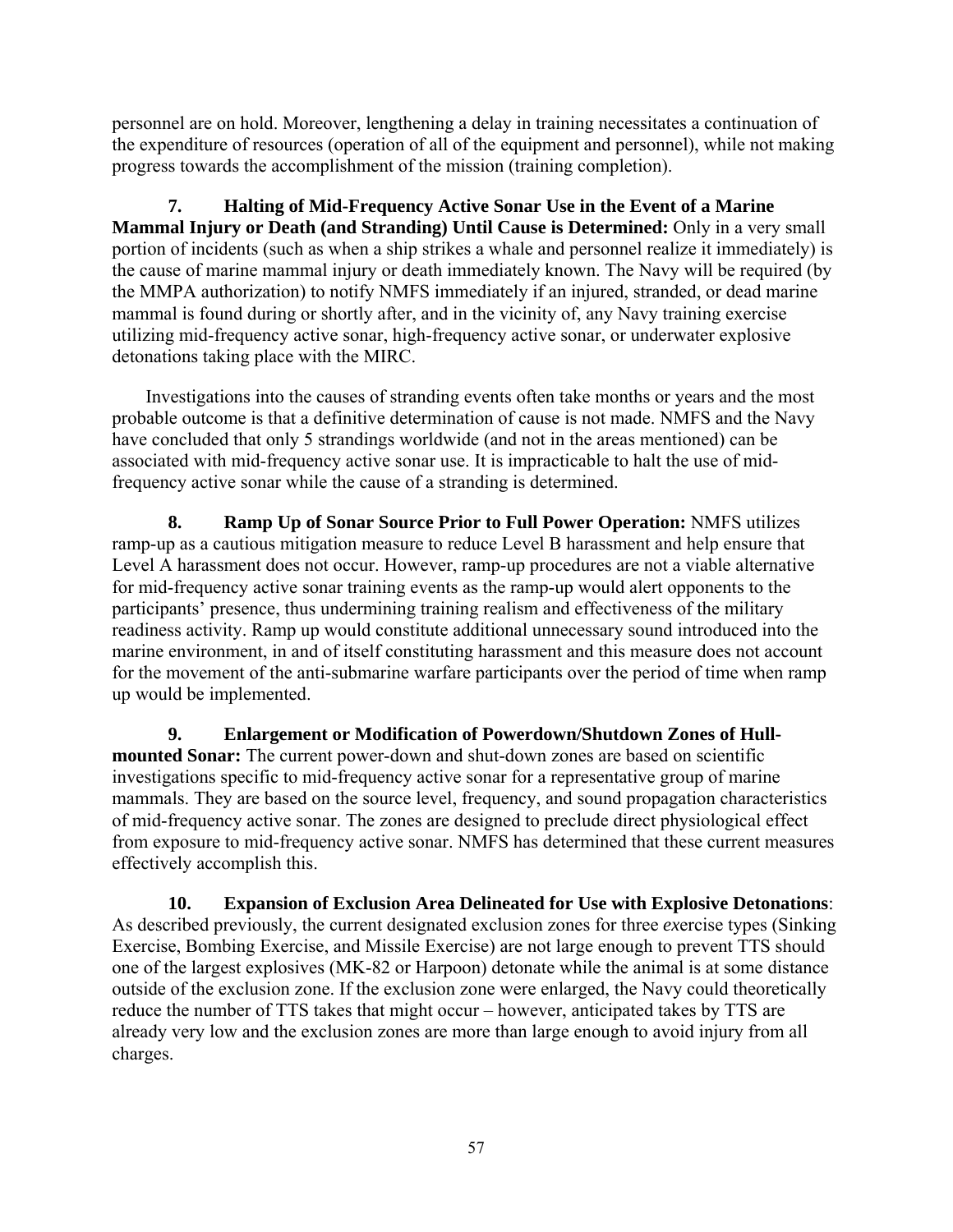**11. Monitoring of Explosive Exclusion Area** *During* **Exercises:** The Navy's Sinking Exercise and Bombing Exercise measures currently require that the Navy survey a safety zone prior to an exercise, and then during the exercise when feasible. Additionally, passive acoustic means are used to detect marine mammals during the exercise. Continuous monitoring during an explosive exercise could potentially decrease the number of animals exposed to energy or pressure levels associated with take. There are potentially serious safety concerns associated with monitoring an area where explosions will occur and the Navy must take those into consideration when determining when monitoring during an exercise is feasible. While the Navy's measures allow for some monitoring during explosive exercises, it is not practicable to do all of the time.

**12. Using Mid-Frequency Active and High-Frequency Active Sonar with Output Levels as Low as Possible Consistent with Mission Requirements or Using Active Sonar Only When Necessary:** Operators of sonar equipment are trained to be aware of the environmental variables affecting sound propagation. In this regard, the sonar equipment power levels are always set consistent with mission requirements. Active sonar is only used when required by the mission since it has the potential to alert opposing forces to the sonar platform's presence. The Navy remains committed to using passive sonar and all other available sensors in concert with active sonar to the maximum extent practicable consistent with mission requirements.

**13. Scaling Down Training to Meet Core Aims:** As with each Navy range complex, the primary mission of the MIRC is to provide a realistic training environment for naval forces to ensure that they have the capabilities and high state of readiness required to accomplish assigned missions. Exercise planners and Commanding Officers are obligated to ensure they maximize the use of time, personnel and equipment during training. The level of training expressed in the Proposed Action and alternatives is essential to achieving the primary mission of the MIRC.

**14. Limiting the Active Sonar Event Locations:** Areas where events are scheduled to occur are carefully chosen to provide for the safety of events and to allow for the realistic development of the training scenario including the ability of the exercise participants to develop, maintain, and demonstrate proficiency in all areas of warfare simultaneously. Limiting the exercise areas would concentrate all active sonar use, resulting in unnecessarily prolonged and intensive sound levels rather than the more transient exposures predicted by the current planning that makes use of multiple exercise areas. Furthermore, exercises using integrated warfare components require large areas of the littorals and open ocean for realistic and safe training.

**15. Implementing Vessel Speed Reduction:** Vessels engaged in training use extreme caution and operate at a slow, safe speed consistent with mission and safety. Ships and submarines need to be able to react to changing tactical situations in training as they would in actual combat. Placing arbitrary speed restrictions would not allow them to properly react to these situations. Training differently than that which would be needed in an actual combat scenario would decrease training effectiveness and reduce the crew's abilities.

**16. Adopting Mitigation Measures of Foreign Nation Navies:** The Navy typically operates in a Strike Group configuration where the group focuses its efforts on conducting air strikes and/or amphibious operations ashore. This requires that the Navy train to what it calls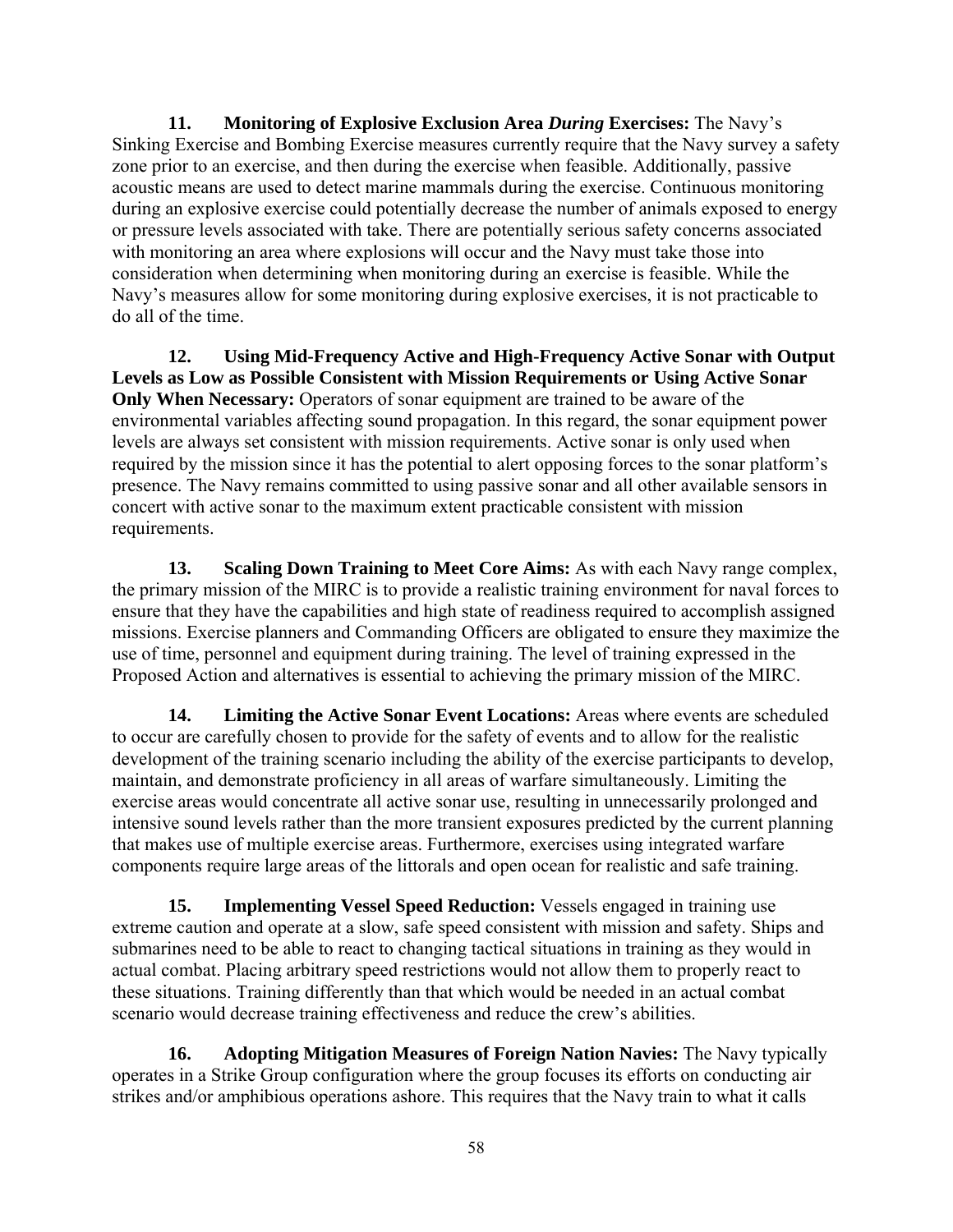"integrated warfare" meaning that Strike Groups must conduct many different warfare areas simultaneously. These include the ability to defend itself from attacks from submarines, mines, ships, aircraft and missiles. Other nations do not possess the same integrated warfare capabilities as the United States. As a result, many foreign nations' measures are focused solely on reducing what they perceive to be impacts involving anti-submarine warfare. They are not required to locate training areas and position naval forces for the simultaneous and integrated warfare elements that the Navy conducts. As a result, many nations are willing to move training to areas where they believe marine mammals may not exist and do not train in the same bathymetric and littoral environments.

**REPORTING, MONITORING, AND STRANDING RESPONSE:** The Navy will implement the reporting and monitoring requirements of the MMPA Final Rule and the ESA Biological Opinion, and any additional such requirements in the annual MMPA Letters of Authorization and ESA Incidental Take Statements. Reports required by the MMPA Final Rule and ESA Biological Opinion include an Annual MIRC Monitoring Plan Report, an Annual MIRC Exercise Report, Major Training Event Notification, MIRC Comprehensive 5-Year Report, and a Comprehensive National anti-submarine warfare Report.

As a part of the NMFS rule-making process, NMFS and the Navy coordinated on the development of a Marine Species Monitoring Plan and Marine Mammal Stranding Response Plan. The Monitoring Plan commits to collection of field data that will enable the Navy and NMFS to better understand the distribution and abundance of marine mammals and sea turtles in the Mariana Islands. Field methods will include passive acoustic monitoring and visual surveys. This data will be used to support the Navy's future environmental compliance under MMPA and ESA. In the Stranding Response Plan, the Navy and NMFS have established a protocol to ensure a dialogue is developed and coordination maintained during any marine mammal stranding event as defined in the MMPA.

The MMPA regulations governing the take of marine mammals incidental to Navy activities in the Mariana Island Range Complex includes an adaptive management component. The use of adaptive management will give NMFS the ability to consider new data from different sources to determine (in coordination with the Navy) on an annual basis if mitigation or monitoring measures should be modified or added (or deleted) if new data suggests that such modifications are appropriate (or are not appropriate) for subsequent annual MMPA Letters of Authorization. Possible sources of data results from the Navy's monitoring from the previous year (including other locations), monitoring workshop results, compiled results of Navy funded research and development (R&D) studies, results from stranding investigations (including those that may involve strandings within and outside the MIRC and those involving the coincident midfrequency/high-frequency active sonar of explosives training or not involving their coincident use) and results from general marine mammal and sound research. Mitigation measures could be modified or added (or deleted) if new data suggests that such modifications would have (or do not have) a reasonable likelihood of accomplishing the goals of mitigation laid out in NMFS' MMPA Final Rule and if the measures are practicable. NMFS would also coordinate with the Navy to modify or add to (or delete) the existing monitoring requirements if the new data suggest that the addition of (or deletion of) a particular measure would more effectively accomplish the goals of monitoring laid out in the Final Rule. The reporting requirements associated with the Final Rule are designed to provide NMFS with monitoring data from the previous year to allow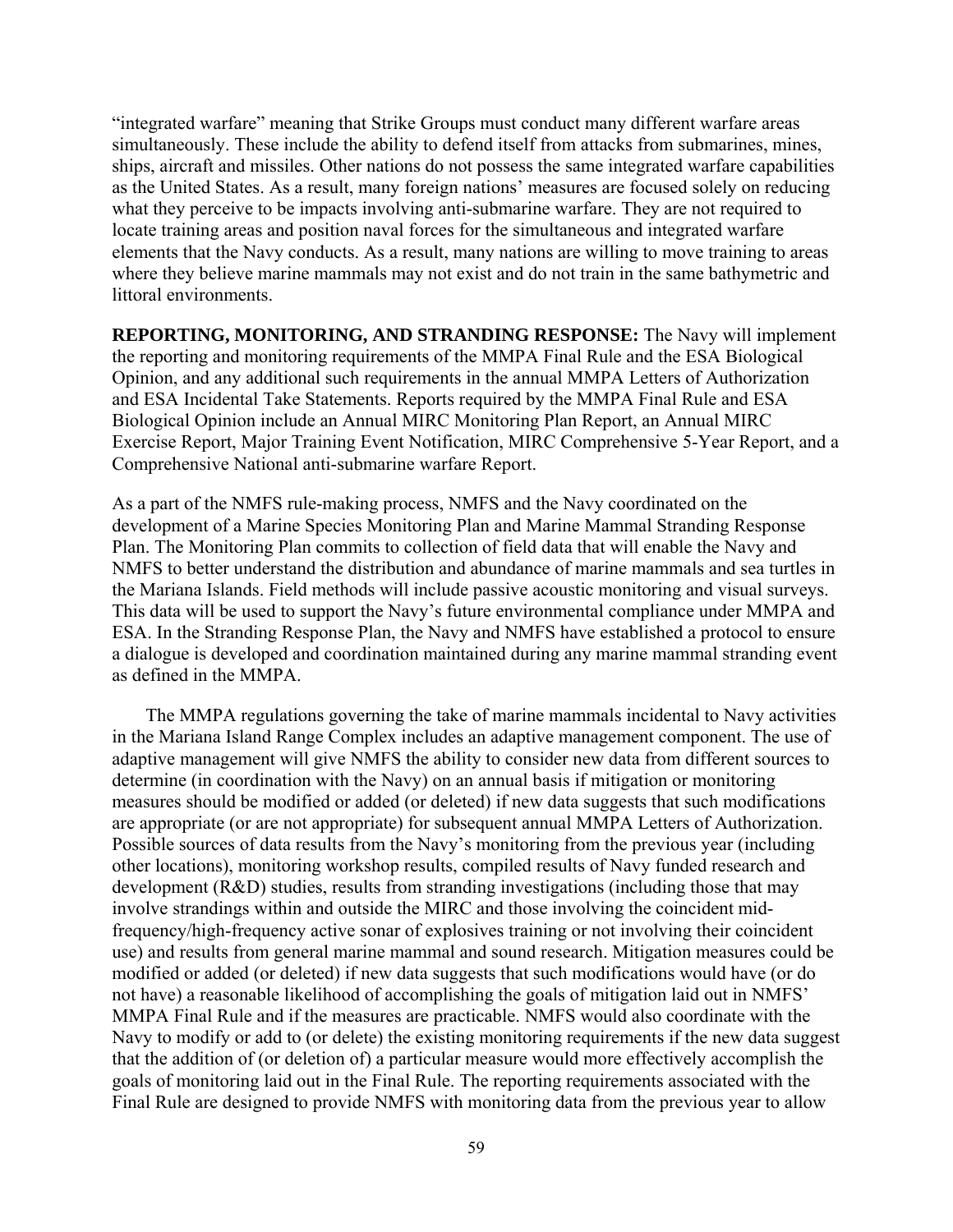NMFS to consider the data and issue annual MMPA Letters of Authorization. NMFS and the Navy will meet annually (prior to Letters of Authorization issuance, except in the year of the Monitoring Workshop) to discuss the monitoring reports, Navy R&D developments, and current science and whether mitigation or monitoring modifications are appropriate. An adaptive management component will be included in the annual MMPA Letters of Authorization and may be included in the annual ESA Incidental Take Statements.

**CUMULATIVE IMPACTS:** The Final EIS/OEIS analyzed cumulative impacts of the Proposed Action in combination with other past, present, and reasonably foreseeable future actions taking place in the project area, regardless of the agency or person undertaking these actions. The Final EIS/OEIS analyzed cumulative impacts associated with implementation of Navy-sponsored activities and other non-Navy activities in the region. The cumulative project list for MIRC includes 30 projects ranging from minor construction to major infrastructure type projects, as well as various military-sponsored projects (including actions considered in the Guam and CNMI Military Relocation EIS/OEIS). Other activities included fishing, commercial and recreational marine traffic, oil extraction, liquid natural gas terminal proposals, ocean pollution, coastal development, scientific research, commercial and general aviation, and air quality factors. Potential cumulative impacts resulting from other relevant projects combined with the Proposed Action addressed in this EIS/OEIS were determined to be less than significant.

# **AGENCY CONSULTATION AND COORDINATION:**

**1. Marine Mammal Protection Act:** In support of the Proposed Action, on August 11, 2008 the Navy applied for an authorization pursuant to Section 101(a)(5)(A) of the MMPA. On February 18, 2009 the Navy updated its request with revised information concerning acoustic modeling results. After the application was reviewed by NMFS, a Notice of Receipt of Application was published in the Federal Register. Publication of the Notice of Receipt of Application initiated the 30-day public comment period, during which anyone could obtain a copy of the application by contacting NMFS. On October 20, 2009 NMFS published a Proposed Rule in the Federal Register (Volume 74, No. 201, October 20, 2009). NMFS considered and addressed comments received during the public comment period on the Proposed Rule. NMFS issued the MMPA Final Rule on July 20, 2010, effective immediately upon filing with the Office of the Federal Register (Federal Register Docket Number 0907281180-0269-02).

# **2. Endangered Species Act:**

**a. National Marine Fisheries Service:** As part of the environmental documentation for the Final EIS/OEIS, and as an MMPA permit applicant, the Navy entered into early consultation procedures with NMFS regarding the potential effects on ESA-listed species from the conduct of the activities outlined in the Final EIS/OEIS. In accordance with Section 7 of the ESA (50 CFR § 402.11), after reviewing the current status of the endangered blue whale, fin whale, humpback whale, sei whale, sperm whale, green sea turtle, hawksbill sea turtle, leatherback sea turtle, loggerhead sea turtle, and the olive ridley sea turtle, the environmental baseline for the MIRC Study Area, the effects of the proposed action, and the cumulative effects, prior to the issuance of this Record of Decision, NMFS issued on June 28, 2010, a Biological Opinion concluding that the Navy's proposal to conduct major training exercises, unit-level and intermediate-level training activities, and RDT&E activities in the MIRC are likely to adversely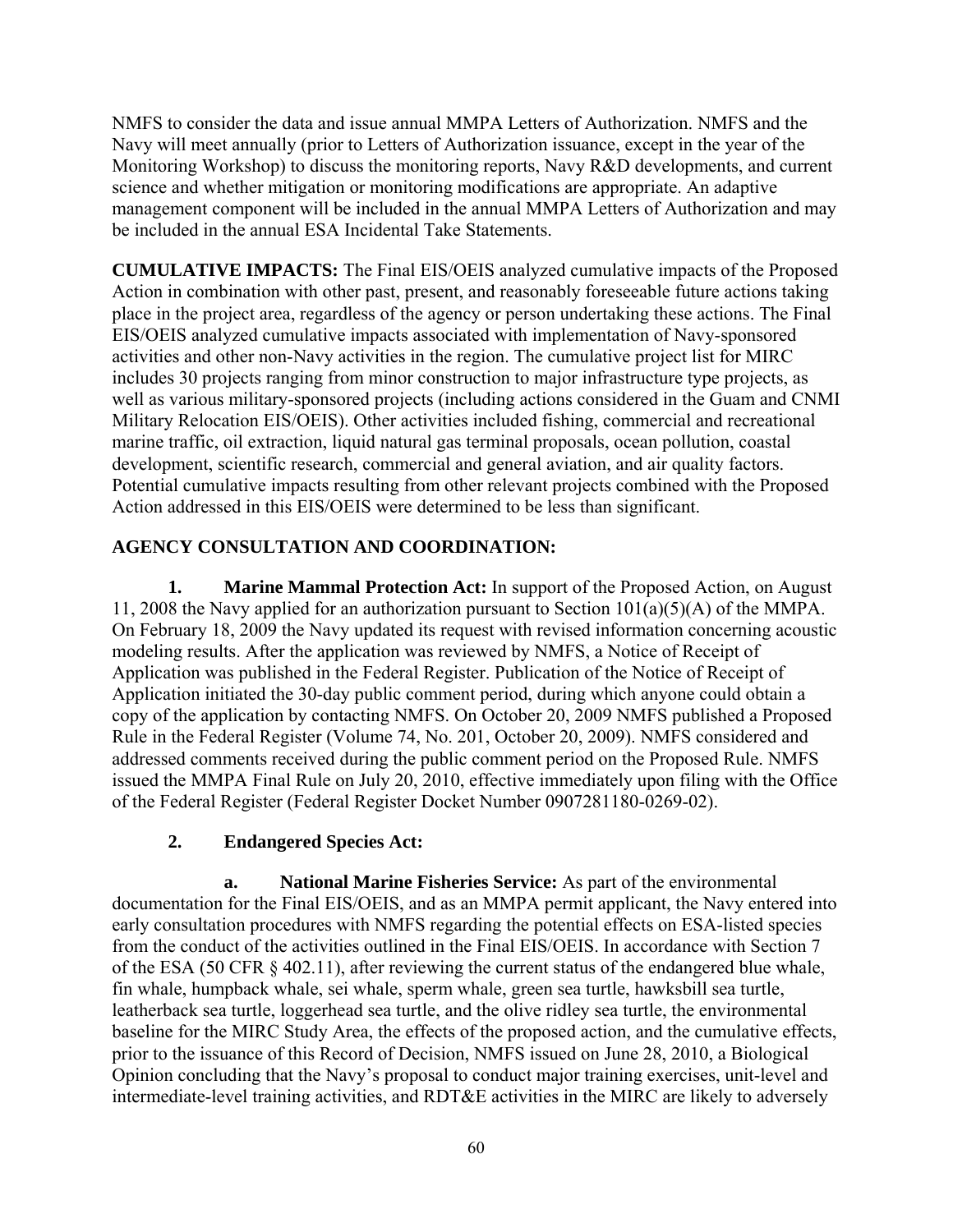affect but are not likely to jeopardize the continued existence of these threatened and endangered species under NMFS's jurisdiction. Critical habitat that has been designated for listed species is outside of the area of the proposed activities and would not be affected by those activities. The Biological Opinion is effective for the Proposed Action through June 28, 2015.

**b. U.S. Fish and Wildlife Service:** The Navy conducted consultation with the USFWS in accordance with Section 7 of the ESA (50 CFR § 402.11) for species under the jurisdiction of USFWS. Species considered in the consultation included three plant species (*Serianthes nelsonii*, *Osmoxylon mariannense*, and *Nesogenes rotensis*), two sea turtle species (green sea turtle and hawksbill turtle), 11 bird species (Nightingale reed warbler, Mariana swiftlet, Mariana crow, Mariana common moorhen, Guam Micronesian kingfisher, Guam rail, Micronesian megapode, short-tailed albatross, Hawaiian petrel, Newell's shearwater, and Rota bridled white-eye), and one mammalian species (Mariana fruit bat). The USFWS issued a Biological Opinion on February 22, 2010, concluding that the Navy's proposed training within land-based areas of the MIRC would likely adversely affect but not likely to jeopardize the continued existence of the Mariana Crow, Mariana Fruit Bat, and Micronesian megapode. All other ESA-listed species considered in the analyses would either not be affected or not likely adversely affected by the Proposed Action. Critical habitat has been designated on Guam for the Mariana fruit bat, Mariana crow, and the Guam Micronesian kingfisher and on Rota for the Mariana crow and Rota bridled-white-eye. The USFWS concluded that the critical habitat designations would not be affected by those activities. The Biological Opinion is effective for the Proposed Action through February 21, 2015.

**c. Coastal Zone Management Act:** In accordance with the Coastal Zone Management Act, the Navy has reviewed the enforceable policies of the Coastal Zone Management Plans for Guam and the CNMI. Based on the location of MIRC activities, the enforceable policies of the Guam Coastal Zone Management Plans, and pursuant to 15 CFR § 930.39, the Navy has determined that the Proposed Action is consistent to the maximum extent practicable with the Guam Coastal Zone Management Plan. A Consistency Determination for Guam was submitted on March 18 to Guam's Bureau of Statistics and Plans. Guam's Bureau of Statistics and Plans' response to the Consistency Determination was received on June 25, 2009. Pursuant to 15 C.F.R. § 930.41(a), Guam had 60 days to reply to the Navy's Consistency Determination. Although the Guam's Bureau of Statistics and Plans response was not received within the 60-day review period, the Navy replied to that letter on July 20. The Navy's reply addressed all the concerns raised by the Guam Coastal Zone Management Plan. No reply to the Navy's July 20 letter was received and the Navy assumed concurrence based on the statutory deadline for response. Based on the location of MIRC activities, the enforceable policies of the CNMI Coastal Zone Management Plan, and pursuant to 15 CFR § 930.35 a Negative Determination for CNMI was submitted on March 18, 2009. CNMI did not object to the Negative Determination.

**d. National Historic Preservation Act:** The Navy has consulted with the Advisory Council on Historic Preservation, Territory of Guam and the CNMI State Historical Preservation Officers, and the National Park Service. A new Programmatic Agreement that stipulates avoidance strategies and avoidance measures to reduce and minimize potential adverse effects on cultural resources from training activities proposed under the Preferred Alternative was signed on December 11, 2009.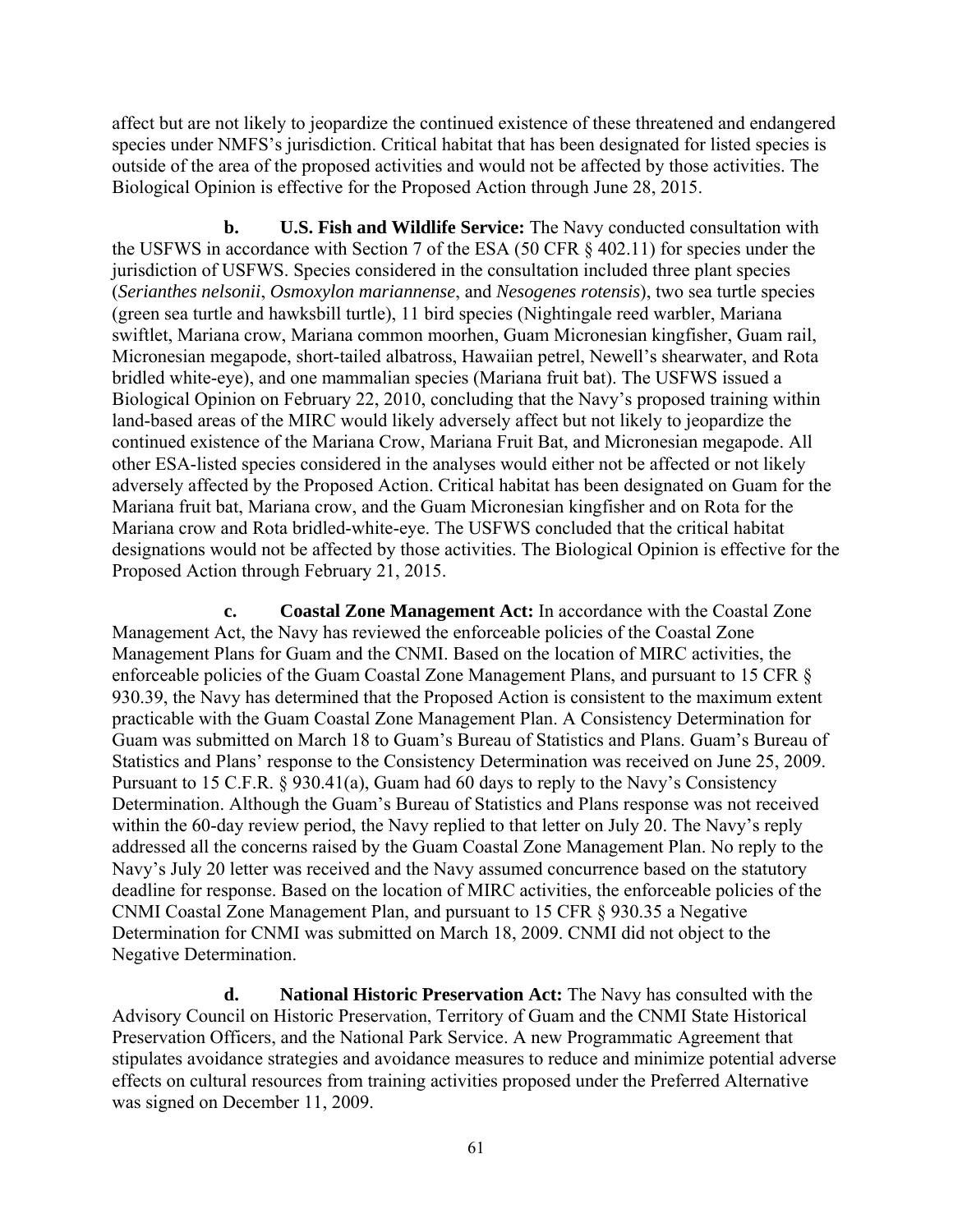**e. Magnuson Stevens Act:** An ecosystem-based assessment of EFH was prepared in the Final EIS/OIES. The Study Area covered a vast area encompassing more than 501,873 square nautical miles (1,721,308 square kilometers). The wide dispersion in time and space of Navy training activities superimposed on the variable temporal and seasonal distributions of the fish species present minimizes the potential for interaction with local populations. As described in the Final EIS/OEIS, for managed species and EFH an adverse effect is 1) more than minimal, 2) not temporary, 3) causes significant changes in ecological function, and 4) does not allow the environment to recover without measurable impact. Given the limited extent, duration, and magnitude of potential impacts of Navy training, adverse effects on managed species and EFH are not expected under the Preferred Alternative (Alternative 1). NOAA Fisheries (Hawaii Office) provided six EFH conservation recommendations for the MIRC. Per Section 305(b)(4)(B) of the Magnuson-Steven Fishery Conservation and Management Act, the Navy provided a written response to NOAA's letter within 30 days of receipt indicating that the conservation measures would be implemented to the fullest extent practicable. From an ecosystem-based management perspective, range training activities would not adversely contribute to cumulative impacts on present or future uses of the area. Additional details regarding effects to EFH are provided in the Final EIS/OEIS. NMFS provided EFH recommendations; copies of NMFS correspondence and Navy's response correspondence are provided in the Final EIS/OEIS.

**RESPONSES TO COMMENTS ON THE FINAL EIS/OEIS:** The Final EIS/OEIS incorporated, and formally responded to, all public comments received on the Draft EIS/OEIS. No comments received on the Draft EIS/OEIS required significant revisions in the Final EIS/OEIS. There were additional revisions, which are reflected in the Final EIS/OEIS, that were made to amplify information previously provided. These changes included a more detailed description of the Danger Zone around Farallon de Medinilla, the additional discussion of terrestrial mitigations, additional calculations of greenhouse gas emissions, and more detailed information and development of communications protocols. Inclusion of this additional information did not result in a change to the conclusions in any of the resource areas analyzed. The NOA of the Final EIS/OEIS was published in the *Federal Register*, in various newspapers, and on the project website.

The Notice Of Availability of the Final EIS/OEIS was published in the Federal Register on June 4, 2010 (Federal Register Vol. 75, No. 107, June 4, 2010), in various newspapers, and on the MIRC EIS/OEIS website. Release of the Final EIS/OEIS was accompanied by a 30-day wait period. The Navy reviewed and considered all comments received during the wait period following the issuance of the Notice of Availability. No new or substantive comments were received; however, the exact coordinates of the W-517 area were added to the Record of Decision as a result of a comment from the Guam Fishermen's Cooperative Association. An additional statement regarding Navy biologists' monitoring of beaches during landing exercises for the safety of marine mammals and vessel has been added to the mitigation section of the Record of Decision due to a comment from the Guam Department of Agriculture. Comment received from EPA Region IX, which is discussed in the next paragraph, reiterated comments submitted on the Draft EIS/OEIS.

EPA Region IX Comment: EPA Region IX reiterated concerns raised in its review of the Draft EIS/OEIS related to the need for site-specific assessments similar to those conducted for